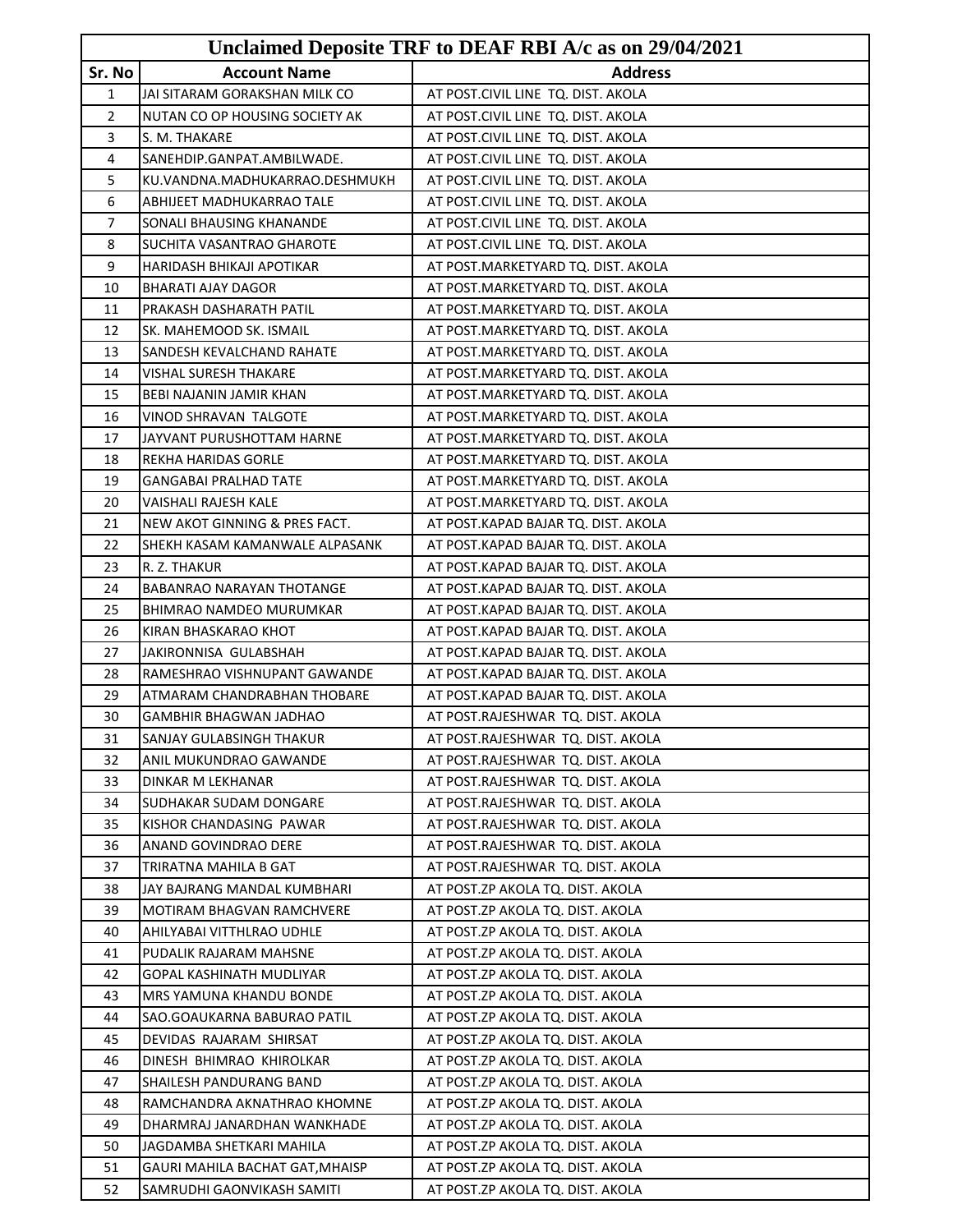| 53  | UMASHANKAR PLAT OVARS CO-OP    | AT POST. MAHILA AKOLA TQ. DIST. AKOLA |
|-----|--------------------------------|---------------------------------------|
| 54  | Z.P. PRATHMIK URDU SHALA AKOLI | AT POST.KORPENAGAR TQ. DIST. AKOLA    |
| 55  | SAU KUSUM UDDAORAO LUNGE       | AT POST.KORPENAGAR TQ. DIST. AKOLA    |
| 56  | SAU NANDA HARIDAS IGOLE        | AT POST.KORPENAGAR TQ. DIST. AKOLA    |
| 57  | REKHA SHYAMRAO RAUT            | AT POST.KORPENAGAR TQ. DIST. AKOLA    |
| 58  | PRADIP AKNATH BORKAR           | AT POST.KORPENAGAR TQ. DIST. AKOLA    |
| 59  | PRASHANT HARIDAS INGOLE        | AT POST.KORPENAGAR TQ. DIST. AKOLA    |
| 60  | GAJANAN DATTATRAY DESHPANDE    | AT POST.KORPENAGAR TQ. DIST. AKOLA    |
| 61  | SUDHAKAR NARAYAN GHATE         | AT POST.KORPENAGAR TQ. DIST. AKOLA    |
| 62  | SHAMA PARVIN SHEKH USMAN       | AT POST.KORPENAGAR TQ. DIST. AKOLA    |
| 63  | <b>JITBAHADR GURUK</b>         | AT POST.DR.P.D.K.V TQ. DIST. AKOLA    |
| 64  | VYANKTESH RAJESHWAR VAIDYA     | AT POST.DR.P.D.K.V TQ. DIST. AKOLA    |
| 65  | S L RAHAGDALE                  | AT POST.DR.P.D.K.V TQ. DIST. AKOLA    |
| 66  | SHRIKRUSHAN RAJARAM WAROKAR    | AT POST.DR.P.D.K.V TQ. DIST. AKOLA    |
| 67  | TRAMBAK MAHADEV SAMBHARE       | AT POST.DR.P.D.K.V TQ. DIST. AKOLA    |
| 68  | AMBADAS BABAN DHAVLE           | AT POST.DR.P.D.K.V TQ. DIST. AKOLA    |
| 69  | AMOL MADHAVRAO DETHE           | AT POST.DR.P.D.K.V TQ. DIST. AKOLA    |
| 70  | SHALINI TULASHIRAM NIKHADE     | AT POST.DR.P.D.K.V TQ. DIST. AKOLA    |
| 71  | BHIKAMCHAND KHANDELWAL SCH EMP | AT POST.DABKI ROAD TQ. DIST. AKOLA    |
| 72  | NAVDURGA MAGASVARGIYA GRUHA.   | AT POST.DABKI ROAD TQ. DIST. AKOLA    |
| 73  | JAIHARI SHIKSHAN PRASARAK WA B | AT POST.DABKI ROAD TQ. DIST. AKOLA    |
| 74  | JANKABAI MURARI SUTAR          | AT POST.DABKI ROAD TQ. DIST. AKOLA    |
| 75  | RAVINDRA RAMKRUSHNA DESHPANDE  | AT POST.DABKI ROAD TQ. DIST. AKOLA    |
| 76  | AMIT DIPAKRAO YELNE            | AT POST.DABKI ROAD TQ. DIST. AKOLA    |
| 77  | MANISHA AATHWAKE               | AT POST.DABKI ROAD TQ. DIST. AKOLA    |
| 78  | MADHUKAR SHRAWAN LOUTE         | AT POST.DABKI ROAD TQ. DIST. AKOLA    |
| 79  | DEVKABAI VINAYAK MALI          | AT POST.DABKI ROAD TQ. DIST. AKOLA    |
| 80  | KAMLESH SAHDEO WANKHADE        | AT POST.DABKI ROAD TQ. DIST. AKOLA    |
| 81  | LATA SURESH RAMI               | AT POST.DABKI ROAD TQ. DIST. AKOLA    |
| 82  | BAPURAO SAMADHAN INGALE        | AT POST.TUKARAM CHAUK TQ. DIST. AKOLA |
| 83  | LIMBAJI RANOJI KHILLARE        | AT POST.TUKARAM CHAUK TQ. DIST. AKOLA |
| 84  | PARABHAKAR JAYRAM SALUKE       | AT POST.TUKARAM CHAUK TQ. DIST. AKOLA |
| 85  | SADASHIV KRUSHNAJI UGEMUGE     | AT POST.TUKARAM CHAUK TQ. DIST. AKOLA |
| 86  | MADHUKAR NARAYANRAO KAMAVIJDAR | AT POST.TUKARAM CHAUK TQ. DIST. AKOLA |
| 87  | SKKARIM SKGULMAHUMAD           | AT POST.BORGAON MANJU TQ. DIST. AKOLA |
| 88  | RAMKHILAWAN AYODHYA KHAREBIN   | AT POST.BORGAON MANJU TO. DIST. AKOLA |
| 89  | ARUN TULSHIRAM TAYADE          | AT POST.BORGAON MANJU TQ. DIST. AKOLA |
| 90  | ANAND RAMBHAU PANDE            | AT POST.BORGAON MANJU TQ. DIST. AKOLA |
| 91  | VAISHALI KRUSHNRAO JOSHI       | AT POST.BORGAON MANJU TQ. DIST. AKOLA |
| 92  | SUBHAS NARAYAN VILHEKAR        | AT POST.BORGAON MANJU TQ. DIST. AKOLA |
| 93  | REKHA SEVANAND BAGADE          | AT POST.BORGAON MANJU TQ. DIST. AKOLA |
| 94  | PUNDALIK SUKHDEV INGALE        | AT POST.BORGAON MANJU TQ. DIST. AKOLA |
| 95  | RUPALI KESHAVRAO BIDWE         | AT POST.BORGAON MANJU TQ. DIST. AKOLA |
| 96  | MADHUKAR YASHANTRAO DESHMUKH   | AT POST.BORGAON MANJU TQ. DIST. AKOLA |
| 97  | LAXIMI NANDU CHAVAHAN          | AT POST.BORGAON MANJU TQ. DIST. AKOLA |
| 98  | ANITA DHANJAY MEHARE           | AT POST.BORGAON MANJU TQ. DIST. AKOLA |
| 99  | JAMIR A. JAHIR AHAMAD          | AT POST.BORGAON MANJU TQ. DIST. AKOLA |
| 100 | RAMABAEE MAHILA BACHAT GAT     | AT POST.BORGAON MANJU TQ. DIST. AKOLA |
| 101 | BALIRAM RAMBHAU GAWANDE        | AT POST.PALSO BHADE TQ. DIST. AKOLA   |
| 102 | SAMADHAN NAMDEV BORDE          | AT POST.PALSO BHADE TQ. DIST. AKOLA   |
| 103 | SHOBHABAI BABULAL GAWANDE      | AT POST.PALSO BHADE TQ. DIST. AKOLA   |
| 104 | SHUDDHODHAN SAMADHAN INGLE     | AT POST.PALSO BHADE TQ. DIST. AKOLA   |
| 105 | VAISHALI A MOHOD               | AT POST.PALSO BHADE TQ. DIST. AKOLA   |
| 106 | HM ZP MARATHI PRI SCH MAZLAPUR | AT POST.MHAISANG TQ. DIST. AKOLA      |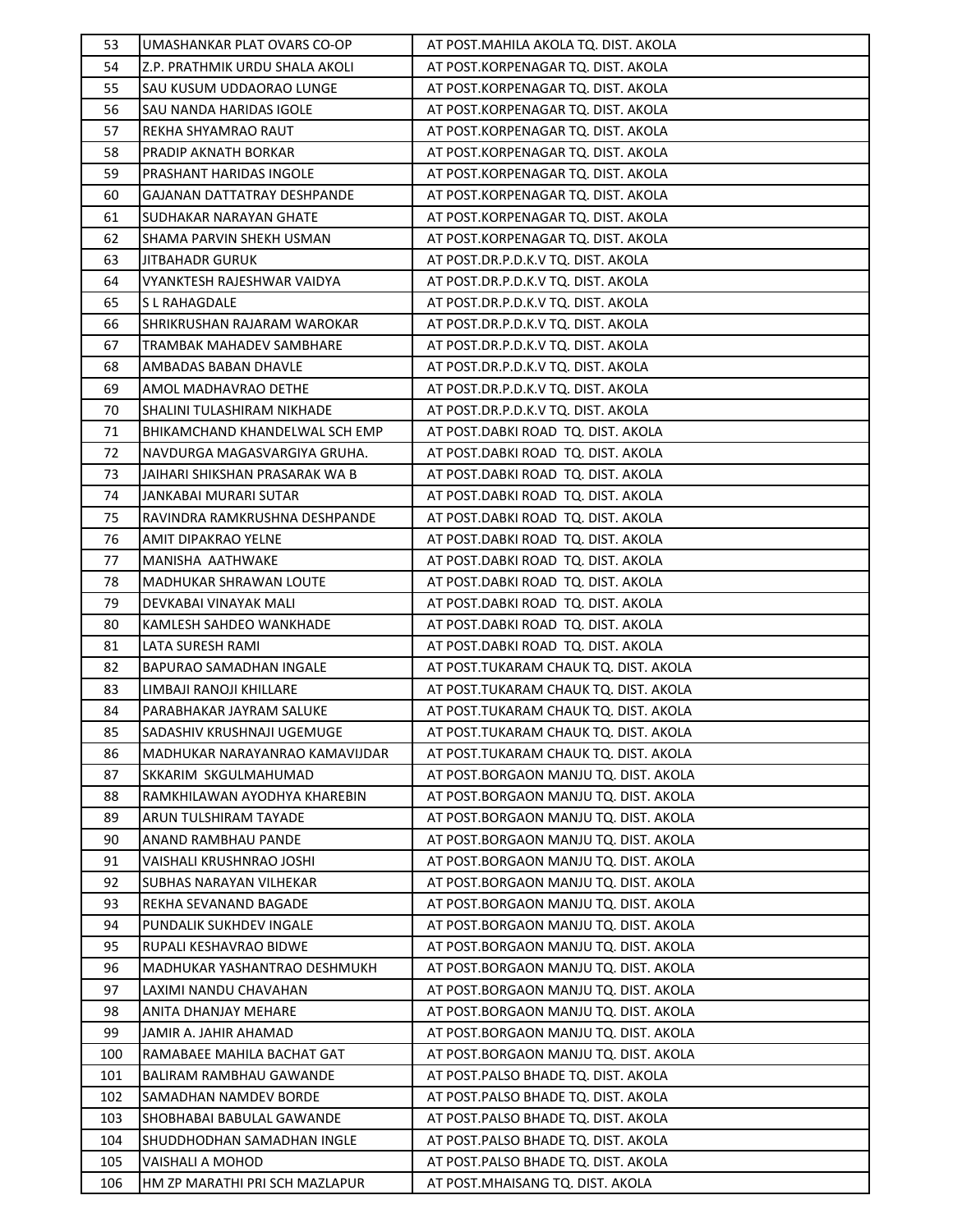| 107        | UJAWAL RAMDAS KHADE                               | AT POST.MHAISANG TQ. DIST. AKOLA                                     |
|------------|---------------------------------------------------|----------------------------------------------------------------------|
| 108        | <b>BABY ARUN ATHWALE</b>                          | AT POST.MHAISANG TQ. DIST. AKOLA                                     |
| 109        | CHANDRAKALA MAROTI WADHAI                         | AT POST.KANSHIVANI TQ. DIST. AKOLA                                   |
| 110        | MAHADEV SAMPAT SHIRALE                            | AT POST.KANSHIVANI TQ. DIST. AKOLA                                   |
| 111        | <b>INDUBAI SUKHDEV WADHAI</b>                     | AT POST.KANSHIVANI TQ. DIST. AKOLA                                   |
| 112        | YASHVANT GAJANAN GAVANDE                          | AT POST.KANSHIVANI TQ. DIST. AKOLA                                   |
| 113        | RADHA BALAKRUSHNA ANDHARE                         | AT POST.KANSHIVANI TQ. DIST. AKOLA                                   |
| 114        | <b>SUNIL NARAYAN KHANDARE</b>                     | AT POST.KANSHIVANI TQ. DIST. AKOLA                                   |
| 115        | AAKASH LAKASHMAN TAYADE                           | AT POST.KANSHIVANI TQ. DIST. AKOLA                                   |
| 116        | ASHVINE LAKASHMAN TAYADE                          | AT POST.KANSHIVANI TQ. DIST. AKOLA                                   |
| 117        | POONAM MANOHAR SADASHIV                           | AT POST.KANSHIVANI TQ. DIST. AKOLA                                   |
| 118        | NEETA MANOHAR SADASHIV                            | AT POST.KANSHIVANI TQ. DIST. AKOLA                                   |
| 119        | SACHITA SAHEBRAO KHANDARE                         | AT POST.KANSHIVANI TQ. DIST. AKOLA                                   |
| 120        | NANDAKISHOR DINAKAR TAYADE                        | AT POST.KANSHIVANI TQ. DIST. AKOLA                                   |
| 121        | CHHAYA AJABARAO KHANDARE                          | AT POST.KANSHIVANI TQ. DIST. AKOLA                                   |
| 122        | PRITI DEVARAO RAUT                                | AT POST.KANSHIVANI TQ. DIST. AKOLA                                   |
| 123        | ASHVINI MAHADEV BHAGAT                            | AT POST.KANSHIVANI TQ. DIST. AKOLA                                   |
| 124        | DURGA RAMESH MAHANKAR                             | AT POST.KANSHIVANI TQ. DIST. AKOLA                                   |
| 125        | <b>GADGE M M B GAT KANSHIVANI</b>                 | AT POST.KANSHIVANI TQ. DIST. AKOLA                                   |
| 126        | SHIVDAS RAJARAM SIRSAT                            | AT POST.GANDHIGRAM TQ. DIST. AKOLA                                   |
| 127        | LAKSHYAMAN RAMESHWAR BHAGAT                       | AT POST.CHIKHALGAON TQ. DIST. AKOLA                                  |
| 128        | SHOBHA PARASJI SHARMA                             | AT POST.CHIKHALGAON TQ. DIST. AKOLA                                  |
| 129        | SANGITA BHAGWAN AMBHORE                           | AT POST.CHIKHALGAON TQ. DIST. AKOLA                                  |
| 130        | SHILA RAMESH METKAR                               | AT POST.CHIKHALGAON TQ. DIST. AKOLA                                  |
| 131        | MANSARAM MOTIRAM DHANORKAR                        | AT POST.CHIKHALGAON TQ. DIST. AKOLA                                  |
| 132        | SHYAMRAO KRUSHNARAO DESHPANDE                     | AT POST.DAHIHANDA TQ. DIST. AKOLA                                    |
| 133        | JUBGALKISHOR MOHANLAL GOYANKA                     | AT POST.DAHIHANDA TQ. DIST. AKOLA                                    |
| 134        | AJABRAO TRMBAKRAO SANGALE                         | AT POST.DAHIHANDA TQ. DIST. AKOLA                                    |
| 135        | <b>S MUJFAR S ABBAS</b>                           | AT POST.DAHIHANDA TQ. DIST. AKOLA                                    |
| 136        | SANTABAI GOPALRAO KHADE                           | AT POST.DAHIHANDA TQ. DIST. AKOLA                                    |
| 137        | <b>MAHESH SITARAM MANKARI</b>                     | AT POST.DAHIHANDA TQ. DIST. AKOLA                                    |
| 138        | WASUDEO BHIWAJI PATKAR.                           | AT POST.DAHIHANDA TQ. DIST. AKOLA                                    |
| 139        | RAOSAHEB JAGANNATH CHARAHTE                       | AT POST.DAHIHANDA TQ. DIST. AKOLA                                    |
| 140        | NYANDEV GANPAT GHOYE                              | AT POST.DAHIHANDA TQ. DIST. AKOLA                                    |
| 141        | NATTUJI SAMPAT PATKATR                            | AT POST.DAHIHANDA TQ. DIST. AKOLA                                    |
| 142        | PRABHAKAR DHYNANDEV RAURALE                       | AT POST.DAHIHANDA TQ. DIST. AKOLA                                    |
| 143        | RAMESH MUGUTRAO DESHMUKH                          | AT POST.DAHIHANDA TQ. DIST. AKOLA                                    |
| 144        | AZAD HIND SHAIKSHNIK SOC                          | AT POST.KURANKHED TQ. DIST. AKOLA                                    |
| 145        | <b>SANTOSH P RAUT</b>                             | AT POST.KURANKHED TQ. DIST. AKOLA                                    |
| 146        | <b>BALKRUSGNA P GAVANDE</b>                       | AT POST.KURANKHED TQ. DIST. AKOLA                                    |
| 147        | ANNAPURNA DEVIDAS WAKODE                          | AT POST.GOREGAON TQ. DIST. AKOLA                                     |
| 148        | GANGARAM LAXMAN WAGHMARE                          | AT POST.GOREGAON TQ. DIST. AKOLA                                     |
| 149        | PANDURANG DATTUJI GHOM                            | AT POST.GOREGAON TQ. DIST. AKOLA                                     |
| 150        | SHALIGRAM NATHUJI TALE                            | AT POST.GOREGAON TQ. DIST. AKOLA                                     |
| 151        | JAGANNATH PUNDLIK TALE                            | AT POST.GOREGAON TQ. DIST. AKOLA                                     |
| 152        | <b>BHIKAJI R TALE</b>                             | AT POST.GOREGAON TQ. DIST. AKOLA                                     |
| 153        | SHIVKUMAR MAHADEV BARATE                          | AT POST.GOREGAON TQ. DIST. AKOLA                                     |
| 154        | BAPURO BHAURAO KASURKAR                           | AT POST.GOREGAON TQ. DIST. AKOLA                                     |
| 155        | NITIN VASANT THOMBARE                             | AT POST.GOREGAON TQ. DIST. AKOLA                                     |
| 156        | ANJANA DADARAO KHANDARE                           | AT POST.GOREGAON TQ. DIST. AKOLA                                     |
| 157        | NANIBAI SHRIKRUSHNA WAGHMARE                      | AT POST.GOREGAON TQ. DIST. AKOLA                                     |
| 158<br>159 | SHILA SUDHIR WAKODE                               | AT POST.GOREGAON TQ. DIST. AKOLA                                     |
| 160        | NILCHAND RAMBHAU WAKODE<br>RANJANA GAUTAM TELGOTE | AT POST.GOREGAON TQ. DIST. AKOLA<br>AT POST.GOREGAON TQ. DIST. AKOLA |
|            |                                                   |                                                                      |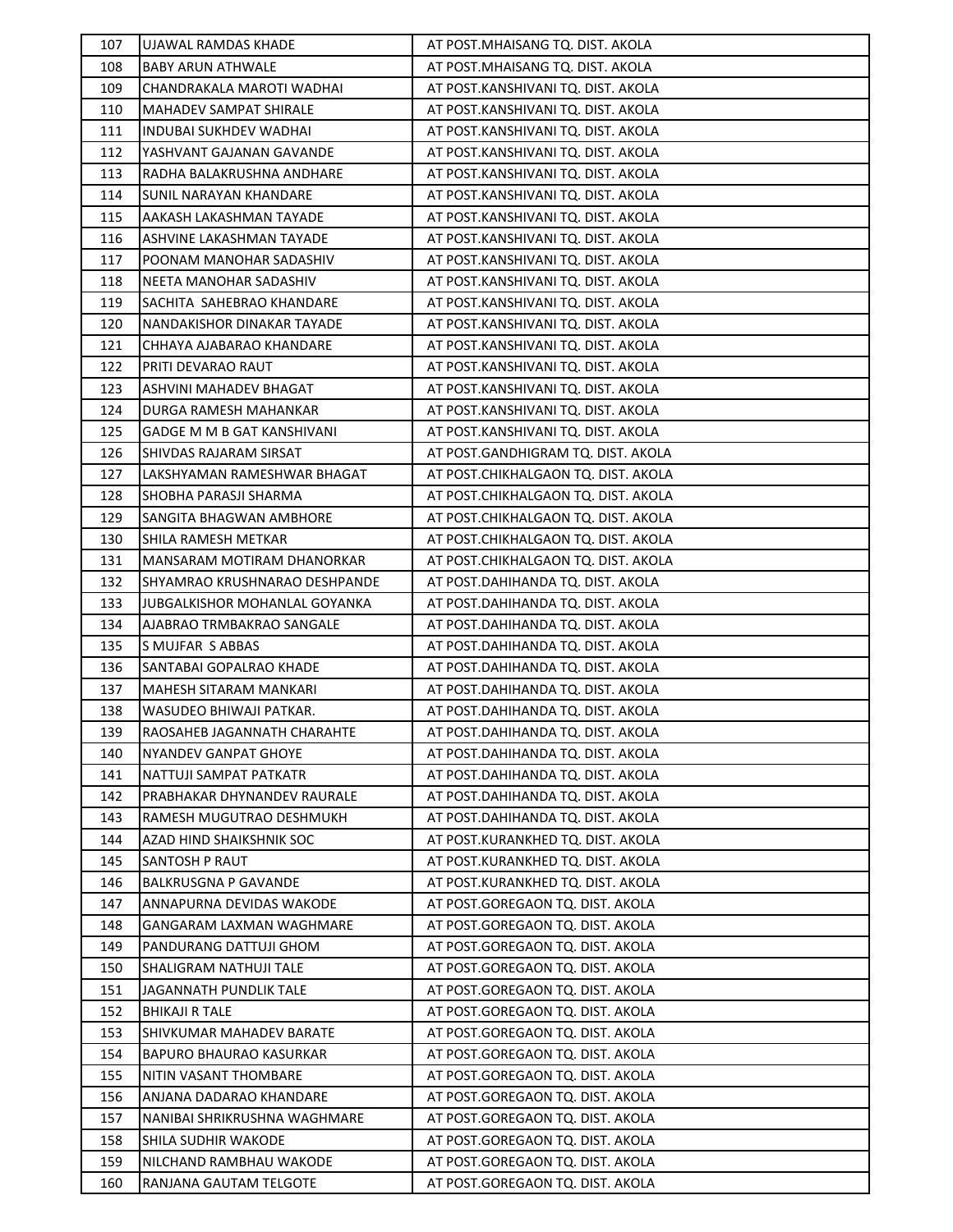| 161 | VIJAY RAMKRUSHNA GAVANDE       | AT POST.GOREGAON TQ. DIST. AKOLA      |
|-----|--------------------------------|---------------------------------------|
| 162 | HARIBHAU BHAGVAN TALE          | AT POST.GOREGAON TQ. DIST. AKOLA      |
| 163 | NANDA MOTIRAM TAYADE           | AT POST.GOREGAON TQ. DIST. AKOLA      |
| 164 | SHILVANT KISAN SHEGAVKAR       | AT POST.GOREGAON TQ. DIST. AKOLA      |
| 165 | SAKARAM MANAJI INGALE          | AT POST.GOREGAON TQ. DIST. AKOLA      |
| 166 | MAINABAI UTTAM SHEGAVKAR       | AT POST.GOREGAON TQ. DIST. AKOLA      |
| 167 | GAJANAN RAMDAS BHALTILAK       | AT POST.GOREGAON TQ. DIST. AKOLA      |
| 168 | RAJESH SURESH TAYADE           | AT POST.GOREGAON TQ. DIST. AKOLA      |
| 169 | MUKTABAI BANDUJI JANJAL        | AT POST.GOREGAON TQ. DIST. AKOLA      |
| 170 | VANDANA VIJAY TALE             | AT POST.GOREGAON TQ. DIST. AKOLA      |
| 171 | SHYAMRAO JAMAJI KHANDARE       | AT POST.GOREGAON TQ. DIST. AKOLA      |
| 172 | PARVATI PURAN SHEGAVKAR        | AT POST.GOREGAON TQ. DIST. AKOLA      |
| 173 | BALIRAM VAGHOJI HANVATE        | AT POST.GOREGAON TQ. DIST. AKOLA      |
| 174 | SUNITA ARUN DIVARE             | AT POST.GOREGAON TQ. DIST. AKOLA      |
| 175 | HIMMAT BALVANT JANORKAR        | AT POST.GOREGAON TQ. DIST. AKOLA      |
| 176 | VENUTAI MANIK DHORE            | AT POST.GOREGAON TQ. DIST. AKOLA      |
| 177 | ASHA RATAN SHAHU               | AT POST.GOREGAON TQ. DIST. AKOLA      |
| 178 | VIJAY UTTAM TALE               | AT POST.GOREGAON TQ. DIST. AKOLA      |
| 179 | <b>GAUTAMI SHG BHARATPUR</b>   | AT POST.GOREGAON TQ. DIST. AKOLA      |
| 180 | ANAND NAGARI SHG GOREGAON      | AT POST.GOREGAON TQ. DIST. AKOLA      |
| 181 | SIDHARTH SHG BHARATPUR         | AT POST.GOREGAON TQ. DIST. AKOLA      |
| 182 | SAVITRI FULE SHG BHARATPUR     | AT POST.GOREGAON TQ. DIST. AKOLA      |
| 183 | ROHINI SHG MAZHOD              | AT POST.GOREGAON TQ. DIST. AKOLA      |
| 184 | RAMABAI SHG MAZHOD             | AT POST.GOREGAON TQ. DIST. AKOLA      |
| 185 | PARIVARTAN SHG MAZHOD          | AT POST.GOREGAON TQ. DIST. AKOLA      |
| 186 | JAY MALHAR SHG GOREGAON        | AT POST.GOREGAON TQ. DIST. AKOLA      |
| 187 | VITTHAL KR SHG MAZHOD          | AT POST.GOREGAON TQ. DIST. AKOLA      |
| 188 | KRUSHIVAR SHE SHG BHARATPUR    | AT POST.GOREGAON TQ. DIST. AKOLA      |
| 189 | GAJANAN SHE SHG GOREGAON       | AT POST.GOREGAON TQ. DIST. AKOLA      |
| 190 | SHETIMITRA SHG GOREGAON        | AT POST.GOREGAON TQ. DIST. AKOLA      |
| 191 | <b>GURUDEV SHG BHARATPUR</b>   | AT POST.GOREGAON TQ. DIST. AKOLA      |
| 192 | GAJANAN MAH SHG GOREGAON       | AT POST.GOREGAON TQ. DIST. AKOLA      |
| 193 | SAMARTHA SHG MAZHOD            | AT POST.GOREGAON TQ. DIST. AKOLA      |
| 194 | H M & LEKH. T R S M TANT. SCH. | AT POST.UMARI TQ. DIST. AKOLA         |
| 195 | NARMADA GOVIND SATPUTE         | AT POST.UMARI TQ. DIST. AKOLA         |
| 196 | GANESH JAYSHANKAR TRIVEDI      | AT POST.UMARI TQ. DIST. AKOLA         |
| 197 | KASABAI MAHADEV WELE           | AT POST.UMARI TQ. DIST. AKOLA         |
| 198 | ANAND S MURUMKAR               | AT POST.UMARI TQ. DIST. AKOLA         |
| 199 | DATTA MOTIRAM WAGHAMARE        | AT POST.UMARI TQ. DIST. AKOLA         |
| 200 | PANDURANG B. MASANE            | AT POST.UMARI TQ. DIST. AKOLA         |
| 201 | AJAY HASANRAO DESHMUKH         | AT POST.UMARI TQ. DIST. AKOLA         |
| 202 | ACHALA VILASRAO DESHMUKH       | AT POST.UMARI TQ. DIST. AKOLA         |
| 203 | <b>SURAJ SUNIL SIRSAT</b>      | AT POST.UMARI TQ. DIST. AKOLA         |
| 204 | SANJAY ARJUN BHATKAR           | AT POST.UMARI TQ. DIST. AKOLA         |
| 205 | RAMESHWAR MAHADEV LAKHADE      | AT POST.KHADKI TQ. DIST. AKOLA        |
| 206 | BHIMRAO NAMDEVRAO TAYADE       | AT POST.KHADKI TQ. DIST. AKOLA        |
| 207 | SUDHAKAR BAPURAO DESHMUKH      | AT POST.KHADKI TQ. DIST. AKOLA        |
| 208 | <b>BABAN RAGHOJI SURVE</b>     | AT POST.KHADKI TQ. DIST. AKOLA        |
| 209 | SUNIL RAMESHWAR SONTAKKE       | AT POST.KHADKI TQ. DIST. AKOLA        |
| 210 | CHITRA UMESH JOSHI             | AT POST.KHADKI TQ. DIST. AKOLA        |
| 211 | ARUNA MANIKRAO AHIR            | AT POST.KHADKI TQ. DIST. AKOLA        |
| 212 | VISHWAS EDUCATION AND SOCIAL W | AT POST.RANPISE NAGAR TQ. DIST. AKOLA |
| 213 | USHA KAILASRAO RAKHODE         | AT POST.RANPISE NAGAR TQ. DIST. AKOLA |
| 214 | REKHA SUNIL KHANDARE           | AT POST.RANPISE NAGAR TQ. DIST. AKOLA |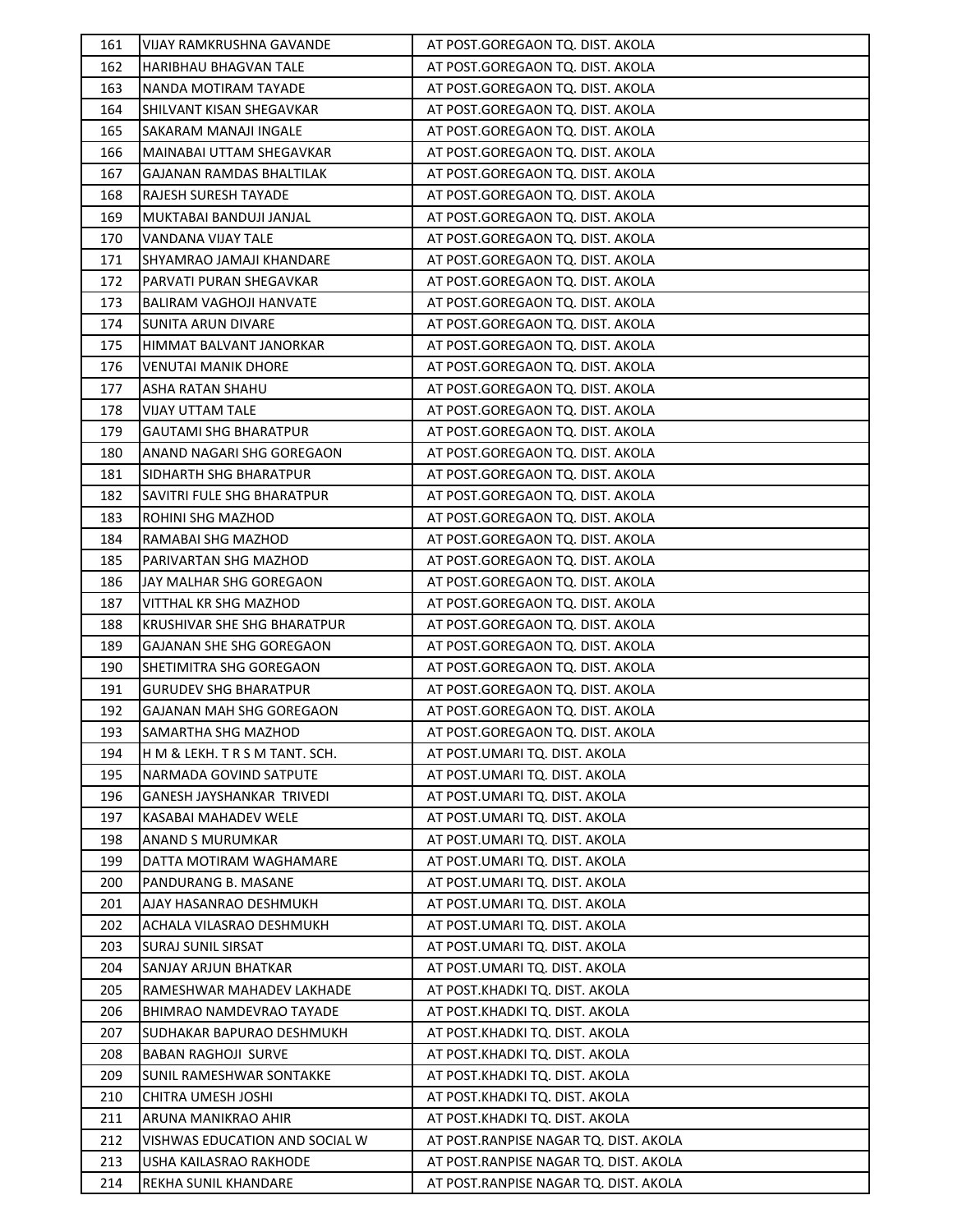| 215 | NITIN SHIVLAL PATODE            | AT POST.RANPISE NAGAR TQ. DIST. AKOLA          |
|-----|---------------------------------|------------------------------------------------|
| 216 | ANITA PRAKASH JAVRE             | AT POST.RANPISE NAGAR TQ. DIST. AKOLA          |
| 217 | DNYANDIP A. THUL                | AT POST.RANPISE NAGAR TQ. DIST. AKOLA          |
| 218 | VAISHALI VISHVANATHRAO KHUPASE  | AT POST.RANPISE NAGAR TQ. DIST. AKOLA          |
| 219 | AMOL SAMADHAN SARKATE           | AT POST.RANPISE NAGAR TQ. DIST. AKOLA          |
| 220 | VINOD MADHUKAR FUKAT            | AT POST.AAGAR TQ. DIST. AKOLA                  |
| 221 | SUWRNA VINOD MURUMKAR           | AT POST.AAGAR TQ. DIST. AKOLA                  |
| 222 | PRIYANKA SRIDHAR GAWAI APK SRI  | AT POST.AAGAR TQ. DIST. AKOLA                  |
| 223 | VIDARBH MADHYAMIK SHIKSHAK SAN  | AT POST.RATANLAL PLOT TQ. DIST. AKOLA          |
| 224 | SHERKHAN MUSTAFAKHAN            | AT POST.RATANLAL PLOT TQ. DIST. AKOLA          |
| 225 | TARACHAND BHALORAM PARIYAL      | AT POST.RATANLAL PLOT TQ. DIST. AKOLA          |
| 226 | GANESH GOWARDHAN NAKWAL         | AT POST.RATANLAL PLOT TQ. DIST. AKOLA          |
| 227 | SANJAY BHIMRAO PARISE           | AT POST.RATANLAL PLOT TQ. DIST. AKOLA          |
| 228 | MOHD. AKHTAR HUSAIN MOHD SHABIR | AT POST.RATANLAL PLOT TQ. DIST. AKOLA          |
| 229 | DAMODAR SAWAI JADHAV            | AT POST.RATANLAL PLOT TQ. DIST. AKOLA          |
| 230 | SHAILENDRA PURSHOTTAM DESHMUKH  | AT POST.RATANLAL PLOT TQ. DIST. AKOLA          |
| 231 | VIDHYA SANJAY GAWANDE           | AT POST.RATANLAL PLOT TQ. DIST. AKOLA          |
| 232 | KU. KUSUM KASHIRAO SHINGOKAR    | AT POST.RATANLAL PLOT TQ. DIST. AKOLA          |
| 233 | SUNIL MOTIRAMJI CHAWAN          | AT POST.RATANLAL PLOT TQ. DIST. AKOLA          |
| 234 | ROBART DEVID HIVRE              | AT POST.RATANLAL PLOT TQ. DIST. AKOLA          |
| 235 | <b>GANPAT SADAN GAIKWAD</b>     | AT POST.RATANLAL PLOT TQ. DIST. AKOLA          |
| 236 | ASHOK SHESHRAO WARGAT           | AT POST.RATANLAL PLOT TQ. DIST. AKOLA          |
| 237 | RATAN BHAURAO KHURDE            | AT POST.RATANLAL PLOT TQ. DIST. AKOLA          |
| 238 | SEVA SOC RAJNDA                 | AT POST.BARSHITAKLI TQ.BARSHITAKLI DIST. AKOLA |
| 239 | JAYRAM SAKHARAM KHANDARE        | AT POST.BARSHITAKLI TQ.BARSHITAKLI DIST. AKOLA |
| 240 | <b>GOPAL BALU PAWAR</b>         | AT POST.BARSHITAKLI TQ.BARSHITAKLI DIST. AKOLA |
| 241 | MANSHARAM TOTARAM DHORE         | AT POST.BARSHITAKLI TQ.BARSHITAKLI DIST. AKOLA |
| 242 | BARKATBI GULAM GORU             | AT POST.BARSHITAKLI TQ.BARSHITAKLI DIST. AKOLA |
| 243 | M YAKUB M HANIUP.               | AT POST.BARSHITAKLI TQ.BARSHITAKLI DIST. AKOLA |
| 244 | MIRZA MASUM BEAG                | AT POST.BARSHITAKLI TQ.BARSHITAKLI DIST. AKOLA |
| 245 | KISAN DEVRAO BODKHE             | AT POST.BARSHITAKLI TQ.BARSHITAKLI DIST. AKOLA |
| 246 | JAGDEV REVA RATHOD              | AT POST.BARSHITAKLI TQ.BARSHITAKLI DIST. AKOLA |
| 247 | MOTIRAM FAKIRA KHANDARE         | AT POST.BARSHITAKLI TQ.BARSHITAKLI DIST. AKOLA |
| 248 | BALIFRAM SHIVRAM VANKHADE       | AT POST.BARSHITAKLI TQ.BARSHITAKLI DIST. AKOLA |
| 249 | <b>CHARNDAS YASVANT MAHALLE</b> | AT POST.BARSHITAKLI TQ.BARSHITAKLI DIST. AKOLA |
| 250 | GANESH KASHIRAM MURUMKINHE      | AT POST.BARSHITAKLI TQ.BARSHITAKLI DIST. AKOLA |
| 251 | GULABRAO BALERAM KAKAD          | AT POST.BARSHITAKLI TQ.BARSHITAKLI DIST. AKOLA |
| 252 | <b>GORSU BALU RATHOD</b>        | AT POST.BARSHITAKLI TQ.BARSHITAKLI DIST. AKOLA |
| 253 | ABDUL VAHAB SHEK HASAN          | AT POST.BARSHITAKLI TQ.BARSHITAKLI DIST. AKOLA |
| 254 | SINDHUTAI JAGDEV RATHOD         | AT POST.BARSHITAKLI TQ.BARSHITAKLI DIST. AKOLA |
| 255 | SHESHARAO VASANTA DELEVAR       | AT POST.BARSHITAKLI TQ.BARSHITAKLI DIST. AKOLA |
| 256 | SARSWATI DAMODAR DHORE          | AT POST.BARSHITAKLI TO.BARSHITAKLI DIST. AKOLA |
| 257 | ANADRAO BALIRAM KAKAD           | AT POST.BARSHITAKLI TQ.BARSHITAKLI DIST. AKOLA |
| 258 | LALITABAI MURLIDHAR PUND        | AT POST.BARSHITAKLI TQ.BARSHITAKLI DIST. AKOLA |
| 259 | AJMALULLAKHA SHAMIULLAKHA       | AT POST.BARSHITAKLI TQ.BARSHITAKLI DIST. AKOLA |
| 260 | MATIN ULLA KHA SHAMIULLA KHA    | AT POST.BARSHITAKLI TQ.BARSHITAKLI DIST. AKOLA |
| 261 | IBRIYAJULLA KHA SHAMIULLAKHA    | AT POST.BARSHITAKLI TQ.BARSHITAKLI DIST. AKOLA |
| 262 | SUDHIR PURUSHOTTAM DIDOLKAR     | AT POST.BARSHITAKLI TQ.BARSHITAKLI DIST. AKOLA |
| 263 | AITICK AHAMAD KHAN              | AT POST.BARSHITAKLI TQ.BARSHITAKLI DIST. AKOLA |
| 264 | GAJANAN KISHAN GOPNARAYAN       | AT POST.BARSHITAKLI TQ.BARSHITAKLI DIST. AKOLA |
| 265 | JAYANT PRABHAKAR KAKAD          | AT POST.BARSHITAKLI TQ.BARSHITAKLI DIST. AKOLA |
| 266 | TULASHIRAM GAJANAN TYADE        | AT POST.BARSHITAKLI TQ.BARSHITAKLI DIST. AKOLA |
| 267 | SUBHADRA PUJAJI MANAKAR         | AT POST.BARSHITAKLI TQ.BARSHITAKLI DIST. AKOLA |
| 268 | <b>FIROZ SAY NUR</b>            | AT POST.BARSHITAKLI TQ.BARSHITAKLI DIST. AKOLA |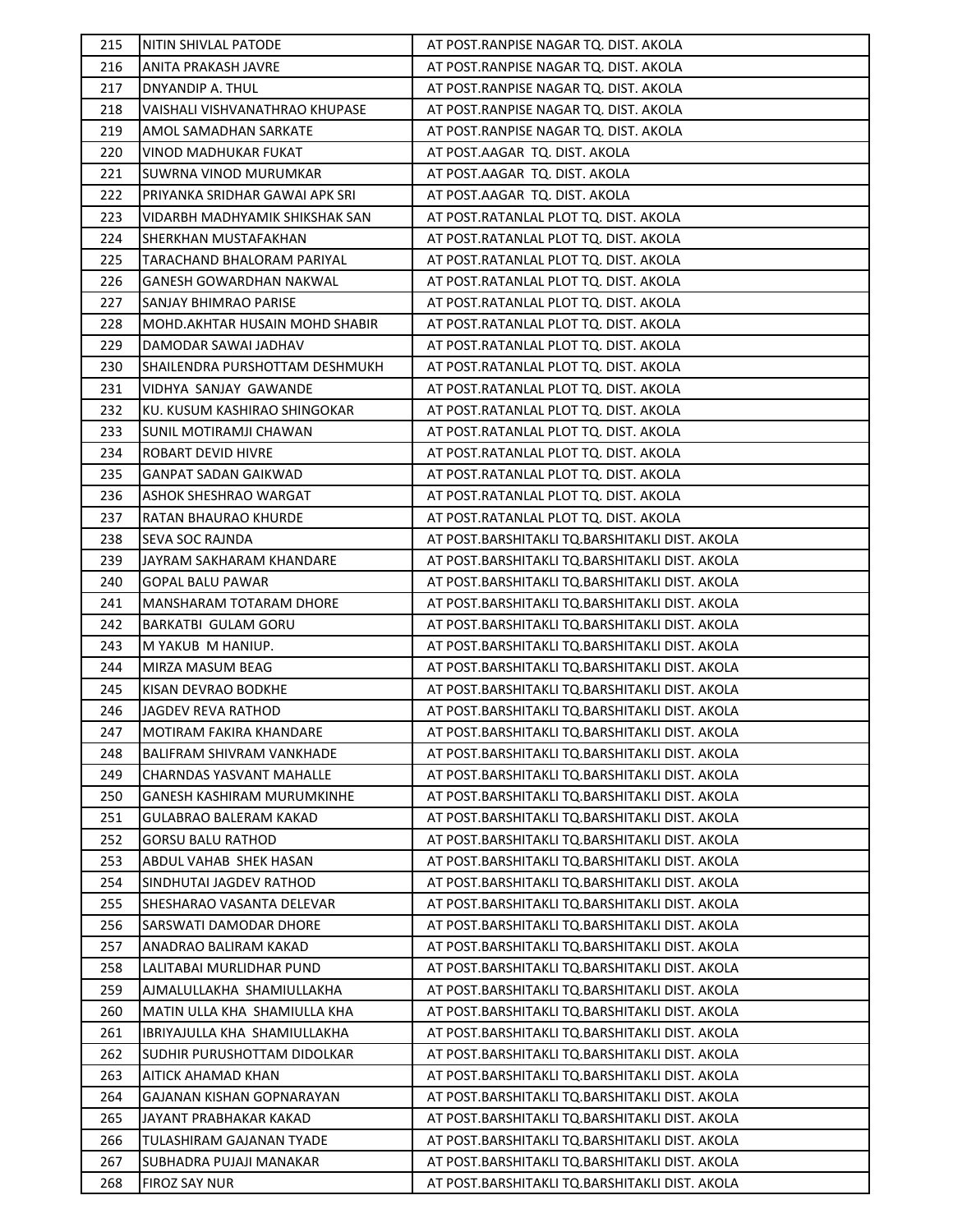| 269        | VASHAVNATH SUKHADEV GOPNARAYAN                        | AT POST.BARSHITAKLI TQ.BARSHITAKLI DIST. AKOLA                                       |
|------------|-------------------------------------------------------|--------------------------------------------------------------------------------------|
| 270        | RAMESHAOR MIRUN SARKATE                               | AT POST.BARSHITAKLI TQ.BARSHITAKLI DIST. AKOLA                                       |
| 271        | SHANTARAM RAMBHAU KAKAD                               | AT POST.BARSHITAKLI TQ.BARSHITAKLI DIST. AKOLA                                       |
| 272        | MOHAN SAMADHAN KAKAD                                  | AT POST.BARSHITAKLI TQ.BARSHITAKLI DIST. AKOLA                                       |
| 273        | VARSHATAI SHIVARJI KEDAR                              | AT POST.BARSHITAKLI TQ.BARSHITAKLI DIST. AKOLA                                       |
| 274        | VASUDEV BALIRAM VADEKER                               | AT POST.BARSHITAKLI TQ.BARSHITAKLI DIST. AKOLA                                       |
| 275        | S KAMAR S UMAR                                        | AT POST.BARSHITAKLI TQ.BARSHITAKLI DIST. AKOLA                                       |
| 276        | DIGAMBER HARIBHAU KAKAD                               | AT POST.BARSHITAKLI TQ.BARSHITAKLI DIST. AKOLA                                       |
| 277        | <b>GAJANAN GANPAT KAKAD</b>                           | AT POST.BARSHITAKLI TQ.BARSHITAKLI DIST. AKOLA                                       |
| 278        | CHANDRABHAGA VAMAN MASKE                              | AT POST.BARSHITAKLI TQ.BARSHITAKLI DIST. AKOLA                                       |
| 279        | RAHIMABEE M HANIF                                     | AT POST.BARSHITAKLI TQ.BARSHITAKLI DIST. AKOLA                                       |
| 280        | MAHADEV TRYAMBAK SAVARKAR                             | AT POST.BARSHITAKLI TQ.BARSHITAKLI DIST. AKOLA                                       |
| 281        | GOPAL DIGAMBER DHORE                                  | AT POST.BARSHITAKLI TQ.BARSHITAKLI DIST. AKOLA                                       |
| 282        | A. KARIM SHE NASIR                                    | AT POST.BARSHITAKLI TQ.BARSHITAKLI DIST. AKOLA                                       |
| 283        | S VAHED S BESMILA                                     | AT POST.BARSHITAKLI TQ.BARSHITAKLI DIST. AKOLA                                       |
| 284        | GOPAL TULSHIRAM KAKAD                                 | AT POST.BARSHITAKLI TQ.BARSHITAKLI DIST. AKOLA                                       |
| 285        | RAJESH MASTANATHA SALUNKE                             | AT POST.BARSHITAKLI TQ.BARSHITAKLI DIST. AKOLA                                       |
| 286        | SUBHASH RAGSING RATHOD                                | AT POST.BARSHITAKLI TQ.BARSHITAKLI DIST. AKOLA                                       |
| 287        | USHA PURUSHOTTAM DHORE                                | AT POST.BARSHITAKLI TQ.BARSHITAKLI DIST. AKOLA                                       |
| 288        | ARCHANA GOPAL DHORE                                   | AT POST.BARSHITAKLI TQ.BARSHITAKLI DIST. AKOLA                                       |
| 289        | SATISH MAHADEVRAO KUCHAR                              | AT POST.BARSHITAKLI TQ.BARSHITAKLI DIST. AKOLA                                       |
| 290        | DIPAK WAMANRAO GOTE                                   | AT POST.BARSHITAKLI TQ.BARSHITAKLI DIST. AKOLA                                       |
| 291        | FATEMABI ABRAR AHEMAD SHAIKH                          | AT POST.BARSHITAKLI TQ.BARSHITAKLI DIST. AKOLA                                       |
| 292        | KAMALABAI BHASKAR NATHURKAR                           | AT POST.BARSHITAKLI TQ.BARSHITAKLI DIST. AKOLA                                       |
| 293        | NIVAS Z.P.KENDRIYASHAALAPUNOTI                        | AT POST.BARSHITAKLI TQ.BARSHITAKLI DIST. AKOLA                                       |
| 294        | O J WANKHADE                                          | AT POST.PINJAR TQ.BARSHITAKLI DIST. AKOLA                                            |
| 295        | JAYKISAN DUDH U S P CHAM                              | AT POST.PINJAR TQ.BARSHITAKLI DIST. AKOLA                                            |
|            |                                                       |                                                                                      |
| 296        | SHIVMAHIMA DUDH U TITVA                               | AT POST.PINJAR TQ.BARSHITAKLI DIST. AKOLA                                            |
| 297        | RAMHARI P SONTAKKE                                    | AT POST.PINJAR TQ.BARSHITAKLI DIST. AKOLA                                            |
| 298        | S S KULKARNI                                          | AT POST.PINJAR TQ.BARSHITAKLI DIST. AKOLA                                            |
| 299        | SALIM KHA KHALIL KHA                                  | AT POST.PINJAR TQ.BARSHITAKLI DIST. AKOLA                                            |
| 300        | SANTOSH N DESHMUKH                                    | AT POST.PINJAR TQ.BARSHITAKLI DIST. AKOLA                                            |
| 301        | <b>TAKCHAND GOVIND TARONE</b>                         | AT POST.PINJAR TQ.BARSHITAKLI DIST. AKOLA                                            |
| 302        | SACHIN MADHUKAR DONODE                                | AT POST.PINJAR TQ.BARSHITAKLI DIST. AKOLA                                            |
| 303        | <b>BHAGIRATHIBAI V BAND</b>                           | AT POST.PINJAR TQ.BARSHITAKLI DIST. AKOLA                                            |
| 304        | MAYMUDA S FARID                                       | AT POST.PINJAR TQ.BARSHITAKLI DIST. AKOLA                                            |
| 305        | MAYATAI G BABAR                                       | AT POST.PINJAR TQ.BARSHITAKLI DIST. AKOLA                                            |
| 306        | SHUBHAM PRAKASH INGOLE [A.P.K.                        | AT POST.PINJAR TQ.BARSHITAKLI DIST. AKOLA                                            |
| 307        | GAJANAN NAMDEV CHAUDHARI                              | AT POST.PINJAR TQ.BARSHITAKLI DIST. AKOLA                                            |
| 308        | MANJURABAI B AHER                                     | AT POST.PINJAR TQ.BARSHITAKLI DIST. AKOLA                                            |
| 309        | SAVATREBAI FULE BACHAT GAT                            | AT POST.PINJAR TQ.BARSHITAKLI DIST. AKOLA                                            |
| 310        | SAVATRIBAI. MAHILA BACHAT GAT                         | AT POST.PINJAR TQ.BARSHITAKLI DIST. AKOLA                                            |
| 311        | ABHINAV GRUHANIRMAN SS KASHMAR                        | AT POST.MAHAN TQ.BARSHITAKLI DIST. AKOLA                                             |
| 312        | MUKHYA PARVARTAK NIYOJIT                              | AT POST.MAHAN TQ.BARSHITAKLI DIST. AKOLA                                             |
| 313        | PRAMUKH PRAVARTAK NI.U.S.S.KOT                        | AT POST.MAHAN TQ.BARSHITAKLI DIST. AKOLA                                             |
| 314        | UDAY NAGARI S PATH S MAHAN                            | AT POST.MAHAN TQ.BARSHITAKLI DIST. AKOLA                                             |
| 315        | KANHEYA DUDH U.S.S.                                   | AT POST.MAHAN TQ.BARSHITAKLI DIST. AKOLA                                             |
| 316        | JAYKISAN DUDH U S S                                   | AT POST.MAHAN TQ.BARSHITAKLI DIST. AKOLA                                             |
| 317        | TATHAGAT BAHU.YUVA MANDAL                             | AT POST.MAHAN TQ.BARSHITAKLI DIST. AKOLA                                             |
| 318        | LAXMANRAO DESHMUKH PANI WAPAR                         | AT POST.MAHAN TQ.BARSHITAKLI DIST. AKOLA                                             |
| 319        | MUNGASAJI MAULI BAHU.KI,                              | AT POST.MAHAN TQ.BARSHITAKLI DIST. AKOLA                                             |
| 320        | HAJERABI S MUNSHI                                     | AT POST.MAHAN TQ.BARSHITAKLI DIST. AKOLA                                             |
| 321<br>322 | RAMJI SHITARAM LOKHANDE<br><b>BAGIBAI NAMU RATHOD</b> | AT POST.MAHAN TQ.BARSHITAKLI DIST. AKOLA<br>AT POST.MAHAN TQ.BARSHITAKLI DIST. AKOLA |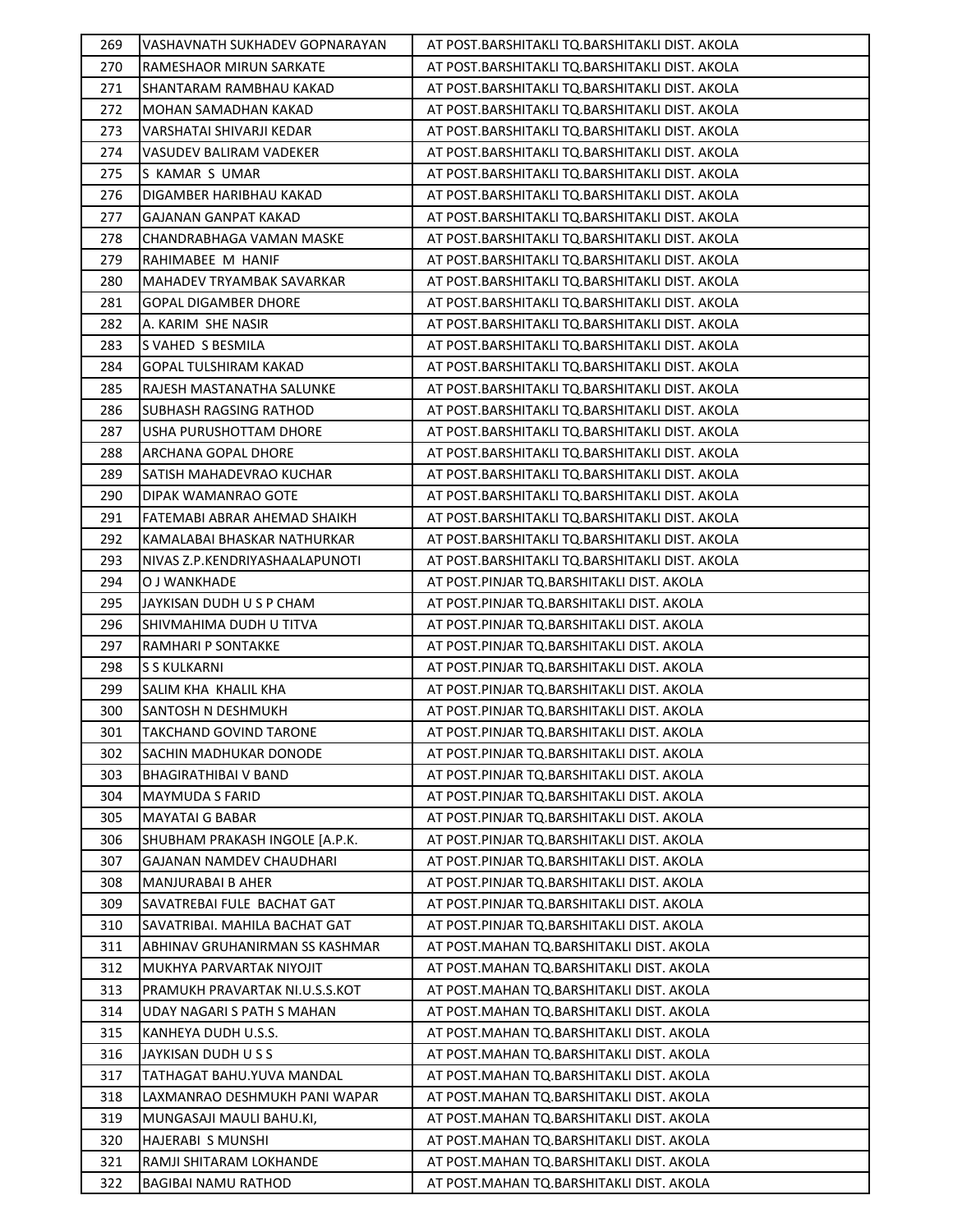| 323 | SHINDU MOTIRAM DUKARE           | AT POST.MAHAN TQ.BARSHITAKLI DIST. AKOLA         |
|-----|---------------------------------|--------------------------------------------------|
| 324 | SEVANTABAI ZHAGOJI INGOLE       | AT POST.MAHAN TQ.BARSHITAKLI DIST. AKOLA         |
| 325 | SHESRAO MAHADEO PATOND          | AT POST.MAHAN TQ.BARSHITAKLI DIST. AKOLA         |
| 326 | GAJANAN TUKARAM YAVALE          | AT POST.MAHAN TQ.BARSHITAKLI DIST. AKOLA         |
| 327 | RAMCHANDRA RATAN CHAVAN         | AT POST.MAHAN TQ.BARSHITAKLI DIST. AKOLA         |
| 328 | YASHODABAI WASHUDEV BAHAKAR     | AT POST.MAHAN TQ.BARSHITAKLI DIST. AKOLA         |
| 329 | A BASHIR A RASHID               | AT POST.MAHAN TQ.BARSHITAKLI DIST. AKOLA         |
| 330 | SADASHIV CHANDRABHAN RATHOD     | AT POST.MAHAN TQ.BARSHITAKLI DIST. AKOLA         |
| 331 | DAMODAR JAGDEV SANVARE          | AT POST.MAHAN TQ.BARSHITAKLI DIST. AKOLA         |
| 332 | YSHODA RAMCHANDRA KARWATE       | AT POST.MAHAN TQ.BARSHITAKLI DIST. AKOLA         |
| 333 | SARASWATI VITTHALRAO AGE        | AT POST.MAHAN TQ.BARSHITAKLI DIST. AKOLA         |
| 334 | SHIRKRUSHNA VITOBH KAKDE        | AT POST.MAHAN TQ.BARSHITAKLI DIST. AKOLA         |
| 335 | SHILABAI SHIVAJI PAWAR          | AT POST.MAHAN TQ.BARSHITAKLI DIST. AKOLA         |
| 336 | <b>BHAURAO PANDURANG PARDHI</b> | AT POST.MAHAN TQ.BARSHITAKLI DIST. AKOLA         |
| 337 | SHAKILABI FAYAJODDIN            | AT POST.MAHAN TQ.BARSHITAKLI DIST. AKOLA         |
| 338 | PRAKASH ATMARAM NANOTE          | AT POST.MAHAN TQ.BARSHITAKLI DIST. AKOLA         |
| 339 | PRABHAKAR MAHADEO HATOLKAR      | AT POST.MAHAN TQ.BARSHITAKLI DIST. AKOLA         |
| 340 | DEVIDAS ANANDA KHANDARE         | AT POST.MAHAN TQ.BARSHITAKLI DIST. AKOLA         |
| 341 | DIGAMBAR Z KOLHE                | AT POST.MAHAN TQ.BARSHITAKLI DIST. AKOLA         |
| 342 | <b>LAXMAN R YAVLE</b>           | AT POST.MAHAN TQ.BARSHITAKLI DIST. AKOLA         |
| 343 | MANGALA S SHIRSAGAR             | AT POST.MAHAN TQ.BARSHITAKLI DIST. AKOLA         |
| 344 | DURPATA PANMDURAG NANDANE       | AT POST.MAHAN TQ.BARSHITAKLI DIST. AKOLA         |
| 345 | <b>GUKARNA PRDAN THAKRE</b>     | AT POST.MAHAN TQ.BARSHITAKLI DIST. AKOLA         |
| 346 | <b>BALU BHAGWAN GODMALE</b>     | AT POST.MAHAN TQ.BARSHITAKLI DIST. AKOLA         |
| 347 | BHASHKAR CHNDRABHAN KOLHE       | AT POST.MAHAN TQ.BARSHITAKLI DIST. AKOLA         |
| 348 | SHOBHA PRABHAKAR HATOLKAR       | AT POST.MAHAN TQ.BARSHITAKLI DIST. AKOLA         |
| 349 | CHAYA PUNDLIK CHOPKE            | AT POST.MAHAN TQ.BARSHITAKLI DIST. AKOLA         |
| 350 | NARAYAN J CHAVAN                | AT POST.MAHAN TQ.BARSHITAKLI DIST. AKOLA         |
| 351 | <b>USHA S JANORKAR</b>          | AT POST.MAHAN TQ.BARSHITAKLI DIST. AKOLA         |
| 352 | VIKASH M INGOLE                 | AT POST.MAHAN TQ.BARSHITAKLI DIST. AKOLA         |
| 353 | GOVINDA S NAIK                  | AT POST.MAHAN TQ.BARSHITAKLI DIST. AKOLA         |
| 354 | <b>MAHADEV P NANDE</b>          | AT POST.MAHAN TQ.BARSHITAKLI DIST. AKOLA         |
| 355 | <b>KAMALA P LOKHANDE</b>        | AT POST.MAHAN TQ.BARSHITAKLI DIST. AKOLA         |
| 356 | <b>SURESH R RAKSHE</b>          | AT POST.MAHAN TQ.BARSHITAKLI DIST. AKOLA         |
| 357 | KAILASH T AVAKE                 | AT POST.MAHAN TQ.BARSHITAKLI DIST. AKOLA         |
| 358 | UTTAM B. HIWALE                 | AT POST.MAHAN TQ.BARSHITAKLI DIST. AKOLA         |
| 359 | VILASH MAHADEV ZHALKE           | AT POST.MAHAN TQ.BARSHITAKLI DIST. AKOLA         |
| 360 | VACHALABAI P AMALE              | AT POST.MAHAN TQ.BARSHITAKLI DIST. AKOLA         |
| 361 | PARVIN BI SK MUKHTAR            | AT POST.MAHAN TQ.BARSHITAKLI DIST. AKOLA         |
| 362 | <b>ASHOK L SHINDE</b>           | AT POST.MAHAN TQ.BARSHITAKLI DIST. AKOLA         |
| 363 | MANIKRAO C PATOND               | AT POST.MAHAN TQ.BARSHITAKLI DIST. AKOLA         |
| 364 | SUKHADEV UKARDA CHAVHAN         | AT POST.MAHAN TQ.BARSHITAKLI DIST. AKOLA         |
| 365 | MANWAR SHAH KASAM SHAH          | AT POST.MAHAN TQ.BARSHITAKLI DIST. AKOLA         |
| 366 | AMOL VASANTA NAIK               | AT POST.MAHAN TQ.BARSHITAKLI DIST. AKOLA         |
| 367 | PUNJABAI P SARODE               | AT POST.MAHAN TQ.BARSHITAKLI DIST. AKOLA         |
| 368 | BHAGWAN BABA SHG WARKHED        | AT POST.MAHAN TQ.BARSHITAKLI DIST. AKOLA         |
| 369 | JIJAMATA SHETAKARI M SG TIVISA  | AT POST.MAHAN TQ.BARSHITAKLI DIST. AKOLA         |
| 370 | SUKHADEV N AKHARE               | AT POST.KANHERI SARAP TQ.BARSHITAKLI DIST. AKOLA |
| 371 | PRINCIPAL GITANJALI VIDHYALAY   | AT POST.KANHERI SARAP TQ.BARSHITAKLI DIST. AKOLA |
| 372 | KALAWATI T BITNI                | AT POST.KANHERI SARAP TQ.BARSHITAKLI DIST. AKOLA |
| 373 | MAHILAGAT PRAMUKHA PARKHEDE     | AT POST.KANHERI SARAP TQ.BARSHITAKLI DIST. AKOLA |
| 374 | RAMRAO D CHUOHAN                | AT POST.KANHERI SARAP TQ.BARSHITAKLI DIST. AKOLA |
| 375 | <b>MOTIRAM R AWCHAR</b>         | AT POST.KANHERI SARAP TQ.BARSHITAKLI DIST. AKOLA |
| 376 | DILIP M HEDA                    | AT POST.KANHERI SARAP TQ.BARSHITAKLI DIST. AKOLA |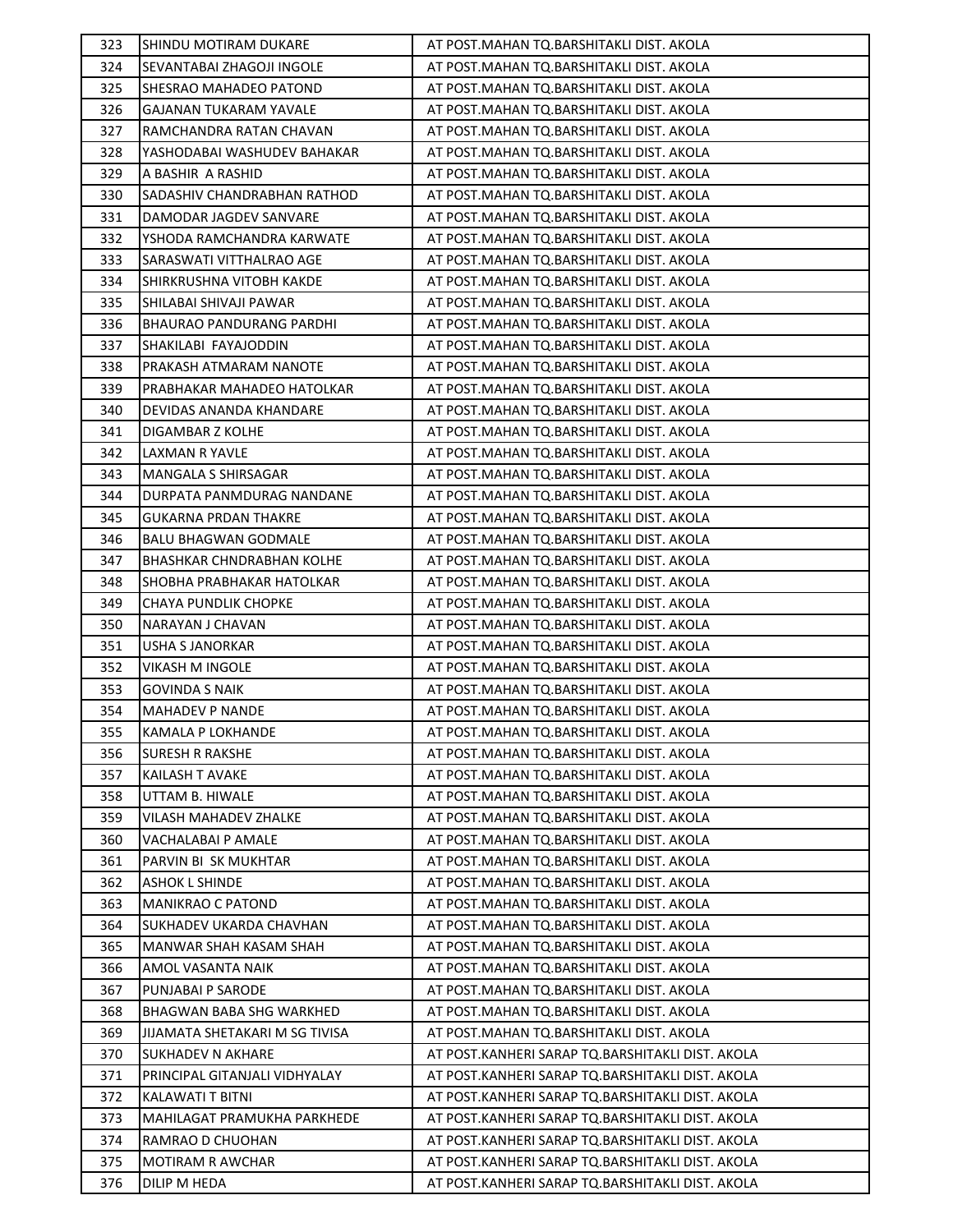| 377        | MINADEVI N JAISWAL                                 | AT POST.KANHERI SARAP TQ.BARSHITAKLI DIST. AKOLA                                   |
|------------|----------------------------------------------------|------------------------------------------------------------------------------------|
| 378        | ANJALI A MODAK                                     | AT POST.KANHERI SARAP TQ.BARSHITAKLI DIST. AKOLA                                   |
| 379        | <b>CHANDRAKANT G RAUT</b>                          | AT POST.KANHERI SARAP TQ.BARSHITAKLI DIST. AKOLA                                   |
| 380        | DAYARAM S JIVATRAMANI                              | AT POST.KANHERI SARAP TQ.BARSHITAKLI DIST. AKOLA                                   |
| 381        | JYOTIRAM S SAGALE                                  | AT POST.KANHERI SARAP TQ.BARSHITAKLI DIST. AKOLA                                   |
| 382        | <b>ASHA K PATIL</b>                                | AT POST.KANHERI SARAP TQ.BARSHITAKLI DIST. AKOLA                                   |
| 383        | <b>BHANUDAS P CHAVHAN</b>                          | AT POST.KANHERI SARAP TQ.BARSHITAKLI DIST. AKOLA                                   |
| 384        | GUMFABAI M TAPRE                                   | AT POST.KANHERI SARAP TQ.BARSHITAKLI DIST. AKOLA                                   |
| 385        | <b>GOPAL G RATHOD</b>                              | AT POST.KANHERI SARAP TQ.BARSHITAKLI DIST. AKOLA                                   |
| 386        | SAMIYAFATEMA ABARAR AHAMADKHA                      | AT POST.KANHERI SARAP TQ.BARSHITAKLI DIST. AKOLA                                   |
| 387        | NANDA V ADHAV                                      | AT POST.KANHERI SARAP TQ.BARSHITAKLI DIST. AKOLA                                   |
| 388        | <b>ASHOK S AKHARE</b>                              | AT POST.KANHERI SARAP TQ.BARSHITAKLI DIST. AKOLA                                   |
| 389        | INDUBAI KISAN SHAHANE                              | AT POST.KANHERI SARAP TQ.BARSHITAKLI DIST. AKOLA                                   |
| 390        | VANDANA SAJJAN DONGARE                             | AT POST.KANHERI SARAP TQ.BARSHITAKLI DIST. AKOLA                                   |
| 391        | BALIRAM SHIVRAM WANKHADE                           | AT POST.KANHERI SARAP TQ.BARSHITAKLI DIST. AKOLA                                   |
| 392        | DHNYANDEV NITU PATIL                               | AT POST.KANHERI SARAP TQ.BARSHITAKLI DIST. AKOLA                                   |
| 393        | NARESH MADANLAL CHOUDHARI                          | AT POST.KANHERI SARAP TQ.BARSHITAKLI DIST. AKOLA                                   |
| 394        | ANITA KISHOR CHOUDHARI                             | AT POST.KANHERI SARAP TQ.BARSHITAKLI DIST. AKOLA                                   |
| 395        | SUNANDA SUDHIR KASNE                               | AT POST.KANHERI SARAP TQ.BARSHITAKLI DIST. AKOLA                                   |
| 396        | PUNDALIK RAMCHANDRA RAMCHAWARE                     | AT POST.KANHERI SARAP TQ.BARSHITAKLI DIST. AKOLA                                   |
| 397        | PIYUSH DADARAO MAHALLE                             | AT POST.KANHERI SARAP TQ.BARSHITAKLI DIST. AKOLA                                   |
| 398        | SANJIVANI G THAKUR                                 | AT POST.KANHERI SARAP TQ.BARSHITAKLI DIST. AKOLA                                   |
| 399        | CM J JAGDAMBA SHIK SAN KHADKI                      | AT POST.DHABA TQ.BARSHITAKLI DIST. AKOLA                                           |
| 400        | SEWA CO SOC CHOHIGAON                              | AT POST.DHABA TQ.BARSHITAKLI DIST. AKOLA                                           |
| 401        | SEWA CO SOC LOHGAD                                 | AT POST.DHABA TQ.BARSHITAKLI DIST. AKOLA                                           |
| 402        | NI MA RUDRAYANICODODUTPRAJAN                       | AT POST.DHABA TQ.BARSHITAKLI DIST. AKOLA                                           |
| 403        | MAJAGDAMBAGRVIKSHIKPRAMANCHE                       | AT POST.DHABA TQ.BARSHITAKLI DIST. AKOLA                                           |
| 404        | SANJIVANI DEVDATTA INGALE                          | AT POST.DHABA TQ.BARSHITAKLI DIST. AKOLA                                           |
| 405        | PUNJAJI PANDURANG SIRSAT                           | AT POST.DHABA TQ.BARSHITAKLI DIST. AKOLA                                           |
| 406        | CHANDRAKANT RAMDAS KHANDARE                        | AT POST.DHABA TQ.BARSHITAKLI DIST. AKOLA                                           |
| 407        | BANDU LAXMAN ZALKE                                 | AT POST.DHABA TQ.BARSHITAKLI DIST. AKOLA                                           |
| 408        | MAHTMAFULE SHET GAT JAMWASU                        | AT POST.DHABA TQ.BARSHITAKLI DIST. AKOLA                                           |
| 409        | KRUSIVID/KA.MAH.VIDNCERT/MCVC                      | AT POST.AKOT MAIN TQ.AKOT DIST. AKOLA                                              |
| 410        | TUKARAM SERSAT KA.MAHA VID.                        | AT POST. AKOT MAIN TO. AKOT DIST. AKOLA                                            |
| 411        | P V CHARI                                          | AT POST.AKOT MAIN TQ.AKOT DIST. AKOLA                                              |
| 412        | VISHVANATH JAYRAM ATKAD                            | AT POST.AKOT MAIN TQ.AKOT DIST. AKOLA                                              |
| 413        | MAHADEV ATMARAM JAYALE                             | AT POST.AKOT MAIN TQ.AKOT DIST. AKOLA                                              |
| 414        | TUKARAM SHIVRAM DHARME                             | AT POST.AKOT MAIN TQ.AKOT DIST. AKOLA                                              |
| 415        | BALASAHEB RAMRAO KHALOKAR                          | AT POST. AKOT MAIN TO. AKOT DIST. AKOLA                                            |
| 416        | SHRIKRUSHNA GOPAL BUNDE                            | AT POST. AKOT MAIN TO. AKOT DIST. AKOLA                                            |
| 417        | SHEABROA GULABROA KADUA                            | AT POST. AKOT MAIN TO. AKOT DIST. AKOLA                                            |
| 418        | MUZAFAR KHA BURE KHA                               | AT POST.AKOT MAIN TO.AKOT DIST. AKOLA                                              |
| 419        | DEOLAL NAMDEO CHAUDHARI                            | AT POST.AKOT MAIN TQ.AKOT DIST. AKOLA                                              |
| 420        | ASHOK AONKAR GHAMDHAR                              | AT POST. AKOT MAIN TO. AKOT DIST. AKOLA                                            |
| 421        | KAILASH LAXMAN MANGLE                              | AT POST. AKOT MAIN TO. AKOT DIST. AKOLA                                            |
| 422        | BHIMRAO KISANRAO EANGALE                           | AT POST.AKOT MAIN TQ.AKOT DIST. AKOLA                                              |
| 423        | SARIKA ABARAO DESHMUKH                             | AT POST.AKOT MAIN TQ.AKOT DIST. AKOLA                                              |
| 424<br>425 | BHAURAO PUNDALIK WANKHADE<br>SANTOSH TULSIRAM BUDH | AT POST.AKOT MAIN TQ.AKOT DIST. AKOLA                                              |
|            |                                                    | AT POST. AKOT MAIN TO. AKOT DIST. AKOLA                                            |
| 426        | ANNPURNA SAHADEVRAO DHANDE                         | AT POST.AKOT MAIN TQ.AKOT DIST. AKOLA                                              |
| 427<br>428 | PRATIBHATAI T DHARME<br>RAVINDRA NAMDEORAO GANGANE | AT POST. AKOT MAIN TO. AKOT DIST. AKOLA<br>AT POST. AKOT MAIN TO. AKOT DIST. AKOLA |
| 429        |                                                    |                                                                                    |
| 430        | DIGAMBAR SHAMRAO GADAM<br>LAXMAN MUKINDA NAGARGOJE | AT POST.AKOT MAIN TQ.AKOT DIST. AKOLA<br>AT POST. AKOT MAIN TO. AKOT DIST. AKOLA   |
|            |                                                    |                                                                                    |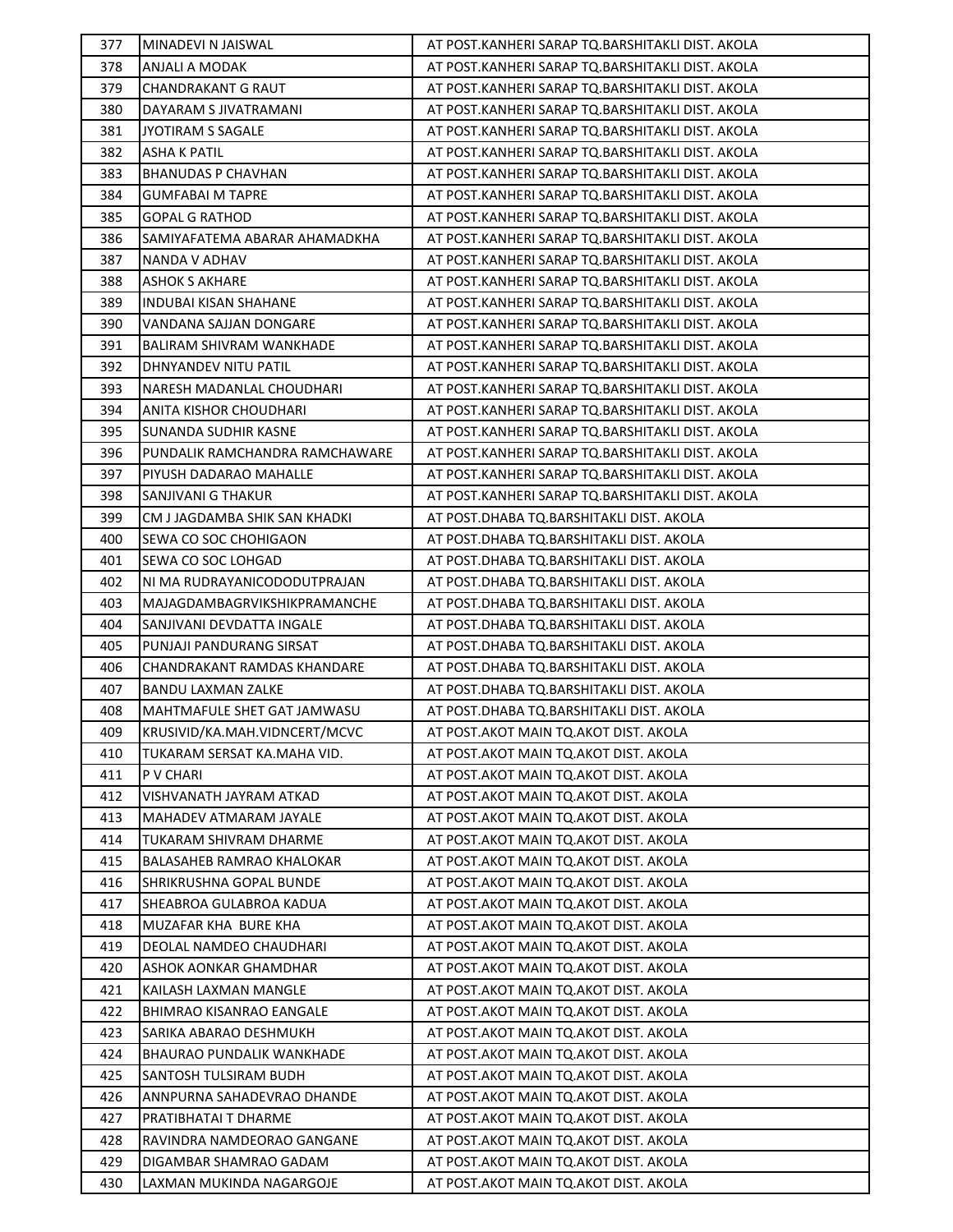| 431 | MHADEV DIRABHAM AROSKAR        | AT POST. AKOT MAIN TQ. AKOT DIST. AKOLA            |
|-----|--------------------------------|----------------------------------------------------|
| 432 | PANCHAFULA SHALIKRAM HADOLE    | AT POST. AKOT MAIN TO. AKOT DIST. AKOLA            |
| 433 | AB.SHAMIN AB.RAJJAK SAUDAGAR   | AT POST. AKOT MAIN TO. AKOT DIST. AKOLA            |
| 434 | MAHENDRA PANJABRAO SANAP       | AT POST. AKOT MAIN TO. AKOT DIST. AKOLA            |
| 435 | MIRABAI GULABRAO BONDRE        | AT POST. AKOT MAIN TO. AKOT DIST. AKOLA            |
| 436 | PARNALI RAMBHU DURANDAR        | AT POST. AKOT MAIN TO. AKOT DIST. AKOLA            |
| 437 | PANCHFULA PUNJAJI CHECHOLKAR   | AT POST. AKOT MAIN TQ. AKOT DIST. AKOLA            |
| 438 | RAMESHOR LAXMAN JAYLE          | AT POST. AKOT MAIN TO. AKOT DIST. AKOLA            |
| 439 | DILIP RAMKRUSHNA RANGIRE       | AT POST. AKOT MAIN TO. AKOT DIST. AKOLA            |
| 440 | PADMINI NARYANRAO BAGADE       | AT POST. AKOT MAIN TO. AKOT DIST. AKOLA            |
| 441 | GOUKRANA SHRIKRUSHNA CHIRADE   | AT POST. AKOT MAIN TO. AKOT DIST. AKOLA            |
| 442 | GITESHKUMAR GENDALAL GUPTA     | AT POST. AKOT MAIN TO. AKOT DIST. AKOLA            |
| 443 | ANANTA MOTIRAMJI SHENDE        | AT POST. AKOT MAIN TO. AKOT DIST. AKOLA            |
| 444 | BABULAL GOPI MAWSKAR           | AT POST.AKOT MAIN TQ.AKOT DIST. AKOLA              |
| 445 | SUKHDEV FAKIRA WAKODE          | AT POST. AKOT MAIN TO. AKOT DIST. AKOLA            |
| 446 | DNYASHWAR GULABRAO PAWAR       | AT POST. AKOT MAIN TO. AKOT DIST. AKOLA            |
| 447 | PUNJAJI NAMDEV AALOKAR         | AT POST. AKOT MAIN TO. AKOT DIST. AKOLA            |
| 448 | BHASKAR SHRIRAM SAKHARE        | AT POST. AKOT MAIN TO. AKOT DIST. AKOLA            |
| 449 | GOTIBAI JANGLAJI KEDAR         | AT POST. AKOT MAIN TO. AKOT DIST. AKOLA            |
| 450 | SHAHISTAB MO. ASIF             | AT POST. AKOT MAIN TQ. AKOT DIST. AKOLA            |
| 451 | GANESH PUNDLIK AAGLAVE         | AT POST.AKOT MAIN TQ.AKOT DIST. AKOLA              |
| 452 | JABANBAI SHEKLAL KEDAR         | AT POST. AKOT MAIN TO. AKOT DIST. AKOLA            |
| 453 | PRATIBHA SUBHASH BHASHKAR      | AT POST. AKOT MAIN TO. AKOT DIST. AKOLA            |
| 454 | SANDEEP SHANKAR CHOTAMAL       | AT POST.AKOT MAIN TQ.AKOT DIST. AKOLA              |
| 455 | KAMLA MOHAN LAKDE              | AT POST. AKOT MAIN TO. AKOT DIST. AKOLA            |
| 456 | RAMABAI M.SS.B.G VITALI        | AT POST. AKOT MAIN TQ. AKOT DIST. AKOLA            |
| 457 | JAYSHRI MAHILA SWA.SA.HELP GRO | AT POST. AKOT MAIN TQ. AKOT DIST. AKOLA            |
| 458 | DURGAMATA M.B.G. SHIVPUR       | AT POST. AKOT MAIN TO. AKOT DIST. AKOLA            |
| 459 | BHIMAI M.S.S.G. JITAPUR        | AT POST. AKOT MAIN TO. AKOT DIST. AKOLA            |
| 460 | MIRAL M.S.S.M.B.G. EDLAPUR     | AT POST. AKOT MAIN TO. AKOT DIST. AKOLA            |
| 461 | PRESIDENT AND HEADMASTER LAXMI | AT POST.AKOT CITY TQ.AKOT DIST. AKOLA              |
| 462 | RAMBHAO WAYALAJI REKHATE       | AT POST.AKOT CITY TQ.AKOT DIST. AKOLA              |
| 463 | PRATAP NARAYAN NAGAPURE        | AT POST.AKOT CITY TQ.AKOT DIST. AKOLA              |
| 464 | GITABAI KISAN INGLE            | AT POST.AKOT CITY TQ.AKOT DIST. AKOLA              |
| 465 | WASUDEV NAMDEV GAWAI           | AT POST.AKOT CITY TQ.AKOT DIST. AKOLA              |
| 466 | DEVIDAS AMRITARAV RAUT         | AT POST.AKOT CITY TQ.AKOT DIST. AKOLA              |
| 467 | SK RAFIK SK JABBAR             | AT POST.AKOT CITY TQ.AKOT DIST. AKOLA              |
| 468 | PRABHAKAR SADASHIV GONDAGARE   | AT POST.AKOT CITY TO.AKOT DIST. AKOLA              |
| 469 | DURGABAI DEVIDAS DENDULE       | AT POST.AKOT CITY TQ.AKOT DIST. AKOLA              |
| 470 | SAHADEO MAHADEO TELGOTE        | AT POST.AKOT CITY TQ.AKOT DIST. AKOLA              |
| 471 | VIMAL VASANTA GONDAGARE        | AT POST.AKOT CITY TQ.AKOT DIST. AKOLA              |
| 472 | LIYAKAT ALI SUBHAN ALI         | AT POST.AKOT CITY TQ.AKOT DIST. AKOLA              |
| 473 | SHRI NARSING UCCHA MADHYAMIK V | AT POST.AKOT NARSHING MANDIR TQ.AKOT DIST. AKOLA   |
| 474 | SMT.LAXMIBAI GANGANE KANISHTHA | AT POST. AKOT NARSHING MANDIR TQ. AKOT DIST. AKOLA |
| 475 | VINYAK NILKANTH GOUD           | AT POST.AKOT NARSHING MANDIR TQ.AKOT DIST. AKOLA   |
| 476 | JYOTI TULSHIRAM DHOTRE         | AT POST. AKOT NARSHING MANDIR TQ. AKOT DIST. AKOLA |
| 477 | PRADIP SADASHIV KHOTRE         | AT POST.AKOT NARSHING MANDIR TQ.AKOT DIST. AKOLA   |
| 478 | SARIKA SUBHASH BAHADURE        | AT POST.AKOT NARSHING MANDIR TQ.AKOT DIST. AKOLA   |
| 479 | PRITI ASHOK DANGARE            | AT POST.AKOT NARSHING MANDIR TQ.AKOT DIST. AKOLA   |
| 480 | BHARAT NARAYAN WANKHDE         | AT POST.AKOT NARSHING MANDIR TQ.AKOT DIST. AKOLA   |
| 481 | TULSHIRAM MOTIRAM MOHOKAR      | AT POST.AKOT NARSHING MANDIR TQ.AKOT DIST. AKOLA   |
| 482 | <b>SUNIL RAMESH PINJARKAR</b>  | AT POST.AKOT NARSHING MANDIR TQ.AKOT DIST. AKOLA   |
| 483 | SMITA SUNIL SHYAMSUNDAR        | AT POST.AKOT NARSHING MANDIR TQ.AKOT DIST. AKOLA   |
| 484 | VANDANA SURESHRAO KATHOLE      | AT POST.AKOT NARSHING MANDIR TQ.AKOT DIST. AKOLA   |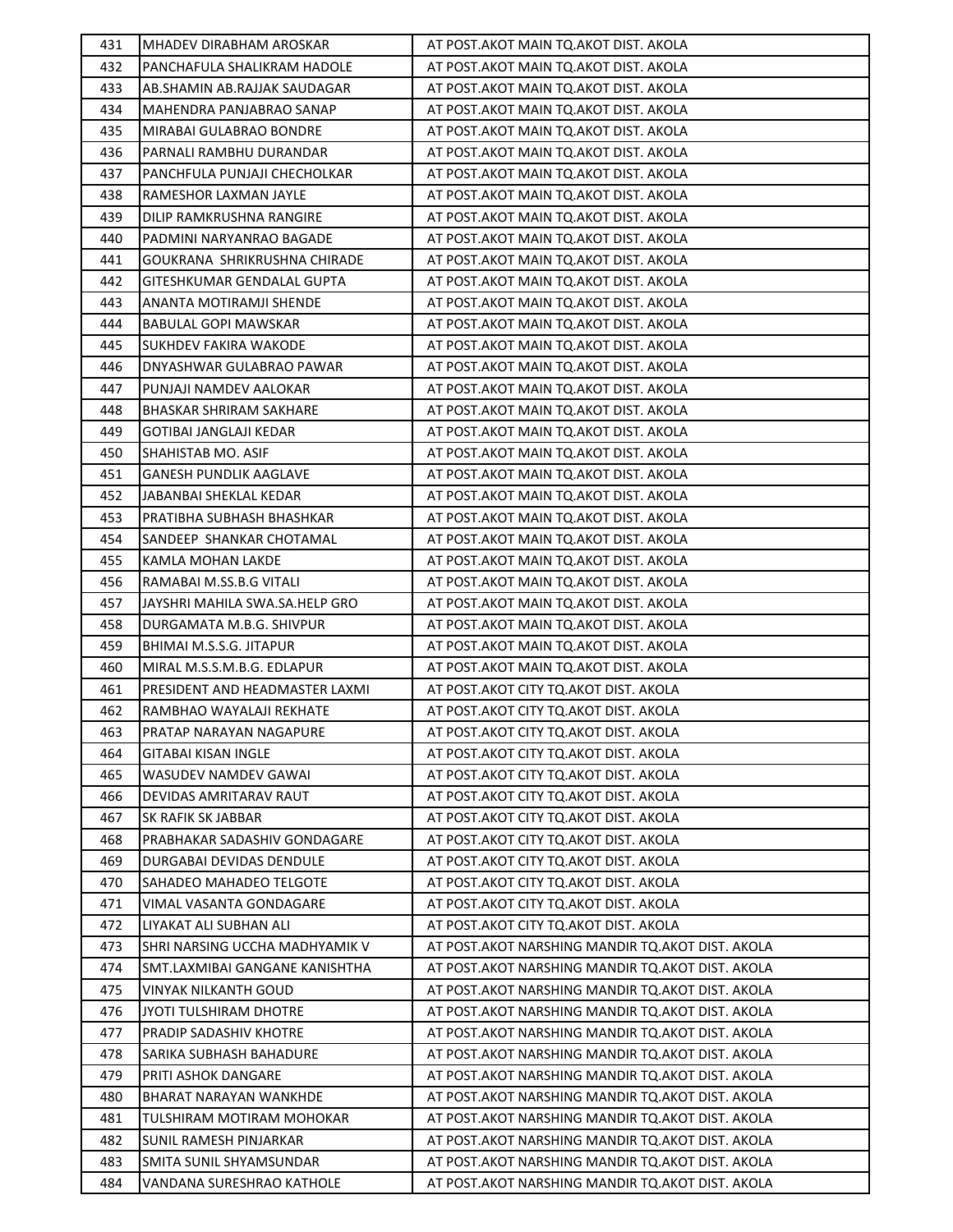| 485        | MADHAVRAO PUNDLIKRAO CHUDHARI                          | AT POST.SAVARA TQ.AKOT DIST. AKOLA                                                           |
|------------|--------------------------------------------------------|----------------------------------------------------------------------------------------------|
| 486        | SUMITRA A SABALE                                       | AT POST.SAVARA TQ.AKOT DIST. AKOLA                                                           |
| 487        | MONU KESHVRAO JAVANJAL                                 | AT POST.SAVARA TQ.AKOT DIST. AKOLA                                                           |
| 488        | AJABRAO BODHAJI DHANDE                                 | AT POST.SAVARA TQ.AKOT DIST. AKOLA                                                           |
| 489        | KRUSHANBAI RAMDAS MOHOD                                | AT POST.SAVARA TQ.AKOT DIST. AKOLA                                                           |
| 490        | MANKARNABAI MAHDEO ADCHULE                             | AT POST.SAVARA TQ.AKOT DIST. AKOLA                                                           |
| 491        | SASHIKALA ARUN CHAKRE                                  | AT POST.SAVARA TQ.AKOT DIST. AKOLA                                                           |
| 492        | USHA RAJENDRA SOLANKE                                  | AT POST.SAVARA TQ.AKOT DIST. AKOLA                                                           |
| 493        | PANCHASHILA JAGDEVRAO KHOBRAGA                         | AT POST.SAVARA TQ.AKOT DIST. AKOLA                                                           |
| 494        | G P KARODI                                             | AT POST. CHOHOTTA BAZARTQ. AKOT DIST. AKOLA                                                  |
| 495        | DYANDEO SAMPAT OIMBE                                   | AT POST. CHOHOTTA BAZARTQ.AKOT DIST. AKOLA                                                   |
| 496        | DYNDEO DHNUKDAS CHITLANGE                              | AT POST. CHOHOTTA BAZARTQ.AKOT DIST. AKOLA                                                   |
| 497        | PANDURANG RAMRAO BHARSAKALE                            | AT POST. CHOHOTTA BAZARTQ. AKOT DIST. AKOLA                                                  |
| 498        | SUNANDA NARAYAN KHOTARE                                | AT POST. CHOHOTTA BAZARTQ. AKOT DIST. AKOLA                                                  |
| 499        | VARSHA SAHEBRAO KARALE                                 | AT POST. CHOHOTTA BAZARTQ. AKOT DIST. AKOLA                                                  |
| 500        | PURNAJI MAHADEV NALE                                   | AT POST. CHOHOTTA BAZARTQ.AKOT DIST. AKOLA                                                   |
| 501        | VASUDEV SUKHDEV BHATKAR                                | AT POST. CHOHOTTA BAZARTQ. AKOT DIST. AKOLA                                                  |
| 502        | KESHORAO PANDHURANG MONDHE                             | AT POST. CHOHOTTA BAZARTQ.AKOT DIST. AKOLA                                                   |
| 503        | ARCHANA NAJUKRAO HATALE                                | AT POST. CHOHOTTA BAZARTQ. AKOT DIST. AKOLA                                                  |
| 504        | ANIL SUKHDEV PALASPAGAR                                | AT POST. CHOHOTTA BAZARTO.AKOT DIST. AKOLA                                                   |
| 505        | RAUFSHA LATIFSHA DIWAN                                 | AT POST. CHOHOTTA BAZARTQ.AKOT DIST. AKOLA                                                   |
| 506        | SHAHANUR SW.SAH.SAM. NAND.                             | AT POST. CHOHOTTA BAZARTQ.AKOT DIST. AKOLA                                                   |
| 507        | SANT TUKA. SW.SAH.SAM. NAND.                           | AT POST. CHOHOTTA BAZARTQ. AKOT DIST. AKOLA                                                  |
| 508        | MAHADEO JAGDEO DAROKAR                                 | AT POST. WARUL JAULKA TQ.AKOT DIST. AKOLA                                                    |
| 509        | SANTOSH BALKRUSHNA TAYADE                              | AT POST. WARUL JAULKA TQ.AKOT DIST. AKOLA                                                    |
| 510        | VISHWANATH NARAYAN BHAGEWAR                            | AT POST. WARUL JAULKA TQ.AKOT DIST. AKOLA                                                    |
| 511        | JAI MATA DI BACHAT GAT                                 | AT POST. AKOLKHED TQ.AKOT DIST. AKOLA                                                        |
|            |                                                        |                                                                                              |
| 512        | <b>BHAURAO TUKARAM DHOKE</b>                           | AT POST.KUTASA TQ.AKOT DIST. AKOLA                                                           |
| 513        | RUPRAO SHANKAR TARAOLE                                 | AT POST.KUTASA TQ.AKOT DIST. AKOLA                                                           |
| 514        | SHRIDHAR SHANTARAM VADHOKAR                            | AT POST.KUTASA TQ.AKOT DIST. AKOLA                                                           |
| 515        | SULBHA LAXMAN GAVNDE                                   | AT POST.KUTASA TO.AKOT DIST. AKOLA                                                           |
| 516        | GULAMAHEMAD Y DESHAMUKH                                | AT POST.KUTASA TQ.AKOT DIST. AKOLA                                                           |
| 517        | JAI MALHAR KISAN S H G                                 | AT POST.KUTASA TQ.AKOT DIST. AKOLA                                                           |
| 518        | SHILA BHIMRAO WANKHADE                                 | AT POST.MUNDGAON TQ.AKOT DIST. AKOLA                                                         |
| 519        | NANDKUMAR PANJABRAO BHISE                              | AT POST.MUNDGAON TQ.AKOT DIST. AKOLA                                                         |
| 520        | RAJESH K GIRI                                          | AT POST.MUNDGAON TO.AKOT DIST. AKOLA                                                         |
| 521        | ADARSH GR VIK SAMI ALEGAON                             | AT POST.MUNDGAON TQ.AKOT DIST. AKOLA                                                         |
| 522        | TELHARATQ.GRU.TA.SAHA.SOC.                             | AT POST. TELHARA MAIN TO. TELHARA DIST. AKOLA                                                |
| 523        | G. H. DHANOKAR                                         | AT POST. TELHARA MAIN TO. TELHARA DIST. AKOLA                                                |
| 524        | NISARKHA GULJARKHA                                     | AT POST. TELHARA MAIN TO. TELHARA DIST. AKOLA                                                |
| 525        | MANOHAR KISAN KALMEGH                                  | AT POST. TELHARA MAIN TO. TELHARA DIST. AKOLA                                                |
| 526        | RAMDAS NARHARI GAYGOL                                  | AT POST.TELHARA MAIN TQ.TELHARA DIST. AKOLA                                                  |
| 527        | MANOHAR RAMCHANDRA DHOLE                               | AT POST.TELHARA MAIN TQ.TELHARA DIST. AKOLA                                                  |
| 528        | LATA ASHOKRAO SAROKAR                                  | AT POST. TELHARA MAIN TO. TELHARA DIST. AKOLA                                                |
| 529<br>530 | NITESH BHASKAR WARULKAR<br>GAJANAN PANDURANG TELHARKAR | AT POST. TELHARA MAIN TO. TELHARA DIST. AKOLA<br>AT POST.TELHARA MAIN TQ.TELHARA DIST. AKOLA |
|            | MAHANANDA AMBADAS FOKMARE                              |                                                                                              |
| 531        | SADANAND AKNATH TAYADE                                 | AT POST. TELHARA MAIN TO. TELHARA DIST. AKOLA                                                |
| 532<br>533 | PRAVIN RAMESH JAWANJAL                                 | AT POST.TELHARA MAIN TQ.TELHARA DIST. AKOLA<br>AT POST. TELHARA MAIN TO. TELHARA DIST. AKOLA |
|            | SUNANDA JAGATRAO DESHMUKH                              | AT POST. TELHARA MAIN TO. TELHARA DIST. AKOLA                                                |
| 534<br>535 | KU NITA MADHUKAR NEMADE                                | AT POST. TELHARA MAIN TQ. TELHARA DIST. AKOLA                                                |
| 536        | KU NAHIDNAJ M JANI                                     | AT POST.TELHARA MAIN TQ.TELHARA DIST. AKOLA                                                  |
| 537        | KHAIRUNBI SHAHIR BEG                                   | AT POST. TELHARA MAIN TO. TELHARA DIST. AKOLA                                                |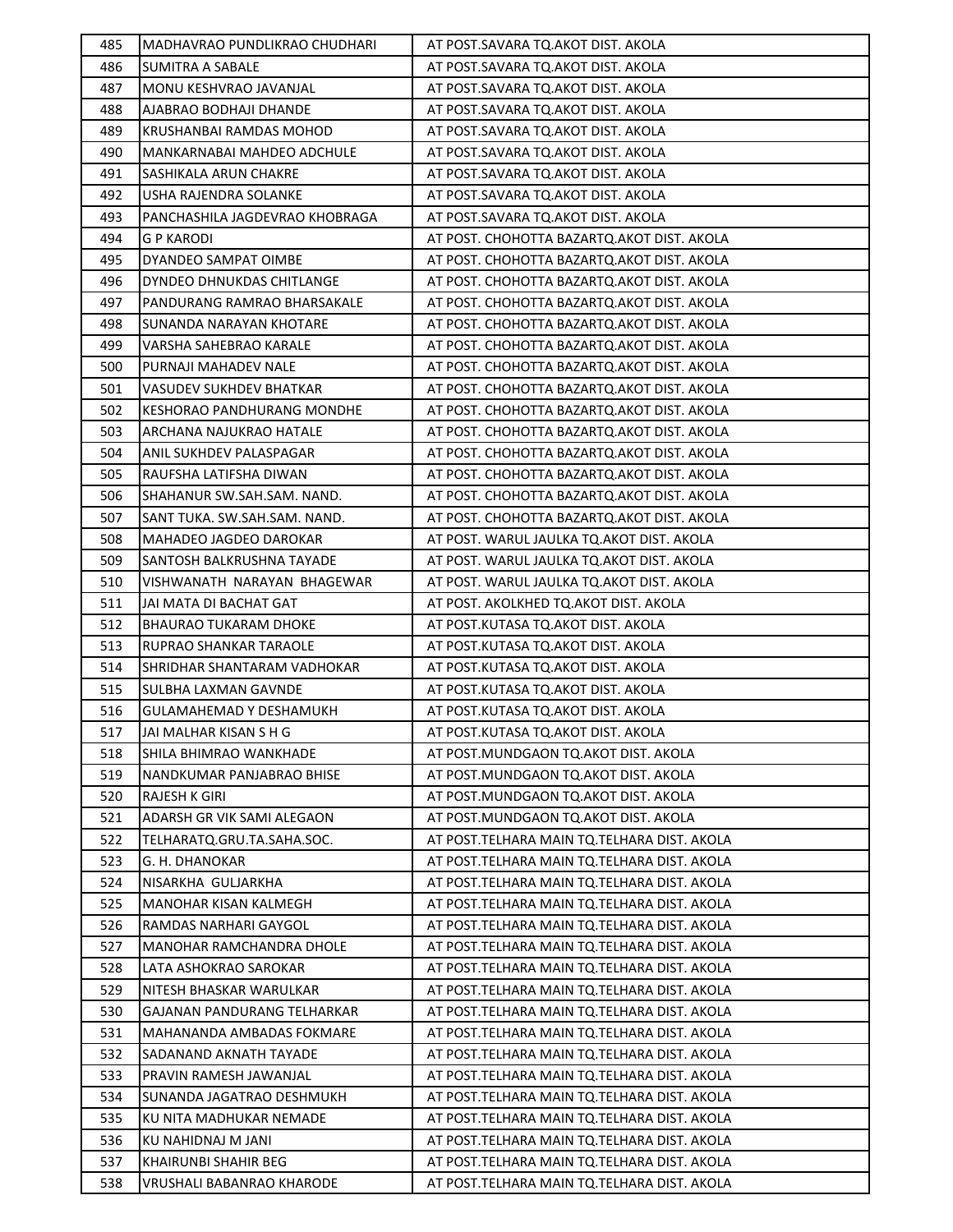| 539        | HARIT KRANTI SHE. M.S GAT JAFA          | AT POST. TELHARA MAIN TO. TELHARA DIST. AKOLA                                      |
|------------|-----------------------------------------|------------------------------------------------------------------------------------|
| 540        | SAKHI M.SHE.S.B.GAT.WADI.ADAMP          | AT POST.TELHARA MAIN TQ.TELHARA DIST. AKOLA                                        |
| 541        | BHAGYASHRI.MAHILA.SHET.GATJAFR          | AT POST. TELHARA MAIN TQ. TELHARA DIST. AKOLA                                      |
| 542        | DURGAI MAHILA.SHET.GAT.GHODEGA          | AT POST. TELHARA MAIN TQ. TELHARA DIST. AKOLA                                      |
| 543        | <b>GANESH SHETKARI S.S.GAT</b>          | AT POST. TELHARA MAIN TO. TELHARA DIST. AKOLA                                      |
| 544        | KESHARBAI PATIL MAHILA S.S.GAT          | AT POST. TELHARA MAIN TO. TELHARA DIST. AKOLA                                      |
| 545        | VIMALDEVI GOKKULDAS RATHI               | AT POST.TELHARA CITY TO.TELHARA DIST. AKOLA                                        |
| 546        | ANIL RAMESH TATHOD                      | AT POST.TELHARA CITY TQ.TELHARA DIST. AKOLA                                        |
| 547        | V G PATHARIKAR                          | AT POST.TELHARA CITY TQ.TELHARA DIST. AKOLA                                        |
| 548        | <b>SURESH GOPALRAO PATRIKAR</b>         | AT POST.TELHARA CITY TQ.TELHARA DIST. AKOLA                                        |
| 549        | ASHA SURESH RAJVAIDHYA                  | AT POST.TELHARA CITY TO.TELHARA DIST. AKOLA                                        |
| 550        | KARUNATAI PRALHADRAO BHATAKAR           | AT POST.TELHARA CITY TQ.TELHARA DIST. AKOLA                                        |
| 551        | MAHEDAV TULSERAM MANKAR                 | AT POST.HIWARKHED TQ.TELHARA DIST. AKOLA                                           |
| 552        | DHYANDEV PUDALIK NATHE                  | AT POST.HIWARKHED TQ.TELHARA DIST. AKOLA                                           |
| 553        | RAKHA GANESH DHAMDHAR                   | AT POST.HIWARKHED TQ.TELHARA DIST. AKOLA                                           |
| 554        | BHAGWAN NAMDEO INGLE                    | AT POST.HIWARKHED TQ.TELHARA DIST. AKOLA                                           |
| 555        | <b>S.SAHED SHAKE RASHID</b>             | AT POST.HIWARKHED TQ.TELHARA DIST. AKOLA                                           |
| 556        | DEWAKABAI ONKAR PILANTRE                | AT POST.HIWARKHED TQ.TELHARA DIST. AKOLA                                           |
| 557        | MAHADEV GAGANRAM KALE                   | AT POST.HIWARKHED TQ.TELHARA DIST. AKOLA                                           |
| 558        | NITIN DAYARAM DHUMALE                   | AT POST.HIWARKHED TQ.TELHARA DIST. AKOLA                                           |
| 559        | KAMAL ASHOK FALAKE                      | AT POST.HIWARKHED TQ.TELHARA DIST. AKOLA                                           |
| 560        | SHOBHA GAJANAN GAWANDE                  | AT POST.HIWARKHED TQ.TELHARA DIST. AKOLA                                           |
| 561        | NAHID AKHTAR M.MUSTAQIM                 | AT POST.HIWARKHED TQ.TELHARA DIST. AKOLA                                           |
| 562        | USHATAI SHANKARRAO PUNDKAR              | AT POST.HIWARKHED TQ.TELHARA DIST. AKOLA                                           |
| 563        | DHAMMSHIL MA BA GAT                     | AT POST.HIWARKHED TQ.TELHARA DIST. AKOLA                                           |
| 564        | BHIMKRTI SA.SA.BACHAT.GAT               | AT POST.HIWARKHED TQ.TELHARA DIST. AKOLA                                           |
| 565        | SANTOSHI SWA SAH.M.BACHAT GAT           | AT POST.HIWARKHED TQ.TELHARA DIST. AKOLA                                           |
| 566        | PARVATABAI V ZAGDE                      | AT POST.DANAPUR TQ.TELHARA DIST. AKOLA                                             |
| 567        | RAMCHANDRA MANIKRAO VIKHE               | AT POST.DANAPUR TQ.TELHARA DIST. AKOLA                                             |
| 568        | SHRI GANESH SHG DANAPUR                 | AT POST.DANAPUR TQ.TELHARA DIST. AKOLA                                             |
| 569        | GAJANAN DUDH UTP SOCI PATHARDI          | AT POST.PATHARDI TQ.TELHARA DIST. AKOLA                                            |
| 570        | PUNDLIK MOTIRAM KHIRODKAR               | AT POST.PATHARDI TQ.TELHARA DIST. AKOLA                                            |
| 571        | MANJURABAI KISAN UMBARKAR               | AT POST.PATHARDI TQ.TELHARA DIST. AKOLA                                            |
| 572        | DIGAMBAR AMRUT BALAPURE                 | AT POST. PATHARDI TQ. TELHARA DIST. AKOLA                                          |
| 573        | <b>BALVANT G ERVANDE</b>                | AT POST.PATHARDI TQ.TELHARA DIST. AKOLA                                            |
| 574        | RAGHUNATH S VYAVHARE                    | AT POST.PATHARDI TQ.TELHARA DIST. AKOLA                                            |
| 575        | JYOTI RAMESH NERKAR                     | AT POST.PATHARDI TQ.TELHARA DIST. AKOLA                                            |
| 576<br>577 | VENUTAI PRALHAD RAUT<br>MIRA S ZHAPARDE | AT POST.PATHARDI TQ.TELHARA DIST. AKOLA<br>AT POST.PATHARDI TQ.TELHARA DIST. AKOLA |
| 578        | MAINABAI RAMESH PATHRIKAR               | AT POST.PATHARDI TQ.TELHARA DIST. AKOLA                                            |
| 579        | RAJENDRA SHANTARAM BHATKAR              | AT POST.PATHARDI TQ.TELHARA DIST. AKOLA                                            |
| 580        | <b>ANAND S GAWAI</b>                    | AT POST. PATHARDI TQ. TELHARA DIST. AKOLA                                          |
| 581        | SCH DEVLOPMENT FUND N S PATH            | AT POST.PATHARDI TQ.TELHARA DIST. AKOLA                                            |
| 582        | <b>GURUDEV GAT PATHARDI</b>             | AT POST.PATHARDI TQ.TELHARA DIST. AKOLA                                            |
| 583        | PANCHASHIL MAHILA GAT                   | AT POST.PATHARDI TQ.TELHARA DIST. AKOLA                                            |
| 584        | WASUDHA MAHILA TAKALI                   | AT POST.PATHARDI TQ.TELHARA DIST. AKOLA                                            |
| 585        | PRAM C SHIVAJI MAH WAN PRAKLP           | AT POST. BELKHED TQ. TELHARA DIST. AKOLA                                           |
| 586        | SATPUDA WAN PRAKALP PAN P               | AT POST.BELKHED TQ.TELHARA DIST. AKOLA                                             |
| 587        | SIDDHIVINAYAK WAN PRAL PANI P           | AT POST.BELKHED TQ.TELHARA DIST. AKOLA                                             |
| 588        | MITRA PRATIWAR WAN PRAL PANI            | AT POST.BELKHED TQ.TELHARA DIST. AKOLA                                             |
| 589        | SHRI SWAMI SAMARTH PANI WAPR            | AT POST.BELKHED TQ.TELHARA DIST. AKOLA                                             |
| 590        | SAI SAMARTH PANI WATAP SAH              | AT POST.BELKHED TQ.TELHARA DIST. AKOLA                                             |
| 591        | VILAS RAMAKANT KHUMKAR                  | AT POST.BELKHED TQ.TELHARA DIST. AKOLA                                             |
|            |                                         | AT POST.BELKHED TQ.TELHARA DIST. AKOLA                                             |
| 592        | VARSHTAI OMKAR RAHATE                   |                                                                                    |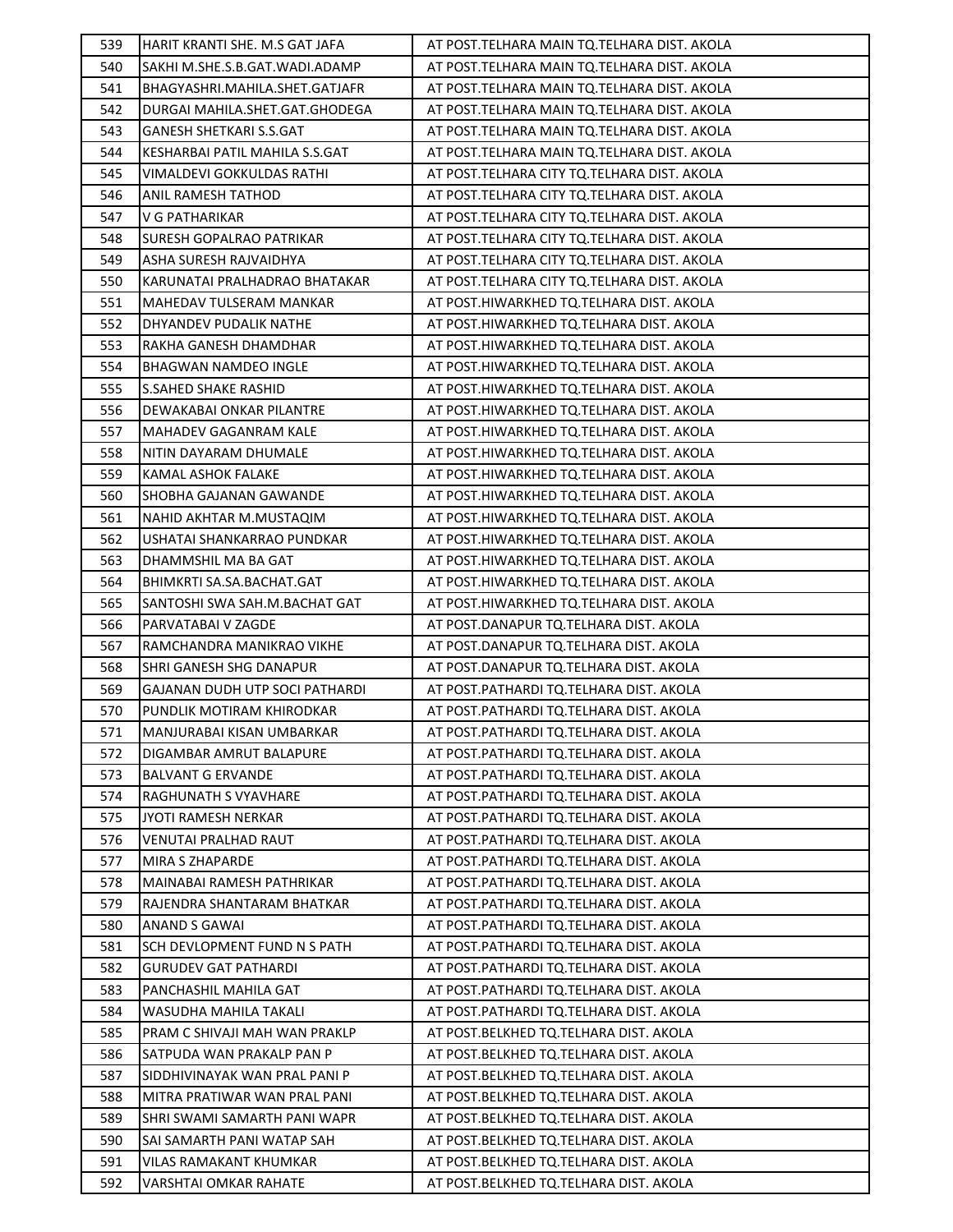| 593 | VIDHYADHAR SONAJI NAGPURE     | AT POST. BELKHED TQ. TELHARA DIST. AKOLA        |
|-----|-------------------------------|-------------------------------------------------|
| 594 | MATHURABAI P.TUKARAM RAHATE   | AT POST. BELKHED TQ. TELHARA DIST. AKOLA        |
| 595 | ADYAKHSYA SHIVAJI MANDAL      | AT POST. BELKHED TQ. TELHARA DIST. AKOLA        |
| 596 | GITA RAMESH BOMBATKAR         | AT POST.BELKHED TQ.TELHARA DIST. AKOLA          |
| 597 | MAYDU BI J. SYYAD ISA         | AT POST.BELKHED TQ.TELHARA DIST. AKOLA          |
| 598 | BANSHILAL VALLABDAS CHANDAK   | AT POST.AADSUL TQ.TELHARA DIST. AKOLA           |
| 599 | OMPRAKASH HIRALAL KIYAL       | AT POST.AADSUL TQ.TELHARA DIST. AKOLA           |
| 600 | SHESHARAO BHAGWAN AMBUSAKAR   | AT POST.AADSUL TQ.TELHARA DIST. AKOLA           |
| 601 | ANNAPURNABAI NAMDEV CHOUKE    | AT POST.AADSUL TQ.TELHARA DIST. AKOLA           |
| 602 | TRIGUNA PUNDLIK MARKE         | AT POST.AADSUL TQ.TELHARA DIST. AKOLA           |
| 603 | RAMESH KISAN WAGHODE          | AT POST.AADSUL TQ.TELHARA DIST. AKOLA           |
| 604 | JAGANNATH NARAYAN KADU        | AT POST.AADSUL TQ.TELHARA DIST. AKOLA           |
| 605 | DAMODHAR JAYNARAYAN TAWRI     | AT POST.AADSUL TQ.TELHARA DIST. AKOLA           |
| 606 | VISHNU MAHADEV DUTONDE        | AT POST.AADSUL TQ.TELHARA DIST. AKOLA           |
| 607 | RIYAJULLA KHA NUSURUULLA KHA  | AT POST.AADSUL TQ.TELHARA DIST. AKOLA           |
| 608 | LASHMAN MAROTI BHOLAKAR       | AT POST.AADSUL TQ.TELHARA DIST. AKOLA           |
| 609 | GUNVANTABAI JAGDEV SHEGOKAR   | AT POST.AADSUL TQ.TELHARA DIST. AKOLA           |
| 610 | SHRIRANG MOTIRAM WANKHADE     | AT POST.AADSUL TQ.TELHARA DIST. AKOLA           |
| 611 | MANDABAI BHASKAR MOHOD        | AT POST.AADSUL TQ.TELHARA DIST. AKOLA           |
| 612 | SUMAN MAHADEV WAGH            | AT POST.AADSUL TQ.TELHARA DIST. AKOLA           |
| 613 | DHANAJI GANPAT WALSE          | AT POST.AADSUL TQ.TELHARA DIST. AKOLA           |
| 614 | SHE. BISAMMILLA SHE. MUSA     | AT POST.AADSUL TQ.TELHARA DIST. AKOLA           |
| 615 | LAXMAN JAGDEV BORDE           | AT POST.AADSUL TQ.TELHARA DIST. AKOLA           |
| 616 | SHALIKRAM WAMAN MANATKAR      | AT POST.AADSUL TQ.TELHARA DIST. AKOLA           |
| 617 | VINOD KISAN SABLE             | AT POST.AADSUL TQ.TELHARA DIST. AKOLA           |
| 618 | GAJANAN PUNDALIK GILLE        | AT POST.AADSUL TQ.TELHARA DIST. AKOLA           |
| 619 | NALANDA S BCG NASIRPUR        | AT POST.AADSUL TQ.TELHARA DIST. AKOLA           |
| 620 | SAKSHI MAHILA BCG ADSUL       | AT POST.AADSUL TQ.TELHARA DIST. AKOLA           |
| 621 | SANT GADGEBABA M BCG NER      | AT POST.AADSUL TQ.TELHARA DIST. AKOLA           |
| 622 | JAY GURUDEO BCG UMARI         | AT POST.AADSUL TQ.TELHARA DIST. AKOLA           |
| 623 | MUKTABAI BCG SANGVI           | AT POST.AADSUL TQ.TELHARA DIST. AKOLA           |
| 624 | JAY HANUMAN S BCG TELHARA     | AT POST.AADSUL TQ.TELHARA DIST. AKOLA           |
| 625 | RAMKISHOR RAMLAL JAYASWAL     | AT POST.ADAGAON BUJRUK TQ.TELHARA DIST. AKOLA   |
| 626 | SHAILESH SHASHIKANT JAWALE    | AT POST.ADAGAON BUJRUK TQ.TELHARA DIST. AKOLA   |
| 627 | SHEWANTABAI MOTIRAM HUMANE    | AT POST.ADAGAON BUJRUK TQ.TELHARA DIST. AKOLA   |
| 628 | WASUDEV TOKARAM NIKUSE        | AT POST.ADAGAON BUJRUK TQ.TELHARA DIST. AKOLA   |
| 629 | BHAGARATABAI MOHAN DONGARE    | AT POST. ADAGAON BUJRUK TO. TELHARA DIST. AKOLA |
| 630 | RUTH PITAR CHOPADE            | AT POST.ADAGAON BUJRUK TQ.TELHARA DIST. AKOLA   |
| 631 | DEVRAO DOBAJI BAGDE           | AT POST. ADAGAON BUJRUK TO. TELHARA DIST. AKOLA |
| 632 | ALKA GANESH PURKAR            | AT POST. ADAGAON BUJRUK TO. TELHARA DIST. AKOLA |
| 633 | <b>BHAURAO DOMAJI BAGADE</b>  | AT POST. ADAGAON BUJRUK TO. TELHARA DIST. AKOLA |
| 634 | RAMKRUSHNA GOVIND THAKARE     | AT POST.ADAGAON BUJRUK TQ.TELHARA DIST. AKOLA   |
| 635 | ANANTA RAMKRUSHNA NIMKARDE    | AT POST.ADAGAON BUJRUK TQ.TELHARA DIST. AKOLA   |
| 636 | NAVAL VASANTRAO SHINDE        | AT POST. ADAGAON BUJRUK TO. TELHARA DIST. AKOLA |
| 637 | MAYURESHWAR SUDESH NIMKARDE   | AT POST. ADAGAON BUJRUK TQ. TELHARA DIST. AKOLA |
| 638 | PARAVESH SURESH JAHAGORDAR    | AT POST. ADAGAON BUJRUK TO. TELHARA DIST. AKOLA |
| 639 | SAVITA SHRIKRUSHN DHARME      | AT POST. ADAGAON BUJRUK TO. TELHARA DIST. AKOLA |
| 640 | SHE JAMIR SHE JABIR           | AT POST.ADAGAON BUJRUK TQ.TELHARA DIST. AKOLA   |
| 641 | SAGAR DILIP KOUTHKAR          | AT POST. ADAGAON BUJRUK TO. TELHARA DIST. AKOLA |
| 642 | NILESH BHAURAO SAVALE         | AT POST. ADAGAON BUJRUK TO. TELHARA DIST. AKOLA |
| 643 | SUNADA SURESH NAGORE 20-12-19 | AT POST.ADAGAON BUJRUK TQ.TELHARA DIST. AKOLA   |
| 644 | M GANDHI TANTAMUKI SIRSOLI    | AT POST.ADAGAON BUJRUK TQ.TELHARA DIST. AKOLA   |
| 645 | SIDDHARTH MAH S B G ADGAON    | AT POST. ADAGAON BUJRUK TO. TELHARA DIST. AKOLA |
| 646 | MAULI SHET MAH GAT KALEGAON   | AT POST. ADAGAON BUJRUK TO. TELHARA DIST. AKOLA |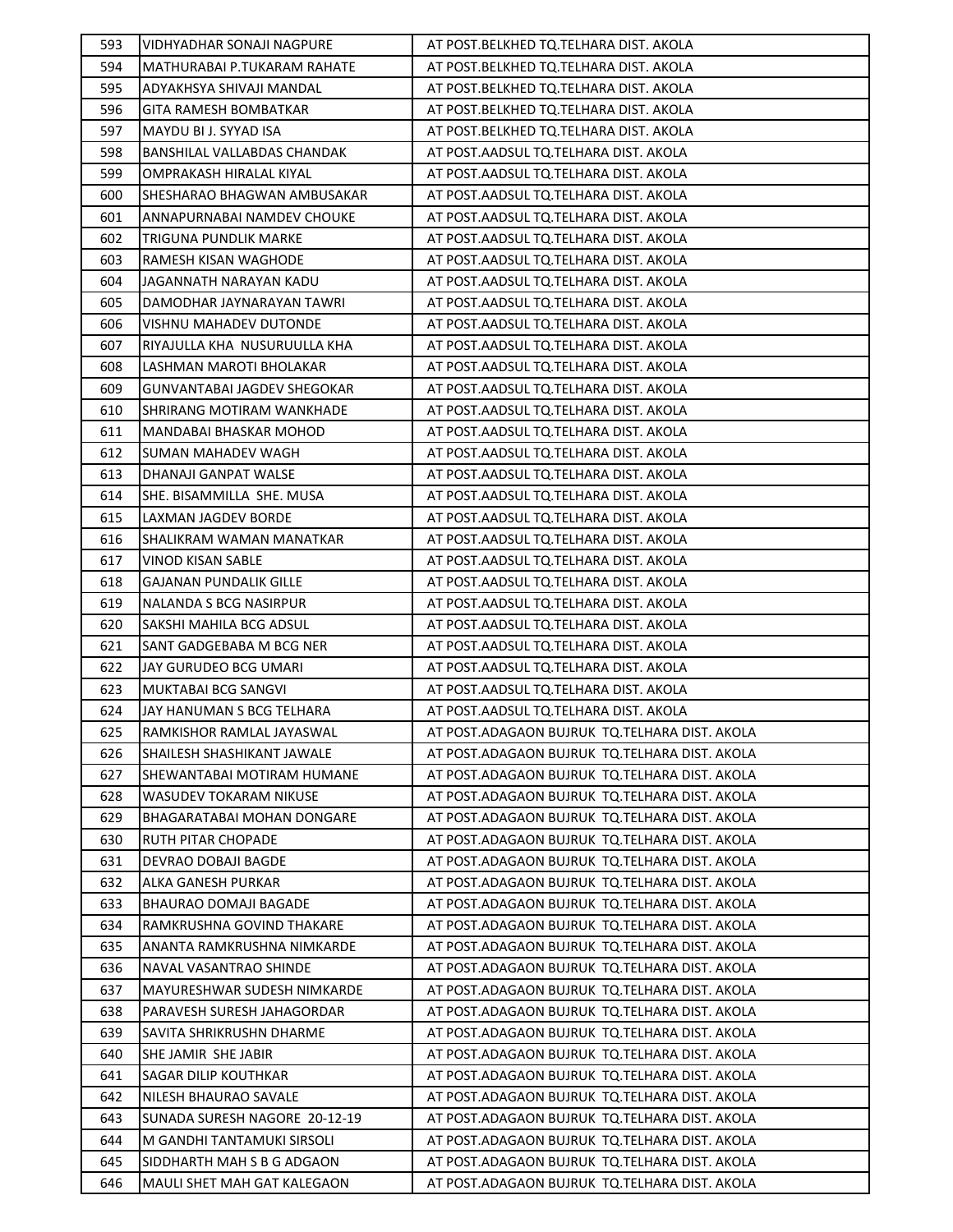| 647 | ADARSH MAGA.MAJU.KAM.SAV.S.    | AT POST.BALAPUR TQ.BALAPUR DIST. AKOLA    |
|-----|--------------------------------|-------------------------------------------|
| 648 | NATHU DASHARATH GHONGE         | AT POST.BALAPUR TQ.BALAPUR DIST. AKOLA    |
| 649 | RAMBHAU DASHRATH GHONGE        | AT POST.BALAPUR TQ.BALAPUR DIST. AKOLA    |
| 650 | SHRIRAM SADASHIV THAKARE       | AT POST.BALAPUR TQ.BALAPUR DIST. AKOLA    |
| 651 | ASHPAK HUSEN GULAM MOHASIN     | AT POST.BALAPUR TQ.BALAPUR DIST. AKOLA    |
| 652 | JANARDHAN VISHWANATH PARASKAR  | AT POST.BALAPUR TQ.BALAPUR DIST. AKOLA    |
| 653 | RAMRAO JAGANNATH PAGRUT        | AT POST.BALAPUR TQ.BALAPUR DIST. AKOLA    |
| 654 | SUKHADEO MAROTI WANKHADE       | AT POST.BALAPUR TQ.BALAPUR DIST. AKOLA    |
| 655 | A JAMIL M IBRAHIM              | AT POST.BALAPUR TQ.BALAPUR DIST. AKOLA    |
| 656 | PRAMILA PRABHAKAR MATE         | AT POST.BALAPUR TQ.BALAPUR DIST. AKOLA    |
| 657 | NIRANJAN PRABHAKAR MATE        | AT POST.BALAPUR TQ.BALAPUR DIST. AKOLA    |
| 658 | ANIL MANIKRAO INGLE            | AT POST.BALAPUR TQ.BALAPUR DIST. AKOLA    |
| 659 | PAVAN AJABRAO GADHE            | AT POST.BALAPUR TQ.BALAPUR DIST. AKOLA    |
| 660 | NAJIYA FARHIN MOHD MASIH       | AT POST.BALAPUR TQ.BALAPUR DIST. AKOLA    |
| 661 | PRABHAVATI SHRIRAM WANKHADE    | AT POST.BALAPUR TQ.BALAPUR DIST. AKOLA    |
| 662 | <b>SUNIL MURLIDHAR THAKUR</b>  | AT POST.BALAPUR TQ.BALAPUR DIST. AKOLA    |
| 663 | GANESH RAMA ADHAYKE            | AT POST.BALAPUR TQ.BALAPUR DIST. AKOLA    |
| 664 | GAT.VIKAS.ADH.SACHIV.GRA.MA.   | AT POST.BALAPUR TQ.BALAPUR DIST. AKOLA    |
| 665 | NISHANT ELECTRICAL             | AT POST.URAL TQ.BALAPUR DIST. AKOLA       |
| 666 | SAMPAT GANPAT JUMALE           | AT POST.URAL TQ.BALAPUR DIST. AKOLA       |
| 667 | BALIRAM SHIVRAM JUMALE         | AT POST.URAL TQ.BALAPUR DIST. AKOLA       |
| 668 | ISHVARDAS VASUDEV UGLE         | AT POST.URAL TQ.BALAPUR DIST. AKOLA       |
| 669 | GAUKERNABAI BAJIRAV NILKANTH   | AT POST.URAL TQ.BALAPUR DIST. AKOLA       |
| 670 | SAHEBRAO NURAJI PATOKAR        | AT POST.URAL TQ.BALAPUR DIST. AKOLA       |
| 671 | MANKARNABAI RAMBHAU UGALE      | AT POST.URAL TQ.BALAPUR DIST. AKOLA       |
| 672 | MOTIRAM DEVRAO KHEDKAR         | AT POST.URAL TQ.BALAPUR DIST. AKOLA       |
| 673 | KISAN PUNDLIK BAJADE           | AT POST.URAL TQ.BALAPUR DIST. AKOLA       |
| 674 | <b>ASHOK MANOHAR LATE</b>      | AT POST.URAL TQ.BALAPUR DIST. AKOLA       |
| 675 | SHANTABAI SHEHSRAO THKARE      | AT POST.URAL TQ.BALAPUR DIST. AKOLA       |
| 676 | DATTATRAY YAKNATH GHOGALE      | AT POST.URAL TQ.BALAPUR DIST. AKOLA       |
| 677 | NARAYAN NAMDEV BAGHE           | AT POST.URAL TQ.BALAPUR DIST. AKOLA       |
| 678 | PURUSHTAM AVDHUT UMALE         | AT POST.URAL TQ.BALAPUR DIST. AKOLA       |
| 679 | HUSENI BEG WAZIR BEG           | AT POST.URAL TQ.BALAPUR DIST. AKOLA       |
| 680 | SUKHADEV SHANKAR NERKAR        | AT POST.URAL TQ.BALAPUR DIST. AKOLA       |
| 681 | JANABAI JAGANATH PATHRKAR      | AT POST.URAL TQ.BALAPUR DIST. AKOLA       |
| 682 | GOPAL SHRIKRUSHNA SHITRE       | AT POST.URAL TQ.BALAPUR DIST. AKOLA       |
| 683 | VILAS BALU UMALE               | AT POST.URAL TQ.BALAPUR DIST. AKOLA       |
| 684 | PRATIBHA SADASHIV CHANDALANE   | AT POST.URAL TQ.BALAPUR DIST. AKOLA       |
| 685 | SONMALA RAMDAS PARAGHARAMOR    | AT POST.URAL TQ.BALAPUR DIST. AKOLA       |
| 686 | SADASHIV MAHADEV KHEDKAR       | AT POST.URAL TQ.BALAPUR DIST. AKOLA       |
| 687 | KASABAI LAXMAN SHEGOKAR        | AT POST.URAL TQ.BALAPUR DIST. AKOLA       |
| 688 | VISHVNATH KISAN THAKARE        | AT POST. WADEGAON TO. BALAPUR DIST. AKOLA |
| 689 | VISHRAM CHINKAJI SABADE        | AT POST.WADEGAON TQ.BALAPUR DIST. AKOLA   |
| 690 | HAIDARSHAHA MAHAMAD SHAHA      | AT POST. WADEGAON TO. BALAPUR DIST. AKOLA |
| 691 | KALAVATI KASHIRAM MORKHADE     | AT POST. WADEGAON TO. BALAPUR DIST. AKOLA |
| 692 | KU NITA VISHWANTH CHIKTA       | AT POST.WADEGAON TQ.BALAPUR DIST. AKOLA   |
| 693 | NILKANTH SHESHRAO DOIPHODE     | AT POST.WADEGAON TQ.BALAPUR DIST. AKOLA   |
| 694 | SHESHRAO RAJARAM UPARAVT       | AT POST.WADEGAON TQ.BALAPUR DIST. AKOLA   |
| 695 | RAMDAS JAGDEV DHANOKAR         | AT POST. WADEGAON TO. BALAPUR DIST. AKOLA |
| 696 | RAJENDRA SHALIGRAM DHANBHAR    | AT POST. WADEGAON TO. BALAPUR DIST. AKOLA |
| 697 | Z P SCHOOL TULANGA BK FAND     | AT POST.WADEGAON TQ.BALAPUR DIST. AKOLA   |
| 698 | Z P SCHOOL TULANGA SUDHAR FAND | AT POST. WADEGAON TO. BALAPUR DIST. AKOLA |
| 699 | MANGLA BABARAO JANJAL          | AT POST.WADEGAON TQ.BALAPUR DIST. AKOLA   |
| 700 | BEBINANDA BHIMRAO INGLI        | AT POST. WADEGAON TO. BALAPUR DIST. AKOLA |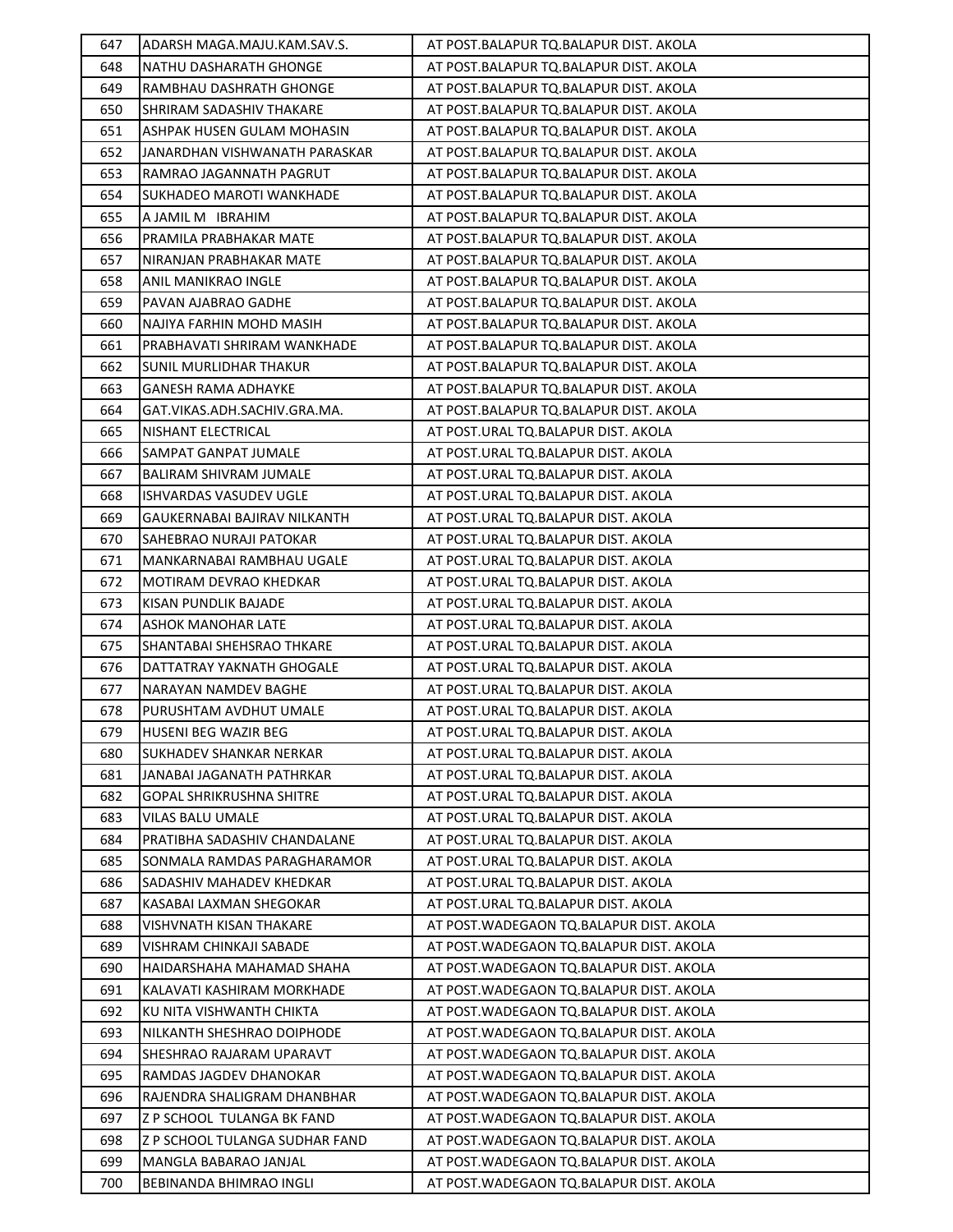| 701 | SHAMIULLA KHA NYAMTA KHA       | AT POST. WADEGAON TO. BALAPUR DIST. AKOLA |
|-----|--------------------------------|-------------------------------------------|
| 702 | HARIDAS PANDURANG GAVHALE      | AT POST.NIMBA TQ.BALAPUR DIST. AKOLA      |
| 703 | ARUN GOTIRAM TAYDE             | AT POST.NIMBA TQ.BALAPUR DIST. AKOLA      |
| 704 | PRABHAVATI N TAYDE             | AT POST.NIMBA TQ.BALAPUR DIST. AKOLA      |
| 705 | KOMAL SHG BAHADURA             | AT POST.NIMBA TQ.BALAPUR DIST. AKOLA      |
| 706 | EKTA S B G NIMBA               | AT POST.NIMBA TQ.BALAPUR DIST. AKOLA      |
| 707 | TATHAGAT S B G NIMBA           | AT POST.NIMBA TQ.BALAPUR DIST. AKOLA      |
| 708 | CHANDRAKANTDEOMANAMBILKAR      | AT POST.PARAS TQ.BALAPUR DIST. AKOLA      |
| 709 | SAPNA SANJAY CHOPDE            | AT POST.PARAS TQ.BALAPUR DIST. AKOLA      |
| 710 | SHANTABAI PANDHRI NIMBALKAR    | AT POST.PARAS TQ.BALAPUR DIST. AKOLA      |
| 711 | <b>BALU SAHEBARAO LANDE</b>    | AT POST.PARAS TQ.BALAPUR DIST. AKOLA      |
| 712 | SAVARLAL UGAMAJI MEGHVANSHI    | AT POST.PARAS TQ.BALAPUR DIST. AKOLA      |
| 713 | ARUN GOVINDA GADGE             | AT POST.PARAS TQ.BALAPUR DIST. AKOLA      |
| 714 | JUGGU ENTERPRISES PARAS        | AT POST.PARAS TQ.BALAPUR DIST. AKOLA      |
| 715 | DIPAK RAMRAO JAMODAKAR         | AT POST.PARAS TQ.BALAPUR DIST. AKOLA      |
| 716 | PHIRDOS ANJUM MO YASIN         | AT POST.PARAS TQ.BALAPUR DIST. AKOLA      |
| 717 | KAMALABAI G BHARANE            | AT POST.PARAS TQ.BALAPUR DIST. AKOLA      |
| 718 | MURLIDHAR MOTIRAM PATIL        | AT POST.HATRUN TQ.BALAPUR DIST. AKOLA     |
| 719 | KASHIRAM P VAIRALE             | AT POST.HATRUN TQ.BALAPUR DIST. AKOLA     |
| 720 | ANUSAYA NAMDEV PATIL           | AT POST.HATRUN TQ.BALAPUR DIST. AKOLA     |
| 721 | SAYABAI BALIRAM MAHLLE         | AT POST.HATRUN TQ.BALAPUR DIST. AKOLA     |
| 722 | SUSHILA PURUSHHOTTAM MANAKAR   | AT POST.HATRUN TQ.BALAPUR DIST. AKOLA     |
| 723 | SALIMAKHATUN VI. KAZI UMKHAN   | AT POST.HATRUN TQ.BALAPUR DIST. AKOLA     |
| 724 | M GANDHI JR COLL TERM FEE AC   | AT POST.HATRUN TQ.BALAPUR DIST. AKOLA     |
| 725 | PANDURANG LALMAN GHATE         | AT POST. VYALA TQ. BALAPUR DIST. AKOLA    |
| 726 | TULASHIRAM KHANDUJI RATHOD     | AT POST. VYALA TQ. BALAPUR DIST. AKOLA    |
| 727 | <b>BABAN RAMCHANDR UTALE</b>   | AT POST. VYALA TQ. BALAPUR DIST. AKOLA    |
| 728 | VAMAN ANAND KHODKE             | AT POST. VYALA TQ. BALAPUR DIST. AKOLA    |
| 729 | SUKHDEV BALIRAM JADHAV         | AT POST. VYALA TQ. BALAPUR DIST. AKOLA    |
| 730 | RAJU ASHOK RONDEKAR            | AT POST. VYALA TQ. BALAPUR DIST. AKOLA    |
| 731 | JOYATI SANTOSH MARATHE         | AT POST. VYALA TQ. BALAPUR DIST. AKOLA    |
| 732 | NAMDEO KISAN SIRSAT            | AT POST. VYALA TQ. BALAPUR DIST. AKOLA    |
| 733 | KAUSLYABAI SADASHIV JATHAL     | AT POST. VYALA TQ. BALAPUR DIST. AKOLA    |
| 734 | GAYABAI SUKHDEV DAMODAR        | AT POST.VYALA TQ.BALAPUR DIST. AKOLA      |
| 735 | MEENA RAMESH NARINGE           | AT POST. VYALA TQ. BALAPUR DIST. AKOLA    |
| 736 | CHITRA ASHOK CHAUHAN           | AT POST.VYALA TQ.BALAPUR DIST. AKOLA      |
| 737 | PRIN TULSABAI KAWAL JR COLLEGE | AT POST.PATUR TQ.PATUR DIST. AKOLA        |
| 738 | SHANTIKUNJ ELECTRICALS AND EN  | AT POST. PATUR TO. PATUR DIST. AKOLA      |
| 739 | KASHIRAM SAKHARAM KHANDARE     | AT POST.PATUR TQ.PATUR DIST. AKOLA        |
| 740 | SUNANDA KISAN REVSE            | AT POST. PATUR TQ. PATUR DIST. AKOLA      |
| 741 | S RAHID S AJIJ                 | AT POST. PATUR TO. PATUR DIST. AKOLA      |
| 742 | SHANKAR KISANRAO DOMBALE       | AT POST. PATUR TO. PATUR DIST. AKOLA      |
| 743 | MADHUKAR MITTHU RATHOD         | AT POST.PATUR TQ.PATUR DIST. AKOLA        |
| 744 | GAJANAN WASUDEO DIVRE          | AT POST. PATUR TQ. PATUR DIST. AKOLA      |
| 745 | BAWALABAI MAHADEV INGLE        | AT POST. PATUR TQ. PATUR DIST. AKOLA      |
| 746 | KISAN A SHINDE                 | AT POST. PATUR TQ. PATUR DIST. AKOLA      |
| 747 | TANAJI BABUJI KSHIRSAGAR       | AT POST.PATUR TQ.PATUR DIST. AKOLA        |
| 748 | HAMIDA BI MO.TALEB             | AT POST. PATUR TO. PATUR DIST. AKOLA      |
| 749 | GOVIND SHANKAR PATIL           | AT POST. PATUR TQ. PATUR DIST. AKOLA      |
| 750 | MANGESH UTTAM NIKHADE          | AT POST. PATUR TQ. PATUR DIST. AKOLA      |
| 751 | AADARSHA SHETKARI SAWIM SAHAYT | AT POST.PATUR TQ.PATUR DIST. AKOLA        |
| 752 | LIQUEDATION GURUDATT DUDH U S  | AT POST.CHANNI TQ.PATUR DIST. AKOLA       |
| 753 | MATHURA THAVARU JADHAV         | AT POST.CHANNI TQ.PATUR DIST. AKOLA       |
| 754 | <b>SUKHDEV DHONDU JATALE</b>   | AT POST.CHANNI TQ.PATUR DIST. AKOLA       |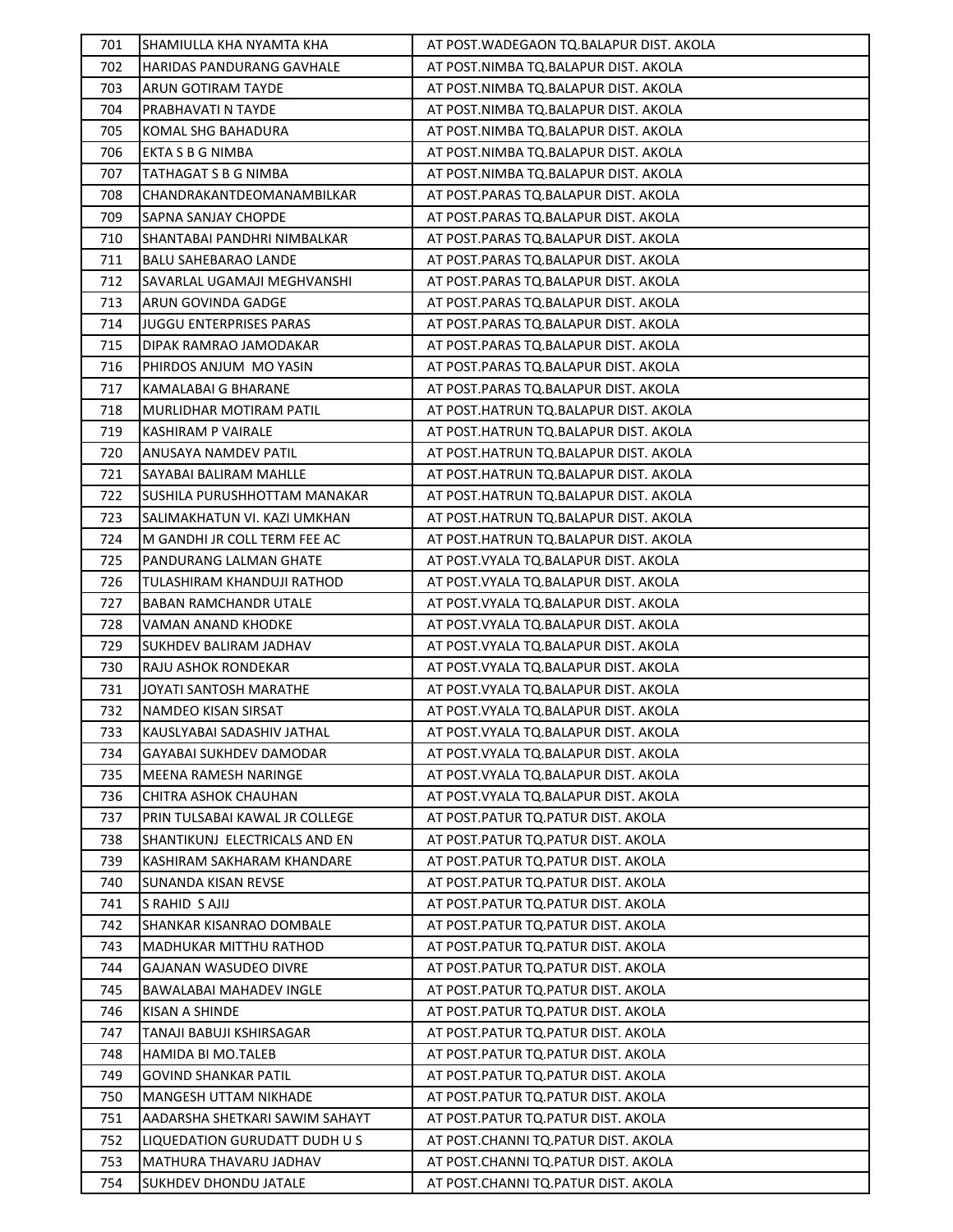| 755 | IRSHAD SHAHA SAILANI SHAHA     | AT POST.CHANNI TQ.PATUR DIST. AKOLA  |
|-----|--------------------------------|--------------------------------------|
| 756 | VISHAVAS RAMRAO ADVIKAR        | AT POST.CHANNI TQ.PATUR DIST. AKOLA  |
| 757 | ASHOK NEMICHAND JAIN           | AT POST.CHANNI TQ.PATUR DIST. AKOLA  |
| 758 | NARAYAN SUKHDEV PAYDHAN        | AT POST.CHANNI TQ.PATUR DIST. AKOLA  |
| 759 | SHAMRAO N INGLE                | AT POST.CHANNI TQ.PATUR DIST. AKOLA  |
| 760 | SONAJI JIVNAJI KALE            | AT POST.CHANNI TQ.PATUR DIST. AKOLA  |
| 761 | SHANTABAI MANOHAR BOCHARE      | AT POST.CHANNI TQ.PATUR DIST. AKOLA  |
| 762 | PRAMILA RAMKRUSHNA PUNDE       | AT POST.CHANNI TQ.PATUR DIST. AKOLA  |
| 763 | SUNIL PANDURANG SUDOKAR        | AT POST.CHANNI TQ.PATUR DIST. AKOLA  |
| 764 | HAJARI SITARAM CHAVHAN         | AT POST.CHANNI TQ.PATUR DIST. AKOLA  |
| 765 | VISHNU D BORAKAR               | AT POST.CHANNI TQ.PATUR DIST. AKOLA  |
| 766 | VAMAN BHIKAGI PAYGHAN          | AT POST.CHANNI TQ.PATUR DIST. AKOLA  |
| 767 | SHUPAGI WAMAN WANKHADE         | AT POST.CHANNI TQ.PATUR DIST. AKOLA  |
| 768 | RAJESH BHAGWAN DEVKATE         | AT POST.CHANNI TQ.PATUR DIST. AKOLA  |
| 769 | CHAYA JITENDRA UPARWAT         | AT POST.CHANNI TQ.PATUR DIST. AKOLA  |
| 770 | BABARAO SHANKARRAO DESHMUKH    | AT POST.CHANNI TQ.PATUR DIST. AKOLA  |
| 771 | DWARKABAI PUNDLIK BHOKARE      | AT POST.CHANNI TQ.PATUR DIST. AKOLA  |
| 772 | PAJABRAO RUPRAO DESHMUKH       | AT POST.CHANNI TQ.PATUR DIST. AKOLA  |
| 773 | DYANESHWAR VASUDEV FATKAR      | AT POST.CHANNI TQ.PATUR DIST. AKOLA  |
| 774 | JANABAI RAMCHANDRA NAGOLKAR    | AT POST.CHANNI TQ.PATUR DIST. AKOLA  |
| 775 | SHAYMRAO MOTIRAM BAHOKAR       | AT POST.CHANNI TQ.PATUR DIST. AKOLA  |
| 776 | SOU LATA UMESH DANDALE         | AT POST.CHANNI TQ.PATUR DIST. AKOLA  |
| 777 | HARIDAS DEVIDAS BHAGAT         | AT POST.CHANNI TQ.PATUR DIST. AKOLA  |
| 778 | RAJESHWAR NARAYAN THOSAR       | AT POST.CHANNI TQ.PATUR DIST. AKOLA  |
| 779 | BABULAL NATHTHU SASARE         | AT POST.CHANNI TQ.PATUR DIST. AKOLA  |
| 780 | CHOTE SAHEB CHOTE MAHMAD       | AT POST.CHANNI TQ.PATUR DIST. AKOLA  |
| 781 | KWESHARBAI R UMALE             | AT POST.CHANNI TQ.PATUR DIST. AKOLA  |
| 782 | MAHATMA FULE SHETKARI BACHAT   | AT POST.CHANNI TQ.PATUR DIST. AKOLA  |
| 783 | ARCHANA GANESHRAO DESHMUKH     | AT POST.CHANNI TQ.PATUR DIST. AKOLA  |
| 784 | SUNANDA BALU WANKHADE          | AT POST.CHANNI TQ.PATUR DIST. AKOLA  |
| 785 | ANIRUDHA BABARAO DESHMUKH      | AT POST.CHANNI TQ.PATUR DIST. AKOLA  |
| 786 | KALAVANTIBAI BHIKAJI SOLANKE   | AT POST.CHANNI TQ.PATUR DIST. AKOLA  |
| 787 | PRAVIN SHREKRUSHNA KAVHALE     | AT POST.CHANNI TQ.PATUR DIST. AKOLA  |
| 788 | PRALHAD KISAN CHAWARE          | AT POST.CHANNI TQ.PATUR DIST. AKOLA  |
| 789 | Z P SCHOOL CHANNI              | AT POST.CHANNI TQ.PATUR DIST. AKOLA  |
| 790 | WASUNDHARA MAHI VIDNYAN MAN    | AT POST.CHANNI TO.PATUR DIST. AKOLA  |
| 791 | GAJANAN M MGAT CHANNI          | AT POST.CHANNI TQ.PATUR DIST. AKOLA  |
| 792 | SAVI TRI FULE M GAT UMARA      | AT POST.CHANNI TO.PATUR DIST. AKOLA  |
| 793 | JAY MUGASAJI M GAT VASALI      | AT POST.CHANNI TQ.PATUR DIST. AKOLA  |
| 794 | NIYOJIT VAISHNVI PANI WAPAR S. | AT POST.ALEGAON TO.PATUR DIST. AKOLA |
| 795 | N S WASATKAR                   | AT POST.ALEGAON TO.PATUR DIST. AKOLA |
| 796 | PARMADASH JANAKIRAM RAHTOD     | AT POST.ALEGAON TO.PATUR DIST. AKOLA |
| 797 | RAMLAL SHIVLAL LAHOLE          | AT POST.ALEGAON TQ.PATUR DIST. AKOLA |
| 798 | N P AVCHAR                     | AT POST.ALEGAON TO.PATUR DIST. AKOLA |
| 799 | JAYAVANTABAI NARAYAN GADHAVE   | AT POST.ALEGAON TO.PATUR DIST. AKOLA |
| 800 | KESHAVRAO TRAYBAKRAO DESHMUKH  | AT POST.ALEGAON TO.PATUR DIST. AKOLA |
| 801 | UKARDA M SONUNE                | AT POST.ALEGAON TQ.PATUR DIST. AKOLA |
| 802 | SHALINI D NIMKALE              | AT POST.ALEGAON TO.PATUR DIST. AKOLA |
| 803 | ZAMIBAI FATU JADHAV            | AT POST.ALEGAON TQ.PATUR DIST. AKOLA |
| 804 | PRAMILA WASUDEO INGLE          | AT POST.ALEGAON TO.PATUR DIST. AKOLA |
| 805 | SAI AJIJ SAI RAHIM             | AT POST.ALEGAON TO.PATUR DIST. AKOLA |
| 806 | SAKHARAM SUKHADEO TIHADE       | AT POST.ALEGAON TQ.PATUR DIST. AKOLA |
| 807 | PRALHAD SHRIPANT MOHADE        | AT POST.ALEGAON TO.PATUR DIST. AKOLA |
| 808 | PRADEEP AJABRAO DESHMUKH       | AT POST.ALEGAON TQ.PATUR DIST. AKOLA |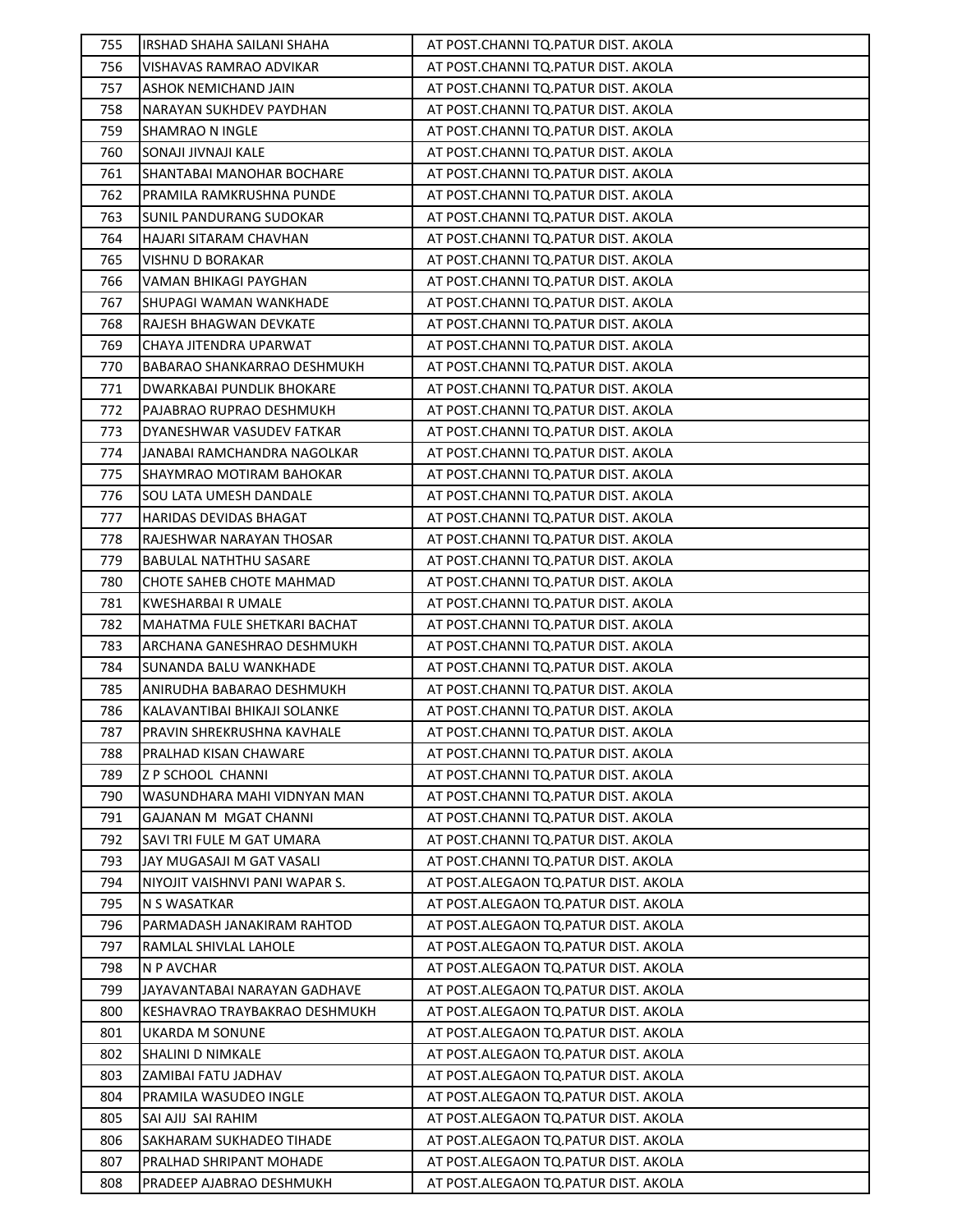| 809 | PRATAPARAO PRALHAD DESHMUKH    | AT POST.ALEGAON TQ.PATUR DIST. AKOLA                       |
|-----|--------------------------------|------------------------------------------------------------|
| 810 | RAJARAM SUKHEDEO BUDE          | AT POST.ALEGAON TQ.PATUR DIST. AKOLA                       |
| 811 | AMARSINH DIPLA CHAVAN          | AT POST.ALEGAON TO.PATUR DIST. AKOLA                       |
| 812 | <b>GU RAJDAR A ABAS PATEL</b>  | AT POST.ALEGAON TQ.PATUR DIST. AKOLA                       |
| 813 | SAHAR SUKHADEO AHIR            | AT POST.ALEGAON TO.PATUR DIST. AKOLA                       |
| 814 | SAMADHAN NAMDEO SHINDE         | AT POST.ALEGAON TQ.PATUR DIST. AKOLA                       |
| 815 | PRIYANKA DASHARATH NIMKALE     | AT POST.ALEGAON TQ.PATUR DIST. AKOLA                       |
| 816 | ZABA UDEBHAN DONGARDIVE        | AT POST.ALEGAON TO.PATUR DIST. AKOLA                       |
| 817 | NAJMUNISA SHE HASAN            | AT POST.ALEGAON TQ.PATUR DIST. AKOLA                       |
| 818 | INDAL PARASHARAM RATHOD        | AT POST.ALEGAON TO.PATUR DIST. AKOLA                       |
| 819 | BABURAO SUDAM BODADE           | AT POST.ALEGAON TQ.PATUR DIST. AKOLA                       |
| 820 | PRASHANT JAGANNATH TAKOTE      | AT POST.ALEGAON TQ.PATUR DIST. AKOLA                       |
| 821 | MUKUND ANANDRAO KAVDKAR        | AT POST.ALEGAON TQ.PATUR DIST. AKOLA                       |
| 822 | PRAKASH LAXMAN TAJNE           | AT POST.ALEGAON TQ.PATUR DIST. AKOLA                       |
| 823 | SARV SHIK ABHI Z P SCH CHONDI  | AT POST.ALEGAON TQ.PATUR DIST. AKOLA                       |
| 824 | MALAXMI MAHILA GAT             | AT POST.ALEGAON TQ.PATUR DIST. AKOLA                       |
| 825 | MAHATMA JOTIBA FULE SWY S.BACH | AT POST.ALEGAON TQ.PATUR DIST. AKOLA                       |
| 826 | PRINCIPAL S.L SHINDE VIDYALAYA | AT POST.SASTI TQ.PATUR DIST. AKOLA                         |
| 827 | <b>SUDAM F WADEKAR</b>         | AT POST.SASTI TQ.PATUR DIST. AKOLA                         |
| 828 | PRABHAKAR KASHIRAM BAND        | AT POST.SASTI TQ.PATUR DIST. AKOLA                         |
| 829 | TAJ DUDH UTPADAK S. DEVRAN     | AT POST. MURTIZAPUR MAIN TQ. MURTIZAPUR DIST. AKOLA        |
| 830 | RAMRAO ATMARAM GAGDE           | AT POST. MURTIZAPUR MAIN TQ. MURTIZAPUR DIST. AKOLA        |
| 831 | VITTHAL ATMARAM GAWANDE        | AT POST. MURTIZAPUR MAIN TQ. MURTIZAPUR DIST. AKOLA        |
| 832 | VILAS PRALHADRAO KHANDARE      | AT POST. MURTIZAPUR MAIN TQ. MURTIZAPUR DIST. AKOLA        |
| 833 | <b>KESHAV GOVINDRAO PATHOD</b> | AT POST. MURTIZAPUR MAIN TQ. MURTIZAPUR DIST. AKOLA        |
| 834 | SATISH TNBKRAO PACHADE         | AT POST. MURTIZAPUR MAIN TQ. MURTIZAPUR DIST. AKOLA        |
| 835 | LILABAI RAMDAS SHENDULKAR      | AT POST. MURTIZAPUR MAIN TQ. MURTIZAPUR DIST. AKOLA        |
| 836 | SUNITA NAMDEV SHEKAR           | AT POST. MURTIZAPUR MAIN TO. MURTIZAPUR DIST. AKOLA        |
| 837 | VAUSHALI KESHAV KSHIRSAGAR     | AT POST. MURTIZAPUR MAIN TQ. MURTIZAPUR DIST. AKOLA        |
| 838 | HARIRAM RAMNARAYAN PATAL       | AT POST. MURTIZAPUR MAIN TQ. MURTIZAPUR DIST. AKOLA        |
| 839 | RAVINDRA RUPCHAND RATHOD       | AT POST. MURTIZAPUR MAIN TQ. MURTIZAPUR DIST. AKOLA        |
| 840 | KASHINATH RAJARAM SIRSATH      | AT POST. MURTIZAPUR MAIN TQ. MURTIZAPUR DIST. AKOLA        |
| 841 | PANCHAFULA RUPCHAND RATHODE    | AT POST. MURTIZAPUR MAIN TQ. MURTIZAPUR DIST. AKOLA        |
| 842 | MANGALA MOHAN VYAS             | AT POST.MURTIZAPUR MAIN TQ.MURTIZAPUR DIST. AKOLA          |
| 843 | <b>MA.YUNUS MA.YUSUF</b>       | AT POST. MURTIZAPUR MAIN TQ. MURTIZAPUR DIST. AKOLA        |
| 844 | SUMITRABAI NAMDEO SHEKAR       | AT POST.MURTIZAPUR MAIN TQ.MURTIZAPUR DIST. AKOLA          |
| 845 | ARCHANA SHANKARRAO HANDE       | AT POST. MURTIZAPUR MAIN TQ. MURTIZAPUR DIST. AKOLA        |
| 846 | VIMLA KAILAS DUBE              | AT POST.MURTIZAPUR MAIN TQ.MURTIZAPUR DIST. AKOLA          |
| 847 | BABULAL MAHADEVRAO WANKHADE    | AT POST.MURTIZAPUR MAIN TQ.MURTIZAPUR DIST. AKOLA          |
| 848 | SANGITA VASANTRAO SOLNKE       | AT POST. MURTIZAPUR MAIN TO. MURTIZAPUR DIST. AKOLA        |
| 849 | <b>KENU BHORAJI JAMNIK</b>     | AT POST. MURTIZAPUR MAIN TO. MURTIZAPUR DIST. AKOLA        |
| 850 | JILHA PA.SHALA LAKHAPURI       | AT POST. MURTIZAPUR MAIN TO. MURTIZAPUR DIST. AKOLA        |
| 851 | MA.CHANDIKA S.S.B.GAT          | AT POST.MURTIZAPUR MAIN TQ.MURTIZAPUR DIST. AKOLA          |
| 852 | SEVA .SOSA NIMBHA S.S.B.GAT    | AT POST. MURTIZAPUR MAIN TQ. MURTIZAPUR DIST. AKOLA        |
| 853 | RAMGOPAL PANI WA SOC DATALA    | AT POST.MURTIZAPUR MARKET YARD TQ.MURTIZAPUR DIST. AKOLA   |
| 854 | SHANTABAI PANDURANG PAKHALE    | AT POST.MURTIZAPUR MARKET YARD TQ.MURTIZAPUR DIST. AKOLA   |
| 855 | N B LAKHOTIYA                  | AT POST.MURTIZAPUR MARKET YARD TQ.MURTIZAPUR DIST. AKOLA   |
| 856 | <b>SHOBHA RAMESH RAUT</b>      | AT POST. MURTIZAPUR MARKET YARD TO. MURTIZAPUR DIST. AKOLA |
| 857 | MANIK ZADUJI TIKE              | AT POST.MURTIZAPUR MARKET YARD TQ.MURTIZAPUR DIST. AKOLA   |
| 858 | WALMIKRAO NARAYAN NAGE         | AT POST.MURTIZAPUR MARKET YARD TQ.MURTIZAPUR DIST. AKOLA   |
| 859 | AJABRAO NARAYAN YEVALE         | AT POST. MURTIZAPUR MARKET YARD TO. MURTIZAPUR DIST. AKOLA |
| 860 | RAJU KISANRAO DABALKAR         | AT POST. MURTIZAPUR MARKET YARD TO. MURTIZAPUR DIST. AKOLA |
| 861 | NANDLAL HIRALAL TIKE           | AT POST. MURTIZAPUR MARKET YARD TO. MURTIZAPUR DIST. AKOLA |
| 862 | PRASHANT RUPRAOJI DASHRATHI    | AT POST.MURTIZAPUR MARKET YARD TQ.MURTIZAPUR DIST. AKOLA   |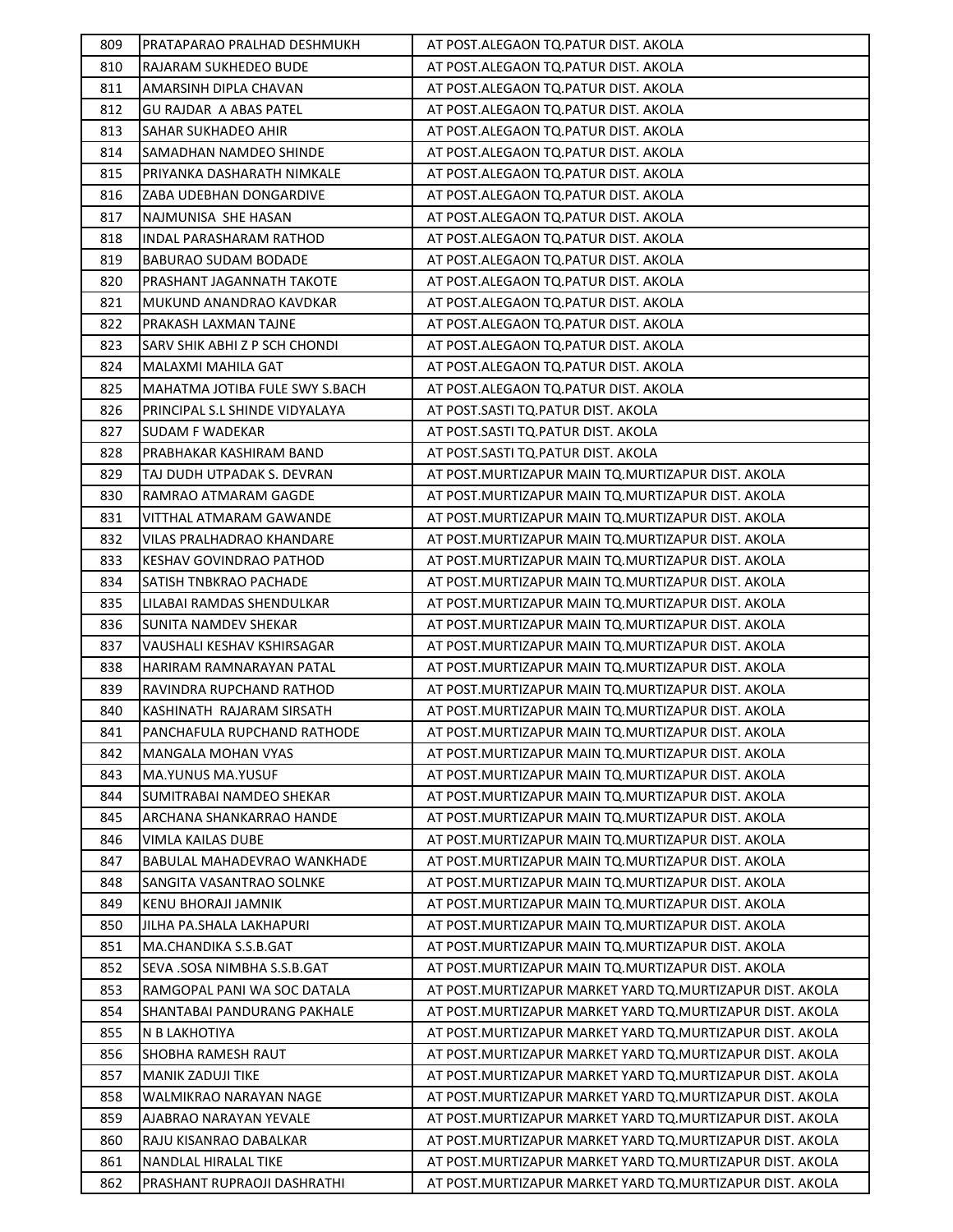| 863 | ZINGABAI HARIBHAU BHADE        | AT POST.MURTIZAPUR MARKET YARD TQ.MURTIZAPUR DIST. AKOLA   |
|-----|--------------------------------|------------------------------------------------------------|
| 864 | MAHESH GOVARDHAN SURTE         | AT POST. MURTIZAPUR MARKET YARD TO. MURTIZAPUR DIST. AKOLA |
| 865 | VASUDEV H BHADE                | AT POST. MURTIZAPUR MARKET YARD TO. MURTIZAPUR DIST. AKOLA |
| 866 | <b>VIVEK MADHAVRAO KAVARE</b>  | AT POST.MURTIZAPUR MARKET YARD TQ.MURTIZAPUR DIST. AKOLA   |
| 867 | VALMIK PRITAM KHANDEKAR        | AT POST. MURTIZAPUR MARKET YARD TO. MURTIZAPUR DIST. AKOLA |
| 868 | NIRMALA PRAHLAD TAYADE         | AT POST.MURTIZAPUR MARKET YARD TQ.MURTIZAPUR DIST. AKOLA   |
| 869 | SANJAY JAGDEVRAO JADHAV        | AT POST.MURTIZAPUR MARKET YARD TQ.MURTIZAPUR DIST. AKOLA   |
| 870 | SUKHDEO KONHAJI DHOKE          | AT POST.MURTIZAPUR MARKET YARD TQ.MURTIZAPUR DIST. AKOLA   |
| 871 | S.V.WANKHADE                   | AT POST. MURTIZAPUR MARKET YARD TQ. MURTIZAPUR DIST. AKOLA |
| 872 | ARUNA BHIMRAO KHANDEKAR        | AT POST.MURTIZAPUR MARKET YARD TQ.MURTIZAPUR DIST. AKOLA   |
| 873 | RAMESH BABULAL TIKE            | AT POST.MURTIZAPUR MARKET YARD TQ.MURTIZAPUR DIST. AKOLA   |
| 874 | PUNYABAI KAMBE VIDHYALAY       | AT POST. MURTIZAPUR MARKET YARD TQ. MURTIZAPUR DIST. AKOLA |
| 875 | S PUNDLIK MAHARAJ BACHAT GAT   | AT POST.MURTIZAPUR MARKET YARD TQ.MURTIZAPUR DIST. AKOLA   |
| 876 | RAHUL MEDICAL STOERS           | AT POST. MURTIZAPUR CITY TQ. MURTIZAPUR DIST. AKOLA        |
| 877 | GURUDEO SEVAMADAL SIRSO REG NO | AT POST. MURTIZAPUR CITY TQ. MURTIZAPUR DIST. AKOLA        |
| 878 | NIYOJITSANT GADGEBABA PANI WAP | AT POST. MURTIZAPUR CITY TO. MURTIZAPUR DIST. AKOLA        |
| 879 | MADHUKAR SHAMRAO WANKHADE      | AT POST. MURTIZAPUR CITY TQ. MURTIZAPUR DIST. AKOLA        |
| 880 | SUSHILABAI KASHIRAO THOMBARE   | AT POST. MURTIZAPUR CITY TO. MURTIZAPUR DIST. AKOLA        |
| 881 | SHRIDHAR VASUDEV MUNDE         | AT POST. MURTIZAPUR CITY TQ. MURTIZAPUR DIST. AKOLA        |
| 882 | ASHOK RAMESH CHOUKE            | AT POST. MURTIZAPUR CITY TO. MURTIZAPUR DIST. AKOLA        |
| 883 | CHANDRAKALABAI JANRAO SHELAME  | AT POST.MURTIZAPUR CITY TQ.MURTIZAPUR DIST. AKOLA          |
| 884 | NAMDEV CHANNUJI GHODE          | AT POST.MURTIZAPUR CITY TQ.MURTIZAPUR DIST. AKOLA          |
| 885 | SHILPA A GOTMARE               | AT POST. MURTIZAPUR CITY TQ. MURTIZAPUR DIST. AKOLA        |
| 886 | BHANUDAS RAMDAS SARDAR         | AT POST. MURTIZAPUR CITY TQ. MURTIZAPUR DIST. AKOLA        |
| 887 | RAMDAS PANDURANG ISAL          | AT POST.MURTIZAPUR CITY TQ.MURTIZAPUR DIST. AKOLA          |
| 888 | SAU MANISHA / ANURADHA NITIN D | AT POST. MURTIZAPUR CITY TO. MURTIZAPUR DIST. AKOLA        |
| 889 | SWAMI SAMARTH P.SW. SA. UMAI   | AT POST. MURTIZAPUR CITY TQ. MURTIZAPUR DIST. AKOLA        |
| 890 | SANT MAHULI MAHILA BACHATGAT S | AT POST. MURTIZAPUR CITY TQ. MURTIZAPUR DIST. AKOLA        |
| 891 | PANCHAFULA SADASHIV MESHRAM    | AT POST.MANA TQ.MURTIZAPUR DIST. AKOLA                     |
| 892 | TATYARAO BALWANTRAO DESHMUKH   | AT POST.MANA TQ.MURTIZAPUR DIST. AKOLA                     |
| 893 | PANCHFULA TULSHIRAM TAYADE     | AT POST.MANA TQ.MURTIZAPUR DIST. AKOLA                     |
| 894 | DEVANAND AKARAM DONGADEVE      | AT POST.MANA TQ.MURTIZAPUR DIST. AKOLA                     |
| 895 | BAYNABAI AKARAM TALE           | AT POST.MANA TQ.MURTIZAPUR DIST. AKOLA                     |
| 896 | MAHANANDA RAVSAHEB THAKARE     | AT POST.MANA TQ.MURTIZAPUR DIST. AKOLA                     |
| 897 | ABHISHEK GOVIND SARDA          | AT POST.MANA TQ.MURTIZAPUR DIST. AKOLA                     |
| 898 | AJIMODDIN SHE. CHAUD           | AT POST.MANA TO.MURTIZAPUR DIST. AKOLA                     |
| 899 | GODAVARI B ADHAU               | AT POST.MANA TQ.MURTIZAPUR DIST. AKOLA                     |
| 900 | Z.P. PR. MAR. SCH. MANA RLY.   | AT POST.MANA TQ.MURTIZAPUR DIST. AKOLA                     |
| 901 | S. FULE MAH B G YENDLY         | AT POST.MANA TQ.MURTIZAPUR DIST. AKOLA                     |
| 902 | GRAM PANI PURVATHA SW. SMITI G | AT POST.KURUM TQ.MURTIZAPUR DIST. AKOLA                    |
| 903 | MAHADEV BHAGWANJI LAHE         | AT POST.KURUM TQ.MURTIZAPUR DIST. AKOLA                    |
| 904 | DIGAMBAR T MONDHE              | AT POST.KURUM TQ.MURTIZAPUR DIST. AKOLA                    |
| 905 | RAJARAM KISAN SOISKAR.         | AT POST.KURUM TQ.MURTIZAPUR DIST. AKOLA                    |
| 906 | SUNDARA RAJARAM BORIKAE        | AT POST.KURUM TQ.MURTIZAPUR DIST. AKOLA                    |
| 907 | ATUL DADARAVJI WATH            | AT POST.KURUM TQ.MURTIZAPUR DIST. AKOLA                    |
| 908 | SHILPA VINODRAO DESHMUKH       | AT POST.KURUM TQ.MURTIZAPUR DIST. AKOLA                    |
| 909 | MUKINDA LALAJI MANMODE         | AT POST.KURUM TQ.MURTIZAPUR DIST. AKOLA                    |
| 910 | SAIFALAK SAHEB SAUD            | AT POST.KURUM TQ.MURTIZAPUR DIST. AKOLA                    |
| 911 | AVINASH ZUNBARLAL NANDGOANKAR  | AT POST.KARANJA MAIN.TQ.KARANJA DIST. WASHIM               |
| 912 | DAURAKA OMKAR SURWE            | AT POST.KARANJA MAIN.TQ.KARANJA DIST. WASHIM               |
| 913 | GUNWANT JHANGOJI GAIKWAD       | AT POST.KARANJA MAIN.TQ.KARANJA DIST. WASHIM               |
| 914 | RAMKRUSHNA CHAMPAT TAYADE      | AT POST.KARANJA MAIN.TQ.KARANJA DIST. WASHIM               |
| 915 | SHAKUNTALABAI ANANDRAO THAKARE | AT POST.KARANJA MAIN.TQ.KARANJA DIST. WASHIM               |
| 916 | SHASHIKALABAI VITTHAL SHINDE   | AT POST.KARANJA MAIN.TQ.KARANJA DIST. WASHIM               |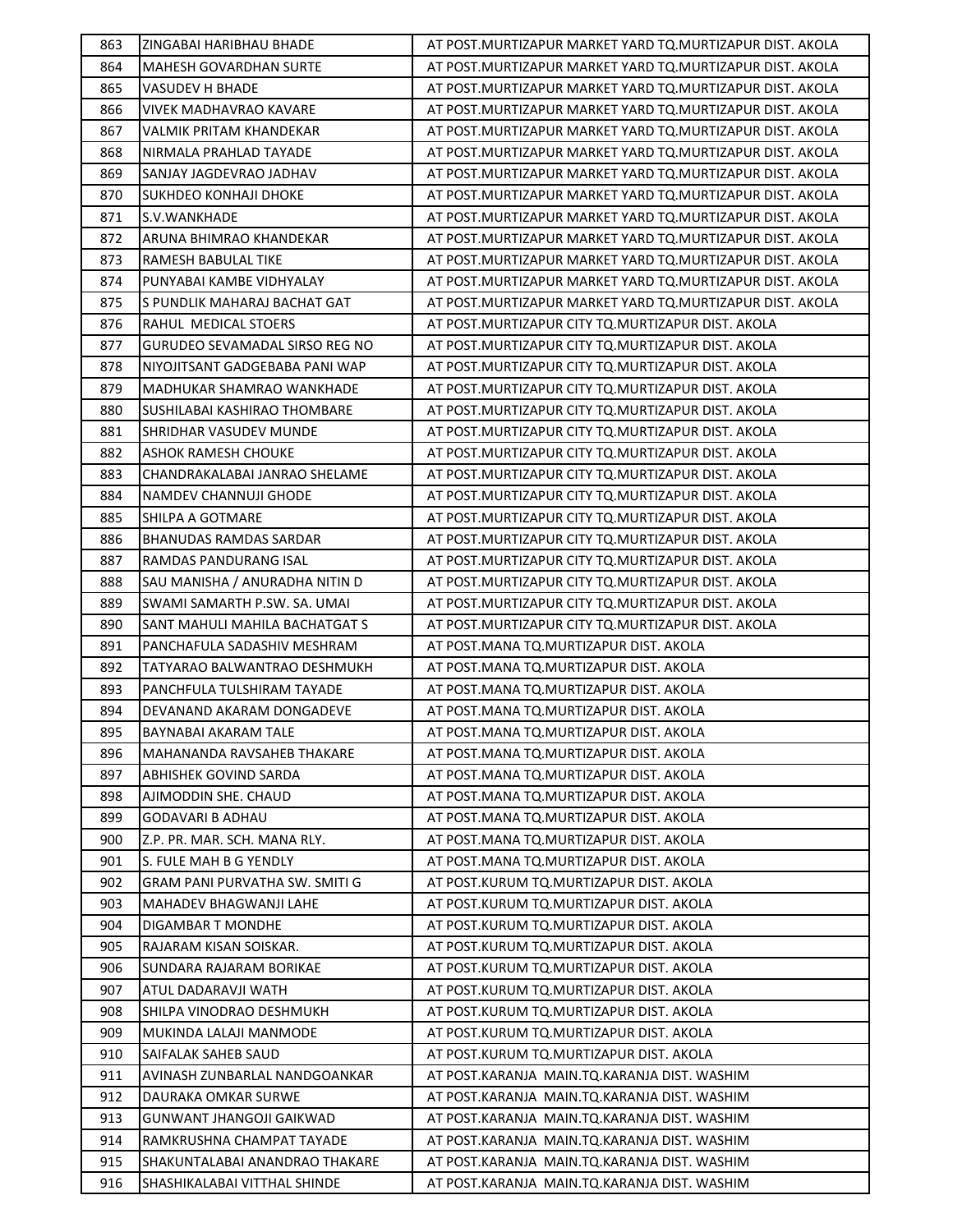| 917 | <b>BALU MOTIRAM ROKDE</b>      | AT POST.KARANJA MAIN.TQ.KARANJA DIST. WASHIM   |
|-----|--------------------------------|------------------------------------------------|
| 918 | BABARAO LAXMAN SHINDE          | AT POST.KARANJA MAIN.TQ.KARANJA DIST. WASHIM   |
| 919 | PURUSHOTTAM RATANJI JADHAV     | AT POST.KARANJA MAIN.TQ.KARANJA DIST. WASHIM   |
| 920 | SUSHILA RAMHARI BONAKE         | AT POST.KARANJA MAIN.TQ.KARANJA DIST. WASHIM   |
| 921 | RAJESH DHANIRAM GULHANE        | AT POST.KARANJA MAIN.TQ.KARANJA DIST. WASHIM   |
| 922 | PRAKASH JAYAKUMAR UNAWALE      | AT POST.KARANJA MAIN.TQ.KARANJA DIST. WASHIM   |
| 923 | TIKARAM PARASHRAM RATHOD       | AT POST.KARANJA MAIN.TQ.KARANJA DIST. WASHIM   |
| 924 | HITTU RAMJAN NAURANGBADI       | AT POST.KARANJA MAIN.TQ.KARANJA DIST. WASHIM   |
| 925 | DATTA MAHADEO GHUGE            | AT POST.KARANJA MAIN.TQ.KARANJA DIST. WASHIM   |
| 926 | SANDHYA G.MUSLE                | AT POST.KARANJA MAIN.TQ.KARANJA DIST. WASHIM   |
| 927 | LAKDIBAI P.GAWANDE             | AT POST.KARANJA MAIN.TQ.KARANJA DIST. WASHIM   |
| 928 | PANCHAFULA N.SWARGE            | AT POST.KARANJA MAIN.TQ.KARANJA DIST. WASHIM   |
| 929 | SATISH NARAYANRAO MULE         | AT POST.KARANJA MAIN.TQ.KARANJA DIST. WASHIM   |
| 930 | VISHAKHA VILAS MANVAR          | AT POST.KARANJA MAIN.TQ.KARANJA DIST. WASHIM   |
| 931 | PRALHAD TUKARAM AGALDARE       | AT POST.KARANJA MAIN.TQ.KARANJA DIST. WASHIM   |
| 932 | NIRMALA RAMKISAN JADHAV        | AT POST.KARANJA MAIN.TQ.KARANJA DIST. WASHIM   |
| 933 | SALEHA PARVIN SHABBIR AHAMAD   | AT POST.KARANJA MAIN.TQ.KARANJA DIST. WASHIM   |
| 934 | PRIYANKA BABAN BHOJNE          | AT POST.KARANJA MAIN.TQ.KARANJA DIST. WASHIM   |
| 935 | ZHAMMIBAI SEVARAM PAWAR        | AT POST.KARANJA MAIN.TQ.KARANJA DIST. WASHIM   |
| 936 | NASIR SATTAR ABDUL             | AT POST.KARANJA MAIN.TQ.KARANJA DIST. WASHIM   |
| 937 | MUSKAN.S.S.B.G.KARANJA         | AT POST.KARANJA MAIN.TQ.KARANJA DIST. WASHIM   |
| 938 | AWASAYAK SIDDHESHWAR SHASKIY V | AT POST.KARANJA CITY.TQ.KARANJA DIST. WASHIM   |
| 939 | U V THAKUR                     | AT POST.KARANJA CITY.TQ.KARANJA DIST. WASHIM   |
| 940 | VINODRAO WASANTARAO WANKHADE   | AT POST.KARANJA CITY.TQ.KARANJA DIST. WASHIM   |
| 941 | RUSHALI GHANSHAM SHELKE        | AT POST.KARANJA CITY.TQ.KARANJA DIST. WASHIM   |
| 942 | TALIM URDU EDU. SOCI.KARANJA   | AT POST.KARANJA CITY.TQ.KARANJA DIST. WASHIM   |
| 943 | DATTA NAMDEV NINGHOT           | AT POST.KAMARGAON .TQ.KARANJA DIST. WASHIM     |
| 944 | VINOD B. DESHMUKH              | AT POST.KAMARGAON .TQ.KARANJA DIST. WASHIM     |
| 945 | NIRMALA CHINTAMAN KHIRALE      | AT POST.KAMARGAON .TQ.KARANJA DIST. WASHIM     |
| 946 | NARENDRA JAGATRAO KHADE        | AT POST.KAMARGAON .TQ.KARANJA DIST. WASHIM     |
| 947 | S IBRAHIM S NABI               | AT POST.KAMARGAON .TQ.KARANJA DIST. WASHIM     |
| 948 | WARSHA JAGANNATH NINGOT        | AT POST.KAMARGAON .TQ.KARANJA DIST. WASHIM     |
| 949 | <b>GAJANAN T NIGHOT</b>        | AT POST.KAMARGAON .TQ.KARANJA DIST. WASHIM     |
| 950 | BABITA CHARANDAS TAWAR         | AT POST.KAMARGAON .TQ.KARANJA DIST. WASHIM     |
| 951 | BHIMRAO MADHAORAO CHOKHAT      | AT POST.KAMARGAON .TQ.KARANJA DIST. WASHIM     |
| 952 | SK HUSEN SK. LAL               | AT POST.KAMARGAON .TQ.KARANJA DIST. WASHIM     |
| 953 | BEBITAI BHASKAR THAKARE        | AT POST.KAMARGAON .TQ.KARANJA DIST. WASHIM     |
| 954 | <b>JYOTI ASHOKRAO BURDE</b>    | AT POST.KAMARGAON .TQ.KARANJA DIST. WASHIM     |
| 955 | RAHUL SHRIRAM SHEJAO           | AT POST.KAMARGAON .TQ.KARANJA DIST. WASHIM     |
| 956 | SUKHADEO PANDURANG WANKHADE    | AT POST.KAMARGAON .TO.KARANJA DIST. WASHIM     |
| 957 | DASHARATH RATAN MAVARE         | AT POST.KAMARGAON .TQ.KARANJA DIST. WASHIM     |
| 958 | PRALHAD NAMDEO KALSE           | AT POST.KAMARGAON .TQ.KARANJA DIST. WASHIM     |
| 959 | SAKHI SAY SA BCH GAT           | AT POST.KAMARGAON .TQ.KARANJA DIST. WASHIM     |
| 960 | SUBHASH AMBADAS PACHGADE       | AT POST.UMBARDA BAZAR .TQ.KARANJA DIST. WASHIM |
| 961 | <b>BALIRAM SAKHARAM KUKDE</b>  | AT POST.UMBARDA BAZAR .TQ.KARANJA DIST. WASHIM |
| 962 | SHRINIWAS KESHAV LOKHANDE      | AT POST.UMBARDA BAZAR .TQ.KARANJA DIST. WASHIM |
| 963 | PARUBAI NAMDEO EAKNAR          | AT POST.UMBARDA BAZAR .TQ.KARANJA DIST. WASHIM |
| 964 | AANANDA NAMDEO DAKORE          | AT POST.UMBARDA BAZAR .TQ.KARANJA DIST. WASHIM |
| 965 | DATTABHAU SITARAMJI KALE       | AT POST.UMBARDA BAZAR .TQ.KARANJA DIST. WASHIM |
| 966 | DURGA MAHADEVRAO THAKARE       | AT POST.UMBARDA BAZAR .TQ.KARANJA DIST. WASHIM |
| 967 | WAMANSING BABUSING THAKUR      | AT POST.UMBARDA BAZAR .TQ.KARANJA DIST. WASHIM |
| 968 | LAXMAN SONAJI THAKARE          | AT POST.UMBARDA BAZAR .TQ.KARANJA DIST. WASHIM |
| 969 | ALOKABAI TULSIRAM TAYDE        | AT POST.UMBARDA BAZAR .TQ.KARANJA DIST. WASHIM |
| 970 | KOUTIKABAI SHRIRAM LAD         | AT POST.UMBARDA BAZAR .TQ.KARANJA DIST. WASHIM |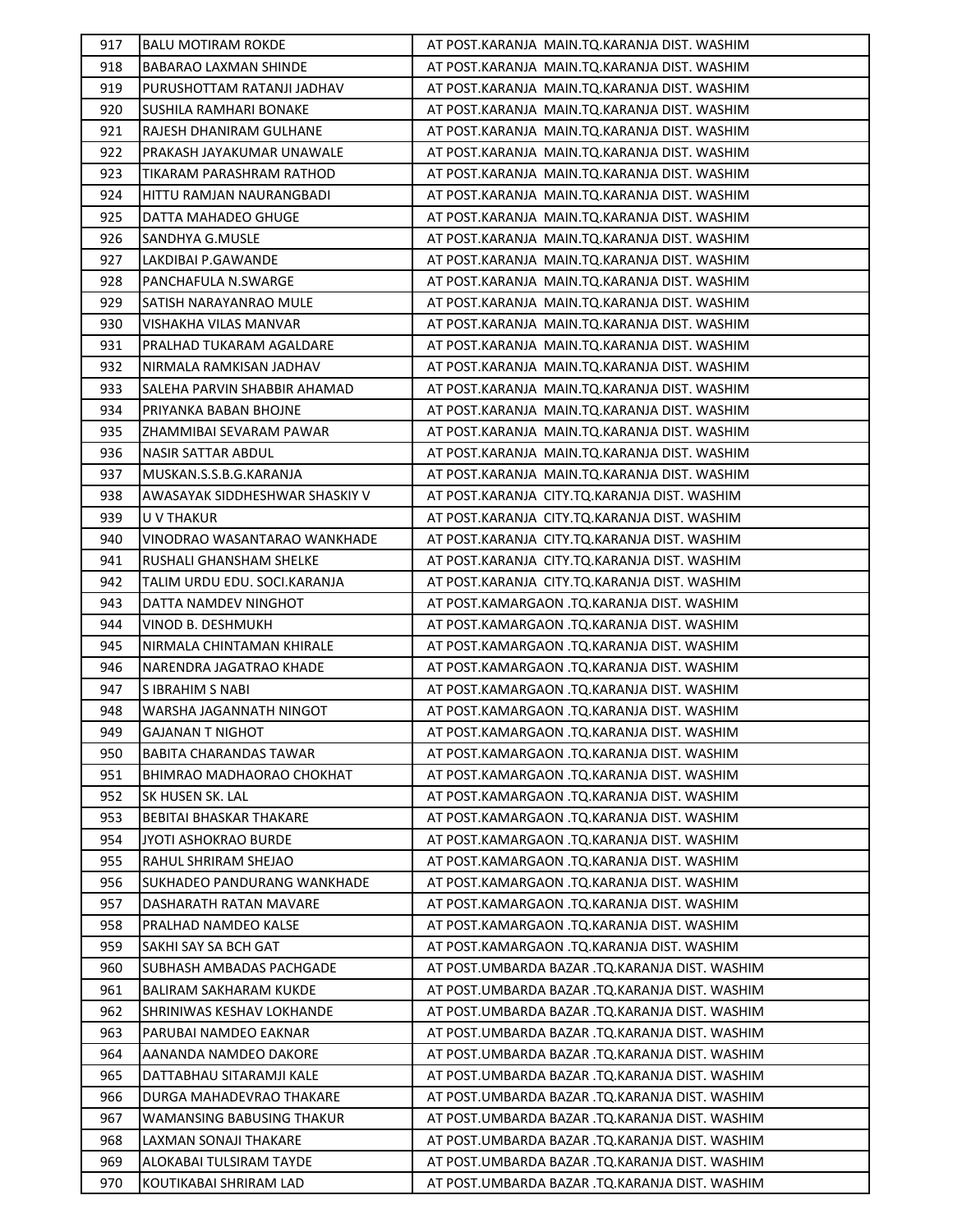| 971          | KISAN RAMJI INGLE                               | AT POST.UMBARDA BAZAR .TQ.KARANJA DIST. WASHIM                                 |
|--------------|-------------------------------------------------|--------------------------------------------------------------------------------|
| 972          | TULSABAI PUNDLIK ROKDE                          | AT POST.UMBARDA BAZAR .TQ.KARANJA DIST. WASHIM                                 |
| 973          | <b>PUNDLIK R ROKADE</b>                         | AT POST.UMBARDA BAZAR .TQ.KARANJA DIST. WASHIM                                 |
| 974          | CHANDRABHAGABAI NAGORAO KOLHE                   | AT POST.UMBARDA BAZAR .TQ.KARANJA DIST. WASHIM                                 |
| 975          | MUKUNDA ANADRAO CHUDHARI                        | AT POST.UMBARDA BAZAR .TQ.KARANJA DIST. WASHIM                                 |
| 976          | R U BHOJAPURE                                   | AT POST.UMBARDA BAZAR .TQ.KARANJA DIST. WASHIM                                 |
| 977          | MALABAI SUBHASHRAO MOHOD                        | AT POST.UMBARDA BAZAR .TQ.KARANJA DIST. WASHIM                                 |
| 978          | MALANBAI RAGHOJI PATIL                          | AT POST.UMBARDA BAZAR .TQ.KARANJA DIST. WASHIM                                 |
| 979          | SHAMRAO MOTIRAM INGOLE                          | AT POST.UMBARDA BAZAR .TQ.KARANJA DIST. WASHIM                                 |
| 980          | UTTARA MOTIRAM DHORE                            | AT POST.UMBARDA BAZAR .TQ.KARANJA DIST. WASHIM                                 |
| 981          | ANJANA MAROTI NAGOLKAR                          | AT POST.UMBARDA BAZAR .TQ.KARANJA DIST. WASHIM                                 |
| 982          | GULAB SHIVAJI HALDE                             | AT POST.UMBARDA BAZAR .TQ.KARANJA DIST. WASHIM                                 |
| 983          | ANUSAYA GULAB HALDE                             | AT POST.UMBARDA BAZAR .TQ.KARANJA DIST. WASHIM                                 |
| 984          | SUGANDHA MAHADEV BANDE                          | AT POST.UMBARDA BAZAR .TQ.KARANJA DIST. WASHIM                                 |
| 985          | MURTUJABEG IBRAHIMBEG BEG                       | AT POST.UMBARDA BAZAR .TQ.KARANJA DIST. WASHIM                                 |
| 986          | YASHODA CHANDRABHAN CHANDANE                    | AT POST.UMBARDA BAZAR .TQ.KARANJA DIST. WASHIM                                 |
| 987          | KALAWANTABAI KISAN NAGAPURE                     | AT POST.UMBARDA BAZAR .TQ.KARANJA DIST. WASHIM                                 |
| 988          | A.HAMID A.GANI ABDUL                            | AT POST.UMBARDA BAZAR .TQ.KARANJA DIST. WASHIM                                 |
| 989          | AANANDA BANDUJI CHOUDHARI                       | AT POST.UMBARDA BAZAR .TQ.KARANJA DIST. WASHIM                                 |
| 990          | JAMILABI MIRAJKHA KHAN                          | AT POST.UMBARDA BAZAR .TQ.KARANJA DIST. WASHIM                                 |
| 991          | JANABAI RAMHARI MANWAR                          | AT POST.UMBARDA BAZAR .TQ.KARANJA DIST. WASHIM                                 |
| 992          | LAXMAN KHANDUJI WAR                             | AT POST.UMBARDA BAZAR .TQ.KARANJA DIST. WASHIM                                 |
| 993          | A.HARUN A.RAJJAK ABDUL                          | AT POST.UMBARDA BAZAR .TQ.KARANJA DIST. WASHIM                                 |
| 994          | WASUDEO DAMODAR RAJURKAR                        | AT POST.UMBARDA BAZAR .TQ.KARANJA DIST. WASHIM                                 |
| 995          | KISAN CHAMPAT SHIVDHARKAR                       | AT POST.UMBARDA BAZAR .TQ.KARANJA DIST. WASHIM                                 |
| 996          | DHANSHREE MAHILA BACHAT GAT                     | AT POST.UMBARDA BAZAR .TQ.KARANJA DIST. WASHIM                                 |
| 997          | BALIRAJA PURUSH BACHAT GAT                      | AT POST.UMBARDA BAZAR .TQ.KARANJA DIST. WASHIM                                 |
| 998          | M.JYOTIBA SHETKARI BACHAT GAT                   | AT POST.UMBARDA BAZAR .TQ.KARANJA DIST. WASHIM                                 |
| 999          | KRUSHIDHAN SHETKARI BACHAT GAT                  | AT POST.UMBARDA BAZAR .TQ.KARANJA DIST. WASHIM                                 |
| 1000         | UKANDA LAXMAN MATE                              | AT POST.DHANAJ BU .TQ.KARANJA DIST. WASHIM                                     |
| 1001         | SUBHASH NARAYAN MATE                            | AT POST.DHANAJ BU .TQ.KARANJA DIST. WASHIM                                     |
| 1002         | <b>SHARAD MADUKAR MUNDE</b>                     | AT POST.DHANAJ BU .TQ.KARANJA DIST. WASHIM                                     |
| 1003         |                                                 |                                                                                |
|              | <b>DEVIDAS HARLAL RATHOD</b>                    | AT POST.DHANAJ BU .TQ.KARANJA DIST. WASHIM                                     |
| 1004         | MAHADHEV MADHOJI SHALOKAR                       | AT POST.DHANAJ BU .TQ.KARANJA DIST. WASHIM                                     |
| 1005         | USHATAI KISHOR UKALVAR                          | AT POST.DHANAJ BU .TQ.KARANJA DIST. WASHIM                                     |
| 1006         | SHOBHA ASHOK GILLE                              | AT POST.DHANAJ BU .TQ.KARANJA DIST. WASHIM                                     |
| 1007         | PRAMILA SUKHDEV BRAMHANE                        | AT POST.DHANAJ BU .TQ.KARANJA DIST. WASHIM                                     |
| 1008         | <b>JAYSHRI DILIP INGOLE</b>                     | AT POST.DHANAJ BU .TQ.KARANJA DIST. WASHIM                                     |
| 1009         | JAKIR SHEKH HABIB SHEKH                         | AT POST.DHANAJ BU .TQ.KARANJA DIST. WASHIM                                     |
| 1010         | PRALHAD PUNDALIK INGLE                          | AT POST.DHANAJ BU .TQ.KARANJA DIST. WASHIM                                     |
| 1011         | DNYANESWAR AMRUT KAMBLE                         | AT POST.DHANAJ BU .TQ.KARANJA DIST. WASHIM                                     |
| 1012         | NILKANTH VISHWANATH METKAR                      | AT POST.MANBHA .TQ.KARANJA DIST. WASHIM                                        |
| 1013         | VACHCHHALA PISAJI TUPONE                        | AT POST.MANBHA .TQ.KARANJA DIST. WASHIM                                        |
| 1014         | TULSHIRAM BANDAJI KALE                          | AT POST.MANBHA .TQ.KARANJA DIST. WASHIM                                        |
| 1015         | KASHINATH RAMCHANDRA HANDE                      | AT POST.MANBHA .TQ.KARANJA DIST. WASHIM                                        |
| 1016         | LAXMAN GYANU SHEJAV                             | AT POST.MANBHA .TQ.KARANJA DIST. WASHIM                                        |
| 1017         | TRIVENI PURUSHOTTAM DURATKAR                    | AT POST.MANBHA .TQ.KARANJA DIST. WASHIM                                        |
| 1018         | S.JAGAGU INANU A                                | AT POST.MANBHA .TQ.KARANJA DIST. WASHIM                                        |
| 1019         | GOVIND BHAURAVJI KOLHE                          | AT POST.MANBHA .TQ.KARANJA DIST. WASHIM                                        |
| 1020         | YASHODABAI VITHUJI NAGAPURE                     | AT POST.MANBHA .TQ.KARANJA DIST. WASHIM                                        |
| 1021         | PARVATI RAJARAM SURJUSE                         | AT POST.MANBHA .TQ.KARANJA DIST. WASHIM                                        |
| 1022         | NAJIRABI A.KHALIK A                             | AT POST.MANBHA .TQ.KARANJA DIST. WASHIM                                        |
| 1023<br>1024 | VENU BALIRAM PANDE<br>SAR SEC GRAMPAN BELMANDAL | AT POST.POHA .TQ.KARANJA DIST. WASHIM<br>AT POST.POHA .TQ.KARANJA DIST. WASHIM |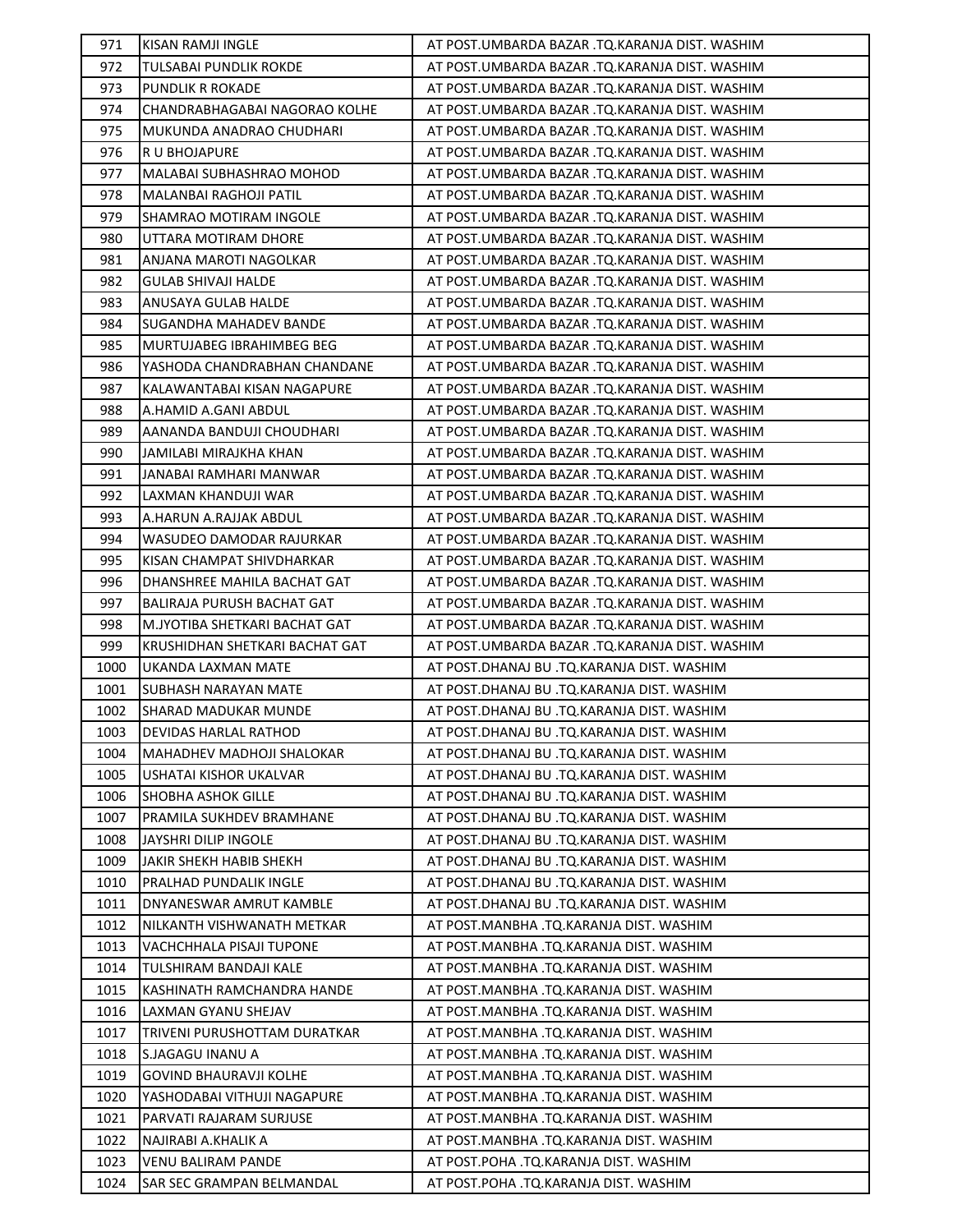| 1025 | GAON VIKAS SAMITI KAJALESHWAR  | AT POST.KAJLESHWAR .TO.KARANJA DIST. WASHIM         |
|------|--------------------------------|-----------------------------------------------------|
| 1026 | MAH SHI BAL AROGYA VIKAS SANTH | AT POST.MANGRULPIR MAIN .TQ MANGRULPIR DIST. WASHIM |
| 1027 | ABHIMAN H THAKARE              | AT POST.MANGRULPIR MAIN .TQ MANGRULPIR DIST. WASHIM |
| 1028 | KASHINATH NAMDEV DAHATONDE     | AT POST.MANGRULPIR MAIN .TQ MANGRULPIR DIST. WASHIM |
| 1029 | SHANKAR KISHAN ADE             | AT POST.MANGRULPIR MAIN .TQ MANGRULPIR DIST. WASHIM |
| 1030 | OMPRAKASH M ASAVA              | AT POST.MANGRULPIR MAIN .TQ MANGRULPIR DIST. WASHIM |
| 1031 | PRAKASH VASRAM                 | AT POST.MANGRULPIR MAIN .TQ MANGRULPIR DIST. WASHIM |
| 1032 | RAMVILAS HARILAL ASAVA         | AT POST.MANGRULPIR MAIN .TQ MANGRULPIR DIST. WASHIM |
| 1033 | SHANTABAI SITARAM PUARHADE     | AT POST.MANGRULPIR MAIN .TQ MANGRULPIR DIST. WASHIM |
| 1034 | LAXMANRAO SHANKAR KARWATE      | AT POST.MANGRULPIR MAIN .TQ MANGRULPIR DIST. WASHIM |
| 1035 | SHRIKANT DEVIDAS SAVKE         | AT POST.MANGRULPIR MAIN .TQ MANGRULPIR DIST. WASHIM |
| 1036 | <b>SHANKR N GAWANDE</b>        | AT POST.MANGRULPIR MAIN .TQ MANGRULPIR DIST. WASHIM |
| 1037 | ARCHANA NILKANTHARAO BHOYAR    | AT POST.MANGRULPIR MAIN .TQ MANGRULPIR DIST. WASHIM |
| 1038 | MANKARNA TULSHIRAM RAUT        | AT POST.MANGRULPIR MAIN .TQ MANGRULPIR DIST. WASHIM |
| 1039 | VNAMALA PRSHRAM PDHORKAR       | AT POST.MANGRULPIR MAIN .TQ MANGRULPIR DIST. WASHIM |
| 1040 | ASHVINI RAMBHAU KANGALE        | AT POST.MANGRULPIR MAIN .TQ MANGRULPIR DIST. WASHIM |
| 1041 | <b>CHETAN ARUNRAO DEMAPURE</b> | AT POST.MANGRULPIR MAIN .TQ MANGRULPIR DIST. WASHIM |
| 1042 | MAHANANDA SURESH PARLIKAR      | AT POST.MANGRULPIR MAIN .TQ MANGRULPIR DIST. WASHIM |
| 1043 | MANOJ NAMDEVRAO BHAGT          | AT POST.MANGRULPIR MAIN .TQ MANGRULPIR DIST. WASHIM |
| 1044 | <b>BEBITAI TOPLE</b>           | AT POST.MANGRULPIR MAIN .TQ MANGRULPIR DIST. WASHIM |
| 1045 | <b>MANORSA DADARAO KARDE</b>   | AT POST.MANGRULPIR MAIN .TQ MANGRULPIR DIST. WASHIM |
| 1046 | <b>DILIP V FUKE</b>            | AT POST.MANGRULPIR MAIN .TQ MANGRULPIR DIST. WASHIM |
| 1047 | RAMESH NARAYAN AADHOLE         | AT POST.MANGRULPIR MAIN .TQ MANGRULPIR DIST. WASHIM |
| 1048 | GOPAL BHAVRILAL INNANI         | AT POST.MANGRULPIR MAIN .TQ MANGRULPIR DIST. WASHIM |
| 1049 | MOTIRAM JHABU RATHOD           | AT POST.MANGRULPIR MAIN .TQ MANGRULPIR DIST. WASHIM |
| 1050 | DIGAMBAR NARAYAN CHAUDHARI     | AT POST.MANGRULPIR MAIN .TQ MANGRULPIR DIST. WASHIM |
| 1051 | DEVIDAS GOVARDHAN PAWAR        | AT POST.MANGRULPIR MAIN .TQ MANGRULPIR DIST. WASHIM |
| 1052 | CHITRA VITTHALRAO TOPALE       | AT POST.MANGRULPIR MAIN .TQ MANGRULPIR DIST. WASHIM |
| 1053 | <b>BU CHAWHAN</b>              | AT POST.MANGRULPIR MAIN .TQ MANGRULPIR DIST. WASHIM |
| 1054 | LAKSHMIBAI PANDURANG SHINDE    | AT POST.MANGRULPIR MAIN .TQ MANGRULPIR DIST. WASHIM |
| 1055 | SAYABAI KASHINATH DAHATONDE    | AT POST.MANGRULPIR MAIN .TQ MANGRULPIR DIST. WASHIM |
| 1056 | PANDHURANG S. INGOLE           | AT POST.MANGRULPIR MAIN .TQ MANGRULPIR DIST. WASHIM |
| 1057 | A JAMIL S KABUL                | AT POST.MANGRULPIR MAIN .TQ MANGRULPIR DIST. WASHIM |
| 1058 | BHAGVAT VISHWANATH CHOUDHARI   | AT POST.MANGRULPIR MAIN .TQ MANGRULPIR DIST. WASHIM |
| 1059 | NAMDEO UKANDA MESHRE           | AT POST.MANGRULPIR MAIN .TQ MANGRULPIR DIST. WASHIM |
| 1060 | AJABRAO SANGEET PADGHAN        | AT POST.MANGRULPIR MAIN .TQ MANGRULPIR DIST. WASHIM |
| 1061 | SHANKARRAO NAJUKRAO LUNGE      | AT POST.MANGRULPIR MAIN .TQ MANGRULPIR DIST. WASHIM |
| 1062 | JUNJARAM RAMCHANDRA TOPALE     | AT POST.MANGRULPIR MAIN .TQ MANGRULPIR DIST. WASHIM |
| 1063 | <b>SHIVRAM MANSINGH ADE</b>    | AT POST.MANGRULPIR MAIN .TQ MANGRULPIR DIST. WASHIM |
| 1064 | NITIN MAHADEO JADHAO           | AT POST.MANGRULPIR MAIN .TQ MANGRULPIR DIST. WASHIM |
| 1065 | MANDABAI MAHADEV SHINDE        | AT POST.MANGRULPIR MAIN .TQ MANGRULPIR DIST. WASHIM |
| 1066 | PARMESHWAR PANDHARILAL GUPTA   | AT POST.MANGRULPIR MAIN .TQ MANGRULPIR DIST. WASHIM |
| 1067 | NASIRABI NURKHA                | AT POST.MANGRULPIR MAIN .TQ MANGRULPIR DIST. WASHIM |
| 1068 | GAJANAN MAHADEV BHOYAR         | AT POST.MANGRULPIR MAIN .TQ MANGRULPIR DIST. WASHIM |
| 1069 | DATTA YASHVANT SHINDE          | AT POST.MANGRULPIR MAIN .TQ MANGRULPIR DIST. WASHIM |
| 1070 | DURYODHAN PRALHAD RATHOD       | AT POST.MANGRULPIR MAIN .TQ MANGRULPIR DIST. WASHIM |
| 1071 | VANDANA RAJKUMAR RAUT          | AT POST.MANGRULPIR MAIN .TQ MANGRULPIR DIST. WASHIM |
| 1072 | VENU VIJAY PAWAR               | AT POST.MANGRULPIR MAIN .TQ MANGRULPIR DIST. WASHIM |
| 1073 | AMOL BABANRAO CHAVHAN          | AT POST.MANGRULPIR MAIN .TQ MANGRULPIR DIST. WASHIM |
| 1074 | PRE./SEC.GRAM AROGYA POSHAN AA | AT POST.MANGRULPIR MAIN .TQ MANGRULPIR DIST. WASHIM |
| 1075 | ADHA.SACHI.GAVAS.SAMI.SARI     | AT POST.MANGRULPIR MAIN .TQ MANGRULPIR DIST. WASHIM |
| 1076 | KRANTI JYOTI SAV.FULE AGRI MAH | AT POST.MANGRULPIR MAIN .TQ MANGRULPIR DIST. WASHIM |
| 1077 |                                |                                                     |
|      | GAUTIMI SELF HELF GROOP M      | AT POST.MANGRULPIR MAIN .TQ MANGRULPIR DIST. WASHIM |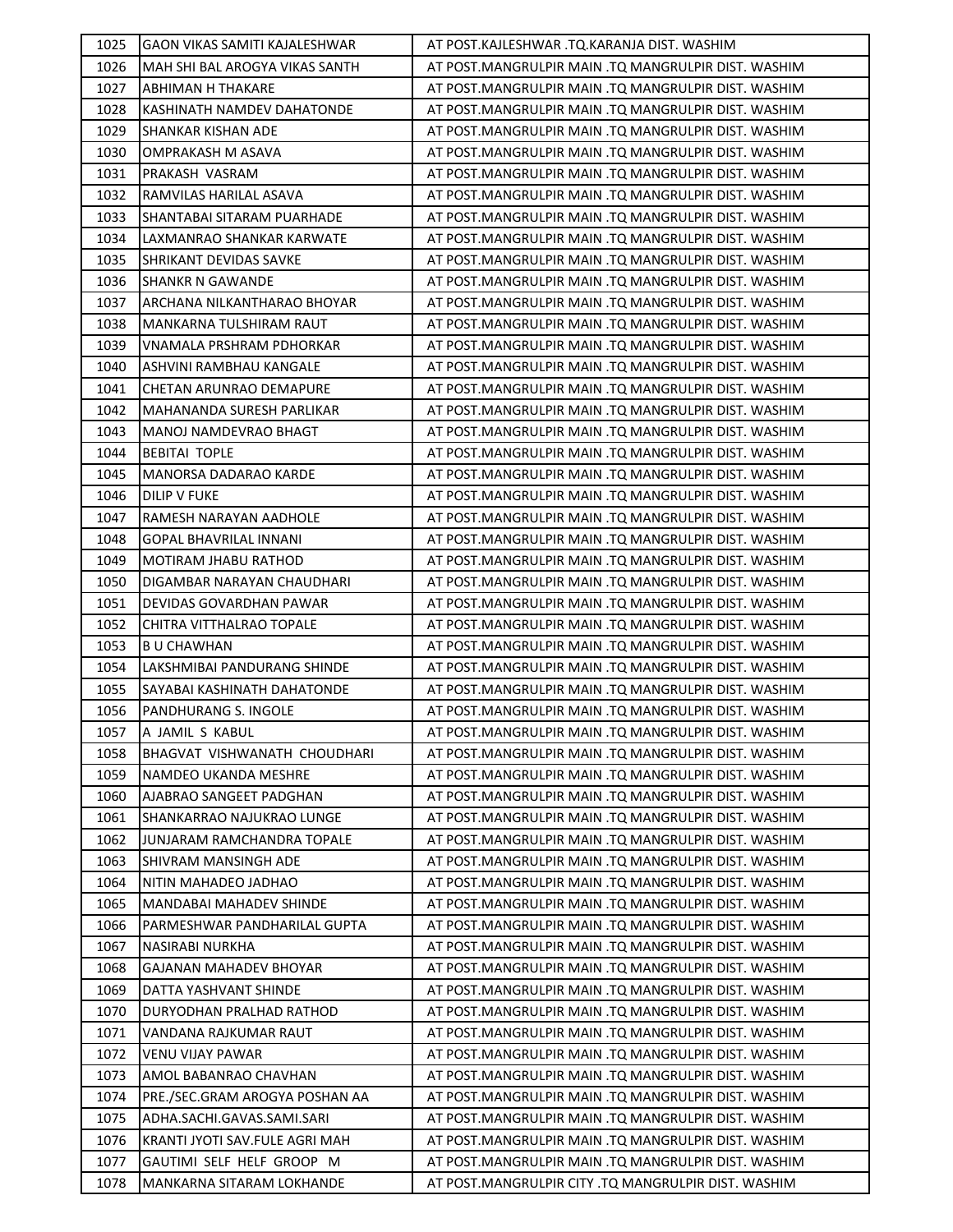| 1079 | SYD. ANSAR SYD. ALI RAHEMAT     | AT POST.MANGRULPIR CITY .TQ MANGRULPIR DIST. WASHIM |
|------|---------------------------------|-----------------------------------------------------|
| 1080 | MEGHA DEVRAO BELKHEDE           | AT POST.MOHARI .TQ MANGRULPIR DIST. WASHIM          |
| 1081 | DADARAO MAHADEV BADVE           | AT POST.MOHARI .TQ MANGRULPIR DIST. WASHIM          |
| 1082 | LAXMICHAND JR COLLEGE (MCVC) S  | AT POST.SHELU BAZAR .TQ MANGRULPIR DIST. WASHIM     |
| 1083 | <b>GANGARAM SHIVRAM BOTHE</b>   | AT POST.SHELU BAZAR .TQ MANGRULPIR DIST. WASHIM     |
| 1084 | CHHAGAN RAMKRUSHNA SAPKAL       | AT POST. SHELU BAZAR .TQ MANGRULPIR DIST. WASHIM    |
| 1085 | <b>DEBODIN R GUPTA</b>          | AT POST.SHELU BAZAR .TQ MANGRULPIR DIST. WASHIM     |
| 1086 | MAYAWATI VISHWANATH TAYDE       | AT POST.SHELU BAZAR .TQ MANGRULPIR DIST. WASHIM     |
| 1087 | <b>SHOBHA N KANBALE</b>         | AT POST.SHELU BAZAR .TQ MANGRULPIR DIST. WASHIM     |
| 1088 | <b>GANA S RATHOD</b>            | AT POST.SHELU BAZAR .TQ MANGRULPIR DIST. WASHIM     |
| 1089 | <b>HARI P MULI</b>              | AT POST. SHELU BAZAR .TQ MANGRULPIR DIST. WASHIM    |
| 1090 | <b>ATESH M KAMBALE</b>          | AT POST. SHELU BAZAR .TQ MANGRULPIR DIST. WASHIM    |
| 1091 | SADHANA DNYANDEO SURVE          | AT POST. SHELU BAZAR .TQ MANGRULPIR DIST. WASHIM    |
| 1092 | <b>BARHAT A MANOHAR</b>         | AT POST. SHELU BAZAR .TQ MANGRULPIR DIST. WASHIM    |
| 1093 | <b>BHARAT L YEOLI</b>           | AT POST. SHELU BAZAR .TQ MANGRULPIR DIST. WASHIM    |
| 1094 | ANITA GONDUJI SHELAKE           | AT POST. SHELU BAZAR .TQ MANGRULPIR DIST. WASHIM    |
| 1095 | ANANTA DATTA HOLGARE            | AT POST. SHELU BAZAR .TQ MANGRULPIR DIST. WASHIM    |
| 1096 | RUPESH SUBHASH JADHAO           | AT POST.SHELU BAZAR .TQ MANGRULPIR DIST. WASHIM     |
| 1097 | MUKTABAI MA BA GAT              | AT POST. SHELU BAZAR .TQ MANGRULPIR DIST. WASHIM    |
| 1098 | DHANSHRI SHET MAH G TANDALI     | AT POST.SHELU BAZAR .TQ MANGRULPIR DIST. WASHIM     |
| 1099 | JIJAU SW SA MAHILA BA GAT       | AT POST. SHELU BAZAR .TQ MANGRULPIR DIST. WASHIM    |
| 1100 | RENUKA MATA SELF HELP GROUP, D  | AT POST. SHELU BAZAR .TQ MANGRULPIR DIST. WASHIM    |
| 1101 | DEVIDAS BAPURAO DHONGADE        | AT POST. WANOJA .TQ MANGRULPIR DIST. WASHIM         |
| 1102 | VARSHA RAMESH KAMBLE            | AT POST. WANOJA .TQ MANGRULPIR DIST. WASHIM         |
| 1103 | UAMESH SRIKRUSHANA ANDULE       | AT POST. WANOJA .TQ MANGRULPIR DIST. WASHIM         |
| 1104 | LAXAMI NARAYAN KALE             | AT POST. WANOJA .TQ MANGRULPIR DIST. WASHIM         |
| 1105 | <b>GAON VIKAS SAMITI BHUR</b>   | AT POST. WANOJA .TQ MANGRULPIR DIST. WASHIM         |
| 1106 | BIBICHAND DEVALA JADHAV         | AT POST.DHANORA .TQ MANGRULPIR DIST. WASHIM         |
| 1107 | K. S. BHOYAR                    | AT POST.DHANORA .TQ MANGRULPIR DIST. WASHIM         |
| 1108 | GAONSTARIYA SAMITI FALEGAON     | AT POST.DHANORA .TQ MANGRULPIR DIST. WASHIM         |
| 1109 | GAONSTARIYA SAMITI DHANORA      | AT POST.DHANORA .TQ MANGRULPIR DIST. WASHIM         |
| 1110 | KRITI LAKSHMAN SIRSAT           | AT POST.DHANORA .TQ MANGRULPIR DIST. WASHIM         |
| 1111 | RAMJI MARAJI INGOLE             | AT POST.DHANORA .TQ MANGRULPIR DIST. WASHIM         |
| 1112 | <b>BHAURAO MOTIRAM BHALERAO</b> | AT POST.DHANORA .TQ MANGRULPIR DIST. WASHIM         |
| 1113 | SATISH TULSHIRAM BHAGAT         | AT POST.DHANORA .TQ MANGRULPIR DIST. WASHIM         |
| 1114 | L.S.P.M.JU.COLL.(M.C.V.C.)DHAM  | AT POST.MANORA .TQ MANORA DIST. WASHIM              |
| 1115 | LAXMAN BALIRAM RAUT             | AT POST.MANORA .TQ MANORA DIST. WASHIM              |
| 1116 | VINOD VINAYAK DESHMUKH          | AT POST.MANORA .TQ MANORA DIST. WASHIM              |
| 1117 | WACHHALABAI JAGANATH INGOLE     | AT POST.MANORA .TQ MANORA DIST. WASHIM              |
| 1118 | JAVAHAR ARJUNDAS RAJVANI        | AT POST.MANORA .TQ MANORA DIST. WASHIM              |
| 1119 | ANITA VINODRAO DESHMUKH         | AT POST.MANORA .TQ MANORA DIST. WASHIM              |
| 1120 | SUNIL CHAMPATRAO VASNIK         | AT POST.MANORA .TQ MANORA DIST. WASHIM              |
| 1121 | PRAKASH RATIRAM PAWAR           | AT POST.MANORA .TQ MANORA DIST. WASHIM              |
| 1122 | RAVINANDAN EKNATH YEVALE        | AT POST.MANORA .TQ MANORA DIST. WASHIM              |
| 1123 | <b>ASHOK YADVRAO THAKARE</b>    | AT POST.MANORA .TQ MANORA DIST. WASHIM              |
| 1124 | YOSUF RASUL CHAVHAN             | AT POST.MANORA .TQ MANORA DIST. WASHIM              |
| 1125 | SHESRAO VITTAL DEVAT            | AT POST.MANORA .TQ MANORA DIST. WASHIM              |
| 1126 | <b>MOTIRAM UDHEBHAN UGALE</b>   | AT POST.MANORA .TQ MANORA DIST. WASHIM              |
| 1127 | DEVIDAS SHALIGRAM RAUT          | AT POST.MANORA .TQ MANORA DIST. WASHIM              |
| 1128 | VASANTA BHIKU CHAVHAN           | AT POST.MANORA .TQ MANORA DIST. WASHIM              |
| 1129 | <b>SUKHDEO BHIKA MANVAR</b>     | AT POST.MANORA .TQ MANORA DIST. WASHIM              |
| 1130 | BALKRUSHNA NARAYAN JADHAV       | AT POST.MANORA .TQ MANORA DIST. WASHIM              |
| 1131 | GANPAT MANU CHAVHAN             | AT POST.MANORA .TQ MANORA DIST. WASHIM              |
| 1132 | DIPAK WASUDEO THORAT            | AT POST.MANORA .TQ MANORA DIST. WASHIM              |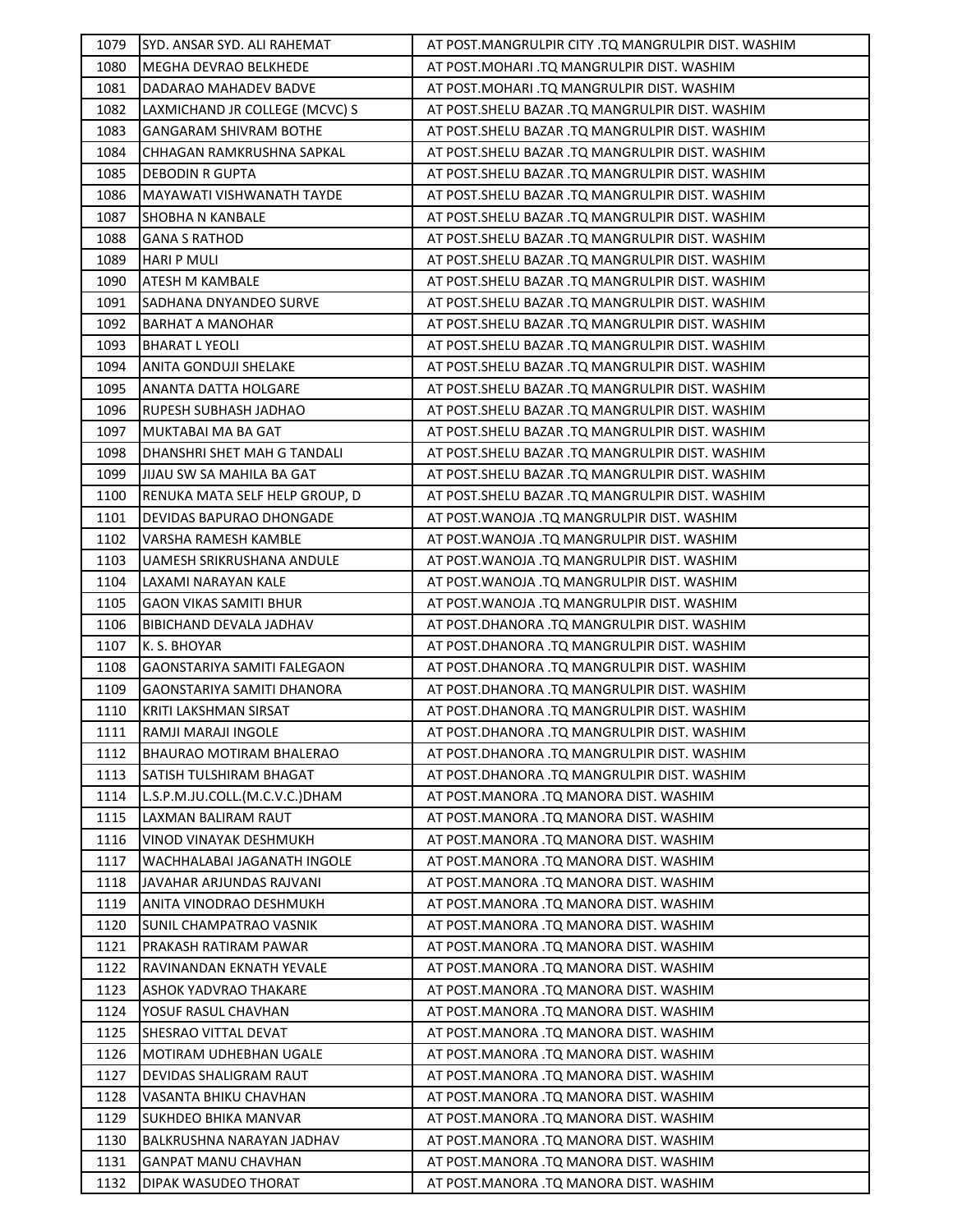| 1133 | JANRAO VISHRAM GAVANDE         | AT POST.MANORA .TQ MANORA DIST. WASHIM       |
|------|--------------------------------|----------------------------------------------|
| 1134 | <b>RAMESH KALU MALVE</b>       | AT POST.MANORA .TQ MANORA DIST. WASHIM       |
| 1135 | KOLIBAI BHASKAR CHAUHAN        | AT POST.MANORA .TQ MANORA DIST. WASHIM       |
| 1136 | MALUBAI SANTOSH GAWANDE        | AT POST.MANORA .TQ MANORA DIST. WASHIM       |
| 1137 | REKHA KIRAN THAKRE             | AT POST.MANORA .TQ MANORA DIST. WASHIM       |
| 1138 | TULZABHAVANI MAHILA S H G INZO | AT POST.MANORA .TQ MANORA DIST. WASHIM       |
| 1139 | JAGADAMBA SWAY SAHA BACH GAT   | AT POST.MANORA .TQ MANORA DIST. WASHIM       |
| 1140 | APPASWAMI VI SHENDURJANA       | AT POST.SHENDURJANA .TQ MANORA DIST. WASHIM  |
| 1141 | <b>SEC GR PAN THONI</b>        | AT POST.SHENDURJANA .TQ MANORA DIST. WASHIM  |
| 1142 | SWAMI SAMRATH BAHU SOC         | AT POST.SHENDURJANA .TQ MANORA DIST. WASHIM  |
| 1143 | RAMDHAN BHIKA PAWAR            | AT POST.SHENDURJANA .TQ MANORA DIST. WASHIM  |
| 1144 | DARKABAI ATTMARAM DHANVE       | AT POST.SHENDURJANA .TQ MANORA DIST. WASHIM  |
| 1145 | PHULABAI BHAVSING PADWAL       | AT POST.SHENDURJANA .TQ MANORA DIST. WASHIM  |
| 1146 | MUGASAJI SBSHG VATFAL          | AT POST.SHENDURJANA .TQ MANORA DIST. WASHIM  |
| 1147 | <b>TULAJAI SBSHG RUI</b>       | AT POST.SHENDURJANA .TQ MANORA DIST. WASHIM  |
| 1148 | SAIBABA DUDH SAH SOC PODEVI    | AT POST.POHARADEVI .TQ MANORA DIST. WASHIM   |
| 1149 | TUKARM MAHA DUDH U SAVALI      | AT POST.POHARADEVI .TQ MANORA DIST. WASHIM   |
| 1150 | <b>G RATHOD SAH SASTH WAI</b>  | AT POST.POHARADEVI .TQ MANORA DIST. WASHIM   |
| 1151 | HM TKABA VI WAIGAUR            | AT POST.POHARADEVI .TQ MANORA DIST. WASHIM   |
| 1152 | JAGDMBADEVI ST B M PODEVI      | AT POST.POHARADEVI .TQ MANORA DIST. WASHIM   |
| 1153 | CHANDRASHEKHAR SHESHARAV PAWAR | AT POST.POHARADEVI .TQ MANORA DIST. WASHIM   |
| 1154 | R K CHAVAN                     | AT POST.POHARADEVI .TQ MANORA DIST. WASHIM   |
| 1155 | <b>GOPIBAI DEVISING RATHOD</b> | AT POST.POHARADEVI .TQ MANORA DIST. WASHIM   |
| 1156 | PRAMILA MADHUKAR INGLE         | AT POST.POHARADEVI .TQ MANORA DIST. WASHIM   |
| 1157 | NAGORAO RAMDAS RATHOD          | AT POST.POHARADEVI .TQ MANORA DIST. WASHIM   |
| 1158 | <b>CHARNABAI K DAFADE</b>      | AT POST.POHARADEVI .TQ MANORA DIST. WASHIM   |
| 1159 | DEVIDAS L MANVAR               | AT POST.POHARADEVI .TQ MANORA DIST. WASHIM   |
| 1160 | DAMODAR M. M. D. U. ROHANA     | AT POST.SAKHARDOH .TQ MANORA DIST. WASHIM    |
| 1161 | SHALIKRAM S. GAWANDE           | AT POST.SAKHARDOH .TQ MANORA DIST. WASHIM    |
| 1162 | <b>NAMDEV REVSINGH RATHOD</b>  | AT POST.SAKHARDOH .TQ MANORA DIST. WASHIM    |
| 1163 | VASANTRAO MOTIRAM MAHLLE       | AT POST.SAKHARDOH .TQ MANORA DIST. WASHIM    |
| 1164 | YUVRAJ K RATHOD                | AT POST.SAKHARDOH .TQ MANORA DIST. WASHIM    |
| 1165 | RENUKABAI G CHANDANPATH        | AT POST.SAKHARDOH .TQ MANORA DIST. WASHIM    |
| 1166 | SHAKUNTALABAI T DESHMUKH       | AT POST.SAKHARDOH .TQ MANORA DIST. WASHIM    |
| 1167 | NEMCHAND H CHAWHAN             | AT POST.SAKHARDOH .TQ MANORA DIST. WASHIM    |
| 1168 | <b>RAMESH M RATHOD</b>         | AT POST.SAKHARDOH .TQ MANORA DIST. WASHIM    |
| 1169 | <b>GAJANAN BADIRAM MASKE</b>   | AT POST.SAKHARDOH .TQ MANORA DIST. WASHIM    |
| 1170 | AJAY VISHNU CHAURE             | AT POST.SAKHARDOH .TQ MANORA DIST. WASHIM    |
| 1171 | SANJIVANI GOSEVA PRKALPA WAI   | AT POST.WASHIM MAIN TQ.WASHIM DIST. WASHIM   |
| 1172 | NIYO.JAY DURGA MA SWANM ROJGAR | AT POST. WASHIM MAIN TO. WASHIM DIST. WASHIM |
| 1173 | JAY BHOLENATH DOOTH UTPADAK SA | AT POST. WASHIM MAIN TO. WASHIM DIST. WASHIM |
| 1174 | SINCHAN SAHAYOG, WASHIM        | AT POST. WASHIM MAIN TO. WASHIM DIST. WASHIM |
| 1175 | SHAMSUNDAR GOPICHAND DODWADE   | AT POST. WASHIM MAIN TO. WASHIM DIST. WASHIM |
| 1176 | BHAVARILAL GOPICHAND DODWADE   | AT POST.WASHIM MAIN  TQ.WASHIM DIST. WASHIM  |
| 1177 | SAHEBRAO.KISANRAO .DESHMUKH    | AT POST. WASHIM MAIN TO. WASHIM DIST. WASHIM |
| 1178 | PANDURANG KISAN BHOYAR         | AT POST.WASHIM MAIN TQ.WASHIM DIST. WASHIM   |
| 1179 | RAMCHANDRA SAKHARAM GANGAWANE  | AT POST. WASHIM MAIN TO. WASHIM DIST. WASHIM |
| 1180 | NAMADEO KISAN DHANVAR          | AT POST. WASHIM MAIN TO. WASHIM DIST. WASHIM |
| 1181 | <b>BHAGWAN KISAN DHOKE</b>     | AT POST.WASHIM MAIN TQ.WASHIM DIST. WASHIM   |
| 1182 | PRABHAKAR WAMAN WANKHADE       | AT POST.WASHIM MAIN TQ.WASHIM DIST. WASHIM   |
| 1183 | GOVINDA NARAYAN BAWANE         | AT POST. WASHIM MAIN TO. WASHIM DIST. WASHIM |
| 1184 | RAGHUNATH BRAMHDEV THORAT      | AT POST. WASHIM MAIN TO. WASHIM DIST. WASHIM |
| 1185 | RAMKRUSHANA TUKARAM LADE       | AT POST. WASHIM MAIN TO. WASHIM DIST. WASHIM |
| 1186 | LAXIMIBAI PRABHAKAR DESHPANDE  | AT POST.WASHIM MAIN TQ.WASHIM DIST. WASHIM   |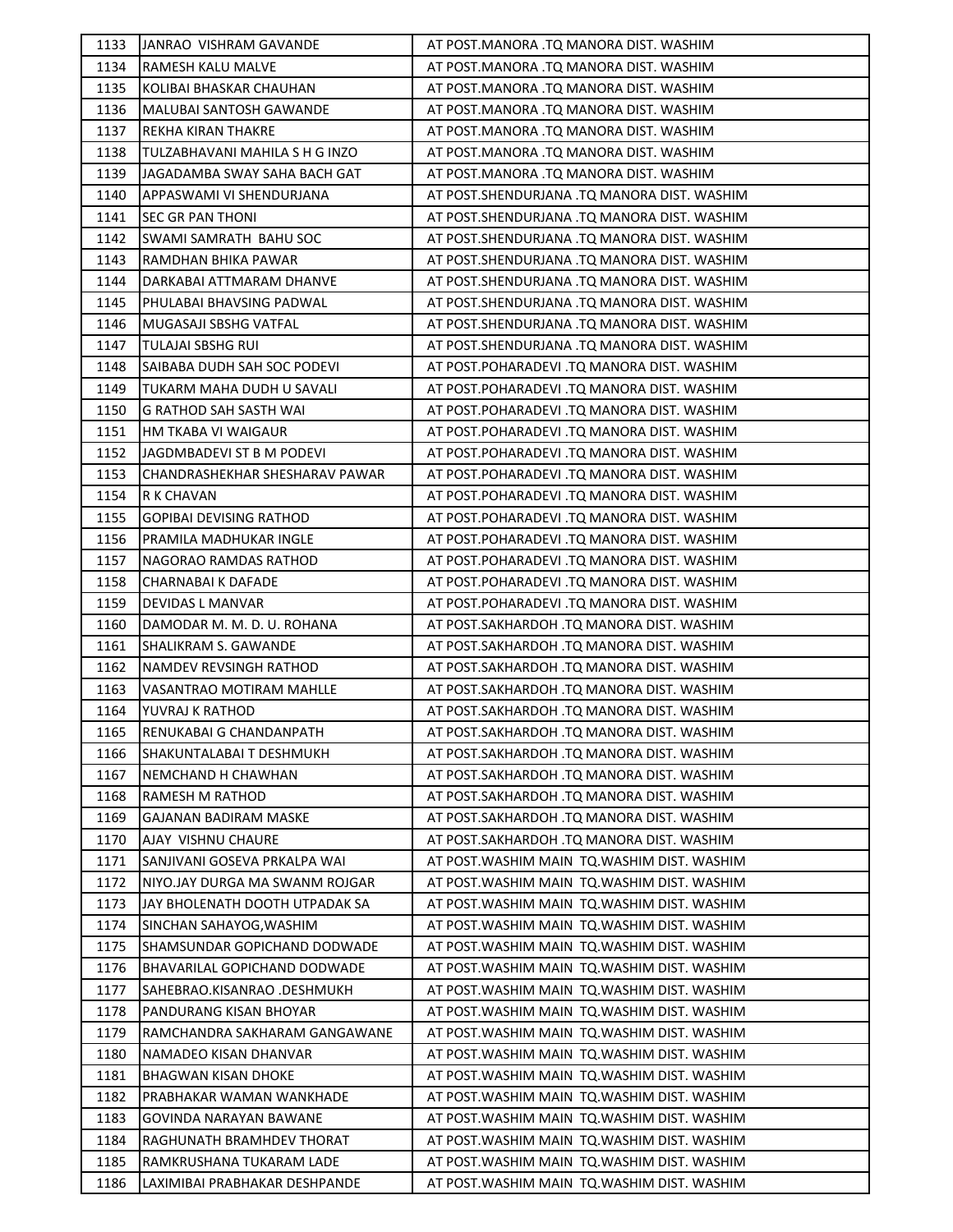| 1187 | SAMADHAN NIRUTTI GAYAKWAD       | AT POST. WASHIM MAIN TO. WASHIM DIST. WASHIM |
|------|---------------------------------|----------------------------------------------|
| 1188 | PANJABRAO GHULABRAO GHUGE       | AT POST. WASHIM MAIN TO. WASHIM DIST. WASHIM |
| 1189 | <b>MADHUKAR VITHAL SURVE</b>    | AT POST. WASHIM MAIN TO. WASHIM DIST. WASHIM |
| 1190 | BABAN KISAN ZAYATE              | AT POST. WASHIM MAIN TO. WASHIM DIST. WASHIM |
| 1191 | RANJANITRAO WAMANRAO SARANAEK   | AT POST. WASHIM MAIN TO. WASHIM DIST. WASHIM |
| 1192 | RAJARAM ANANDA KAKADE           | AT POST. WASHIM MAIN TO. WASHIM DIST. WASHIM |
| 1193 | <b>GANGADHAR MAROTI GORE</b>    | AT POST. WASHIM MAIN TO. WASHIM DIST. WASHIM |
| 1194 | VISAVNATH PRALHAD KALE          | AT POST. WASHIM MAIN TO. WASHIM DIST. WASHIM |
| 1195 | <b>GAJANAN MAROTI WAGHA</b>     | AT POST. WASHIM MAIN TQ. WASHIM DIST. WASHIM |
| 1196 | SURESH SAMBHAJI WAGHAMARE       | AT POST. WASHIM MAIN TQ. WASHIM DIST. WASHIM |
| 1197 | LAXIMAN JAYRAM BEDRE            | AT POST. WASHIM MAIN TO. WASHIM DIST. WASHIM |
| 1198 | BABAN.KHANDUJI.KAVAR            | AT POST. WASHIM MAIN TQ. WASHIM DIST. WASHIM |
| 1199 | <b>BANDU KASHIRAM ZATE</b>      | AT POST. WASHIM MAIN TO. WASHIM DIST. WASHIM |
| 1200 | SHRIRAM.NINAJI.WAGH             | AT POST. WASHIM MAIN TQ. WASHIM DIST. WASHIM |
| 1201 | KRUPALSHIHA BHAVANSHIHA CHANDE  | AT POST. WASHIM MAIN TO. WASHIM DIST. WASHIM |
| 1202 | <b>BHARAT UTTAMRAO THAKARE</b>  | AT POST. WASHIM MAIN TO. WASHIM DIST. WASHIM |
| 1203 | NANDA GOVINDA GOTE              | AT POST. WASHIM MAIN TO. WASHIM DIST. WASHIM |
| 1204 | <b>AMOL SUBHASH EKADE</b>       | AT POST.WASHIM MAIN  TQ.WASHIM DIST. WASHIM  |
| 1205 | ANITA BABURAO JADHAO            | AT POST. WASHIM MAIN TQ. WASHIM DIST. WASHIM |
| 1206 | AMARJITSHING SUWARNSING NARANG  | AT POST. WASHIM MAIN TO. WASHIM DIST. WASHIM |
| 1207 | MUSA MAHAMAD KHAN BOR MOHAMAD   | AT POST. WASHIM MAIN TO. WASHIM DIST. WASHIM |
| 1208 | SHLA BHAGWAN PARANDE            | AT POST. WASHIM MAIN TO. WASHIM DIST. WASHIM |
| 1209 | <b>MAROTI KUNDLIK INGOLE</b>    | AT POST. WASHIM MAIN TQ. WASHIM DIST. WASHIM |
| 1210 | KHALEDA KHATUN HUSEN MO.KHAN    | AT POST. WASHIM MAIN TO. WASHIM DIST. WASHIM |
| 1211 | DHYNESHVAR VITHAL RAUT          | AT POST. WASHIM MAIN TO. WASHIM DIST. WASHIM |
| 1212 | KSHMA MADHUKAR BADNAPURKAR      | AT POST. WASHIM MAIN TO. WASHIM DIST. WASHIM |
| 1213 | <b>TUKARAM TULSIRAM KAMBLE</b>  | AT POST. WASHIM MAIN TO. WASHIM DIST. WASHIM |
| 1214 | EKNATH MADHAO JADHAO            | AT POST. WASHIM MAIN TQ. WASHIM DIST. WASHIM |
| 1215 | <b>BABAN CHANDRABHAN IDHOLE</b> | AT POST. WASHIM MAIN TQ. WASHIM DIST. WASHIM |
| 1216 | HARJITSING SUVARNASING NARANG   | AT POST. WASHIM MAIN TO. WASHIM DIST. WASHIM |
| 1217 | <b>MALIN GAJANAN BHOSALE</b>    | AT POST. WASHIM MAIN TO. WASHIM DIST. WASHIM |
| 1218 | VILAS VASANTA DAWALE            | AT POST. WASHIM MAIN TQ. WASHIM DIST. WASHIM |
| 1219 | PUSHPA KESHAV GARPAL            | AT POST. WASHIM MAIN TQ. WASHIM DIST. WASHIM |
| 1220 | SANDIP PANDURANG MAVAL          | AT POST.WASHIM MAIN  TQ.WASHIM DIST. WASHIM  |
| 1221 | PANCHAFULA MADHUKAR AMBHORE     | AT POST. WASHIM MAIN TO. WASHIM DIST. WASHIM |
| 1222 | PANDURANG WAMAN KAVAR           | AT POST.WASHIM MAIN TQ.WASHIM DIST. WASHIM   |
| 1223 | SAU. KANTA RAJU RATHOD          | AT POST.WASHIM MAIN TQ.WASHIM DIST. WASHIM   |
| 1224 | CHANDRAKANT PRABHAKAR KULKARN   | AT POST.WASHIM MAIN TO.WASHIM DIST. WASHIM   |
| 1225 | RAMESH KISAN JADHAV             | AT POST. WASHIM MAIN TO. WASHIM DIST. WASHIM |
| 1226 | LAKSHMIBAI KASHINATH TONCHAR    | AT POST.WASHIM MAIN TQ.WASHIM DIST. WASHIM   |
| 1227 | SHAIKH MUNNABI SHAIKH SATTAR    | AT POST. WASHIM MAIN TO. WASHIM DIST. WASHIM |
| 1228 | POOJA NAMDEV BHURKADE           | AT POST. WASHIM MAIN TO. WASHIM DIST. WASHIM |
| 1229 | VASANTA SOMASING RATHOD         | AT POST.WASHIM MAIN TQ.WASHIM DIST. WASHIM   |
| 1230 | NARAYAN NAMDEV SHEJUL           | AT POST.WASHIM MAIN  TQ.WASHIM DIST. WASHIM  |
| 1231 | SRI GAJANAN MAHARAJ SAWY BACHA  | AT POST.WASHIM MAIN  TQ.WASHIM DIST. WASHIM  |
| 1232 | PANCHASHIL SHG MAHILA GAT       | AT POST. WASHIM MAIN TO. WASHIM DIST. WASHIM |
| 1233 | ACHYUTRAO NARAYANRAO DABHADE    | AT POST. WASHIM CITY TO. WASHIM DIST. WASHIM |
| 1234 | WAMAN PIRAJI NAVGHARE           | AT POST. WASHIM CITY TO. WASHIM DIST. WASHIM |
| 1235 | LAXMAN NARAYAN RANBAVALE        | AT POST. WASHIM CITY TO. WASHIM DIST. WASHIM |
| 1236 | GAJANAN RAMCHANDRA EDHOLE       | AT POST. WASHIM CITY TO. WASHIM DIST. WASHIM |
| 1237 | MADHAV KESHAV SHINDE            | AT POST. WASHIM CITY TO. WASHIM DIST. WASHIM |
| 1238 | PADMINA DAMODHAR THAKARE        | AT POST. WASHIM CITY TO. WASHIM DIST. WASHIM |
| 1239 | CHANDRABHAGA A KHADSE           | AT POST. WASHIM CITY TO. WASHIM DIST. WASHIM |
| 1240 | <b>JIJEBA R KHANDARE</b>        | AT POST. WASHIM CITY TQ. WASHIM DIST. WASHIM |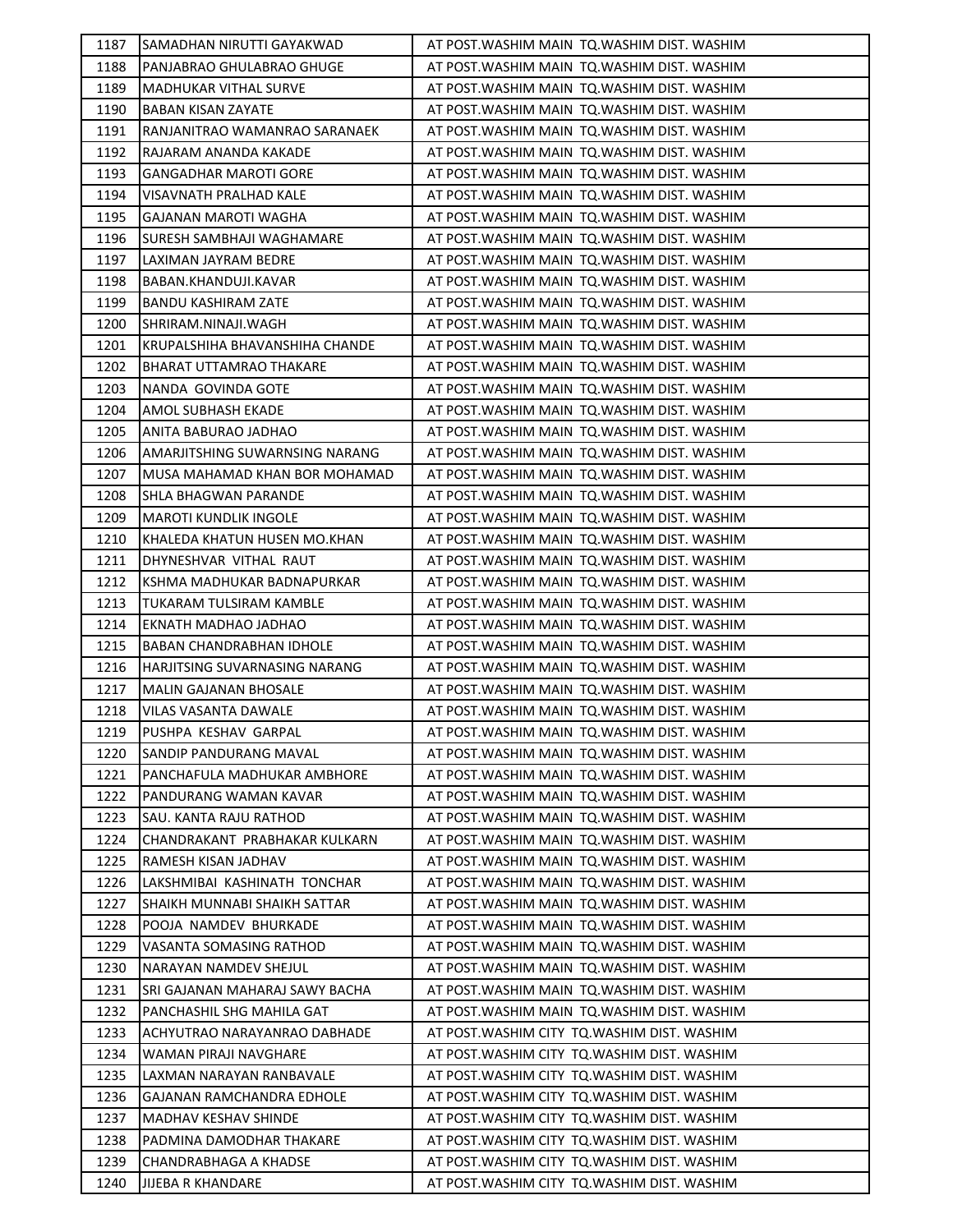| 1241 | <b>RAMESH S ALANE</b>          | AT POST. WASHIM CITY TO. WASHIM DIST. WASHIM |
|------|--------------------------------|----------------------------------------------|
| 1242 | LILIBAI AMARSIH THAKUR         | AT POST. WASHIM CITY TQ. WASHIM DIST. WASHIM |
| 1243 | <b>TAI ASHOK KAMBLE</b>        | AT POST. WASHIM CITY TQ. WASHIM DIST. WASHIM |
| 1244 | DWARKA MADHUKAR UGALE          | AT POST. WASHIM CITY TO. WASHIM DIST. WASHIM |
| 1245 | <b>GAJANAN R IDOLE</b>         | AT POST. WASHIM CITY TO. WASHIM DIST. WASHIM |
| 1246 | CHANDRABHAGBAI R GOTE          | AT POST. WASHIM CITY TO. WASHIM DIST. WASHIM |
| 1247 | JAYASHRI RAMKRUSHAN JADHAV     | AT POST. WASHIM CITY TO. WASHIM DIST. WASHIM |
| 1248 | <b>BABAN KISAN VAIRAGD</b>     | AT POST. WASHIM CITY TQ. WASHIM DIST. WASHIM |
| 1249 | RAJARAM PANDURANG KAMBALE      | AT POST. WASHIM CITY TQ. WASHIM DIST. WASHIM |
| 1250 | MUKHYADHYAPAK SHRI HANUMAN VID | AT POST. WASHIM CITY TQ. WASHIM DIST. WASHIM |
| 1251 | <b>ANIL NATHUAPPA SHETYE</b>   | AT POST. WASHIM CITY TO. WASHIM DIST. WASHIM |
| 1252 | MANOJ MOHANRAO KALMUNDE        | AT POST. WASHIM CITY TQ. WASHIM DIST. WASHIM |
| 1253 | RADHASWAMI FEMALE BACHAT GAT   | AT POST. WASHIM CITY TO. WASHIM DIST. WASHIM |
| 1254 | NI.M.FULE S.MAG.GRU.PAT.UM.KAP | AT POST.ANSING TQ.WASHIM DIST. WASHIM        |
| 1255 | JAYKISAN DU.UTP.SAH.SOC, WARNA | AT POST.ANSING TQ.WASHIM DIST. WASHIM        |
| 1256 | JAY HANUMAN DU.UTP.SOC., GHOTA | AT POST.ANSING TQ.WASHIM DIST. WASHIM        |
| 1257 | J.K. DU.UTP.SAH.SOC., BRAMHA   | AT POST.ANSING TQ.WASHIM DIST. WASHIM        |
| 1258 | SANG.DU.UTP.SOC., WARA JAH     | AT POST.ANSING TQ.WASHIM DIST. WASHIM        |
| 1259 | SARV.DU.UTP.SOC., PARDI ASARA  | AT POST.ANSING TQ.WASHIM DIST. WASHIM        |
| 1260 | PAN.MAHI.MAG.DU.UTP.SO.SHELU K | AT POST.ANSING TQ.WASHIM DIST. WASHIM        |
| 1261 | JAMIR SHI.PRAS.BAHU.SO.UMARA S | AT POST.ANSING TQ.WASHIM DIST. WASHIM        |
| 1262 | RATTNAPAL JAYARAM PATTEBAHADUU | AT POST.ANSING TQ.WASHIM DIST. WASHIM        |
| 1263 | LAXMI VISHWANATH LANDE         | AT POST.ANSING TQ.WASHIM DIST. WASHIM        |
| 1264 | KUNJBIHARI GANESHLAL MANDHANE  | AT POST.ANSING TQ.WASHIM DIST. WASHIM        |
| 1265 | NAMADEV LASIMAN ENGALI         | AT POST.ANSING TQ.WASHIM DIST. WASHIM        |
| 1266 | KESHAV RAWJI RATHOD            | AT POST.ANSING TQ.WASHIM DIST. WASHIM        |
| 1267 | RAJARAM SAKHARAM GANGAWANE     | AT POST.ANSING TQ.WASHIM DIST. WASHIM        |
| 1268 | CHAMPA SHRIRAM GANGAWANE       | AT POST.ANSING TQ.WASHIM DIST. WASHIM        |
| 1269 | RAMDAS VITTHAL WANKHEDE        | AT POST.ANSING TQ.WASHIM DIST. WASHIM        |
| 1270 | SANGITA NAGORAO BHOINWAD       | AT POST.ANSING TQ.WASHIM DIST. WASHIM        |
| 1271 | BARKU AAMRU RATHOD             | AT POST.ANSING TQ.WASHIM DIST. WASHIM        |
| 1272 | RAWJI G RATHOD                 | AT POST.ANSING TQ.WASHIM DIST. WASHIM        |
| 1273 | JIVAN NARASHING RATOD          | AT POST.ANSING TQ.WASHIM DIST. WASHIM        |
| 1274 | KISAN L DEVKAR                 | AT POST.ANSING TQ.WASHIM DIST. WASHIM        |
| 1275 | RENUKABAI ROHIDASH RATOD       | AT POST.ANSING TQ.WASHIM DIST. WASHIM        |
| 1276 | <b>BHAGWAN TUKARAM KALE</b>    | AT POST.ANSING TQ.WASHIM DIST. WASHIM        |
| 1277 | KAMALA DANGADU GAORE           | AT POST.ANSING TQ.WASHIM DIST. WASHIM        |
| 1278 | <b>HARI KISAN NAGADE</b>       | AT POST.ANSING TQ.WASHIM DIST. WASHIM        |
| 1279 | SHEKH.JANU S.NUR               | AT POST.ANSING TQ.WASHIM DIST. WASHIM        |
| 1280 | KAILASH ANKUSHRAO DHUGE        | AT POST.ANSING TQ.WASHIM DIST. WASHIM        |
| 1281 | RUPALI UTTAM UGALE             | AT POST.ANSING TQ.WASHIM DIST. WASHIM        |
| 1282 | <b>GAJANAN BALIRAM DHAGE</b>   | AT POST.ANSING TQ.WASHIM DIST. WASHIM        |
| 1283 | <b>BABURAO BHIWAJI SHINDE</b>  | AT POST.ANSING TQ.WASHIM DIST. WASHIM        |
| 1284 | LAXMI PRAKASH JAIRAV           | AT POST.ANSING TQ.WASHIM DIST. WASHIM        |
| 1285 | RISHIKESH APK KAILAS L PAWAR   | AT POST.ANSING TQ.WASHIM DIST. WASHIM        |
| 1286 | <b>VIJAY KONDJI KOLHE</b>      | AT POST.ANSING TQ.WASHIM DIST. WASHIM        |
| 1287 | SK KALU SK FAKIR               | AT POST.ANSING TQ.WASHIM DIST. WASHIM        |
| 1288 | DEVANAND RAMCHANDRA GANGAWANE  | AT POST.ANSING TQ.WASHIM DIST. WASHIM        |
| 1289 | TULSABAI SHIVAJI AAGHAV        | AT POST.ANSING TQ.WASHIM DIST. WASHIM        |
| 1290 | GOVINDA ABHIMAN GAVHANE        | AT POST.ANSING TQ.WASHIM DIST. WASHIM        |
| 1291 | RAM APK SHIVPRASAD T WABALE    | AT POST.ANSING TQ.WASHIM DIST. WASHIM        |
| 1292 | RAHEMATBI A SATTAR             | AT POST.ANSING TQ.WASHIM DIST. WASHIM        |
| 1293 | SHOBHABAI DAGADU MAL           | AT POST.ANSING TQ.WASHIM DIST. WASHIM        |
| 1294 | GAJANAN MAH SHET S B G UMRA    | AT POST.ANSING TQ.WASHIM DIST. WASHIM        |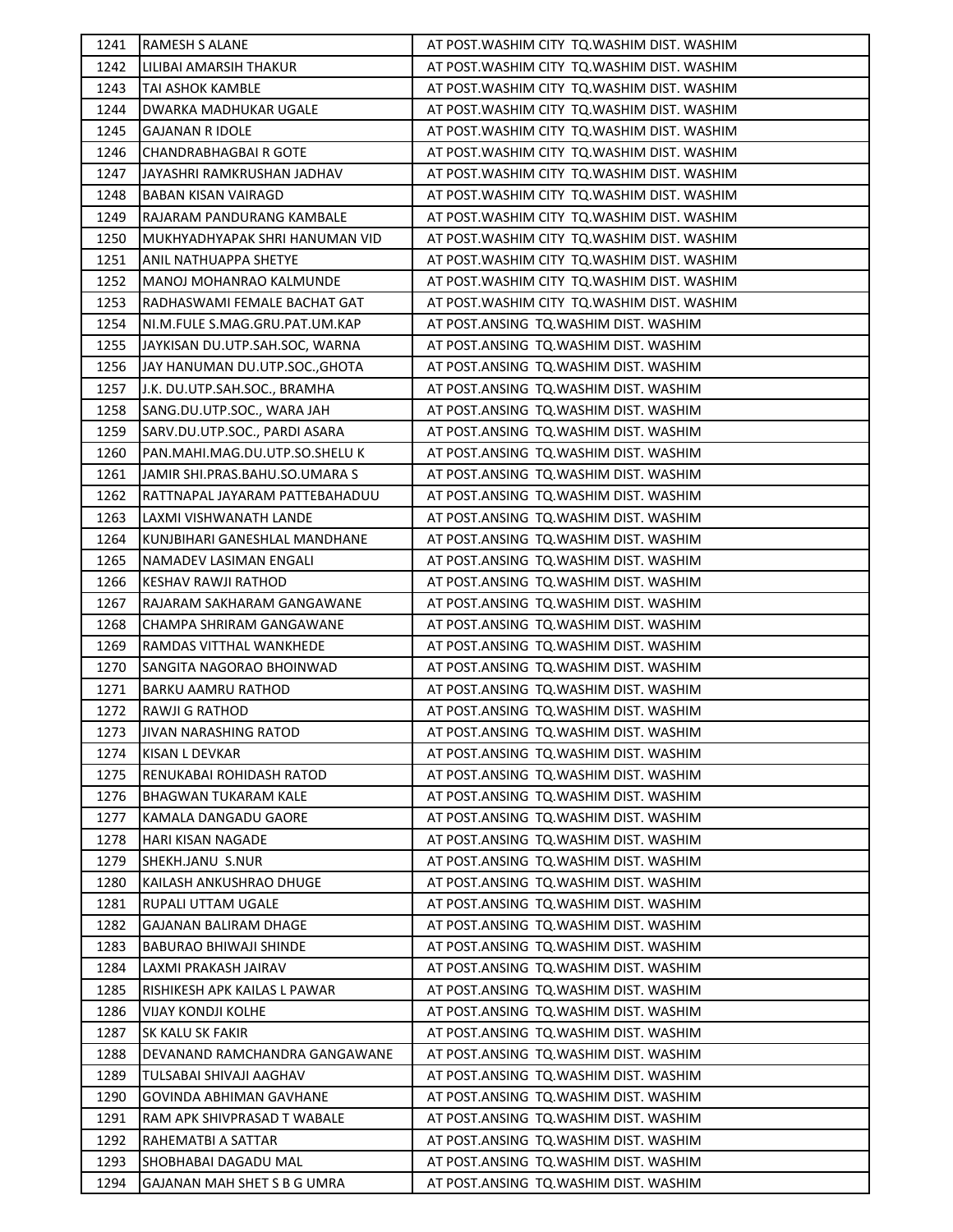| 1295 | CHATURABAI PUNDLIK KONGHE        | AT POST.TONDGAON TO.WASHIM DIST. WASHIM        |
|------|----------------------------------|------------------------------------------------|
| 1296 | <b>SHAKUNTALA GAJAJAN KATE</b>   | AT POST.TONDGAON TQ.WASHIM DIST. WASHIM        |
| 1297 | ANIL SHRIRAM IDHOLE              | AT POST.TONDGAON TQ.WASHIM DIST. WASHIM        |
| 1298 | PRAVIN K RAUT                    | AT POST.TONDGAON TQ.WASHIM DIST. WASHIM        |
| 1299 | JAYVANTA YASHWANTA PALKAR        | AT POST.TONDGAON TQ.WASHIM DIST. WASHIM        |
| 1300 | RAJESH SUBHASH KAKADE            | AT POST.TONDGAON TQ.WASHIM DIST. WASHIM        |
| 1301 | LAXMAN B GARGE                   | AT POST.TONDGAON TQ.WASHIM DIST. WASHIM        |
| 1302 | SURESH KISANLAL JAYSWAL          | AT POST.PARDI TAKMOR TQ.WASHIM DIST. WASHIM    |
| 1303 | WAMANRAO SANPAPRAO KALE          | AT POST.PARDI TAKMOR TQ.WASHIM DIST. WASHIM    |
| 1304 | ATMARAM SHIVRAM MAHALE           | AT POST. PARDI TAKMOR TO. WASHIM DIST. WASHIM  |
| 1305 | TULSHIRAM KONDAJI MAHALE         | AT POST. PARDI TAKMOR TQ. WASHIM DIST. WASHIM  |
| 1306 | SADASHIV ARJUNA MAHALE           | AT POST. PARDI TAKMOR TQ. WASHIM DIST. WASHIM  |
| 1307 | BHAGWAN RAGHU AGHAM              | AT POST.PARDI TAKMOR TQ.WASHIM DIST. WASHIM    |
| 1308 | KISAN GANPAT KALAPAD             | AT POST.PARDI TAKMOR TQ.WASHIM DIST. WASHIM    |
| 1309 | <b>SURESH KASHIRAM SUDKE</b>     | AT POST. PARDI TAKMOR TQ. WASHIM DIST. WASHIM  |
| 1310 | <b>INDUBAI RAMBHAU CHAUDHARI</b> | AT POST. PARDI TAKMOR TQ. WASHIM DIST. WASHIM  |
| 1311 | <b>PNDURANG RAMJI MAHALE</b>     | AT POST. PARDI TAKMOR TO. WASHIM DIST. WASHIM  |
| 1312 | BHAGYASHRI ABHIJIT SANGAVAI      | AT POST.PARDI TAKMOR TQ.WASHIM DIST. WASHIM    |
| 1313 | H M PANDURANG VID AAMKHADA       | AT POST.MALEGAO TQ.MALEGAO DIST. WASHIM        |
| 1314 | <b>BHA. A. PACHPOR</b>           | AT POST.MALEGAO TQ.MALEGAO DIST. WASHIM        |
| 1315 | SADASHIV ASU KAKDE               | AT POST.MALEGAO TQ.MALEGAO DIST. WASHIM        |
| 1316 | MADHUKARRAO MATIRAJI RAUT        | AT POST.MALEGAO TQ.MALEGAO DIST. WASHIM        |
| 1317 | REKHA GANGARAM SURAYE            | AT POST.MALEGAO TQ.MALEGAO DIST. WASHIM        |
| 1318 | <b>GULAB TRAYMBAK SANGLE</b>     | AT POST.MALEGAO TQ.MALEGAO DIST. WASHIM        |
| 1319 | PRAKASH CHANDRABHAJI KATEKAR     | AT POST.MALEGAO TQ.MALEGAO DIST. WASHIM        |
| 1320 | TUSHIRAM BHIKAJI TAMBEKAR        | AT POST.MALEGAO TQ.MALEGAO DIST. WASHIM        |
| 1321 | DILIP OR DINKAR NARAYAN KUTE     | AT POST.MALEGAO TQ.MALEGAO DIST. WASHIM        |
| 1322 | PADMAKAR AMRUTA INGLE            | AT POST.MALEGAO TQ.MALEGAO DIST. WASHIM        |
| 1323 | VISHVANATH VYANKATI INGLE        | AT POST.MALEGAO TQ.MALEGAO DIST. WASHIM        |
| 1324 | <b>JAIBAI KUNDALIK INGLE</b>     | AT POST.MALEGAO TQ.MALEGAO DIST. WASHIM        |
| 1325 | SAVITRIBAI FULE MAHILA SELF HE   | AT POST.MALEGAO TQ.MALEGAO DIST. WASHIM        |
| 1326 | MANOHAR VAMAN ARDHAFURKAR        | AT POST.KINHIRAJA TQ.MALEGAO DIST. WASHIM      |
| 1327 | SAKHARAM K AADMANE               | AT POST.KINHIRAJA TQ.MALEGAO DIST. WASHIM      |
| 1328 | GAJANAN MAROTI KATHOLE           | AT POST.KINHIRAJA TQ.MALEGAO DIST. WASHIM      |
| 1329 | VAN HAKK SAMITI WADIRAMRAO       | AT POST.KINHIRAJA TQ.MALEGAO DIST. WASHIM      |
| 1330 | <b>MALTI CHANDRBHAN DHOTE</b>    | AT POST.KINHIRAJA TQ.MALEGAO DIST. WASHIM      |
| 1331 | MDHUKAR KASHINATH RAUT           | AT POST.KINHIRAJA TQ.MALEGAO DIST. WASHIM      |
| 1332 | <b>RAJU S WANKHADE</b>           | AT POST.KINHIRAJA TQ.MALEGAO DIST. WASHIM      |
| 1333 | JAI MATA DI FOUNDATION SHIRPUR   | AT POST. SHIRPUR JAIN TO. MALEGAO DIST. WASHIM |
| 1334 | SECRETARY SABA ALPSANKHYANK ED   | AT POST. SHIRPUR JAIN TO. MALEGAO DIST. WASHIM |
| 1335 | ADHYAKSHA/SACHIV SAHIL EDUCATI   | AT POST. SHIRPUR JAIN TO. MALEGAO DIST. WASHIM |
| 1336 | <b>EKNATH B WAGHMARE</b>         | AT POST.SHIRPUR JAIN TQ.MALEGAO DIST. WASHIM   |
| 1337 | <b>NAMDEV A KALE</b>             | AT POST.SHIRPUR JAIN TQ.MALEGAO DIST. WASHIM   |
| 1338 | NAMDEV G JADHAV                  | AT POST.SHIRPUR JAIN  TQ.MALEGAO  DIST. WASHIM |
| 1339 | AMRUTA R MITKARI                 | AT POST. SHIRPUR JAIN TO. MALEGAO DIST. WASHIM |
| 1340 | <b>EKNATH G SHINDE</b>           | AT POST. SHIRPUR JAIN TO. MALEGAO DIST. WASHIM |
| 1341 | NARAYAN W DESHMUKH               | AT POST. SHIRPUR JAIN TO. MALEGAO DIST. WASHIM |
| 1342 | <b>DINKAR S KHADE</b>            | AT POST.SHIRPUR JAIN TQ.MALEGAO DIST. WASHIM   |
| 1343 | GAJANAN S BUKSETWAR              | AT POST. SHIRPUR JAIN TO. MALEGAO DIST. WASHIM |
| 1344 | DULE KHA BANE KHA                | AT POST. SHIRPUR JAIN TO. MALEGAO DIST. WASHIM |
| 1345 | <b>BHAURAO A KAMBALE</b>         | AT POST. SHIRPUR JAIN TO. MALEGAO DIST. WASHIM |
| 1346 | M FAYAJ SK AHAMAD                | AT POST.SHIRPUR JAIN TQ.MALEGAO DIST. WASHIM   |
| 1347 | RAMESH J LAHANE                  | AT POST. SHIRPUR JAIN TO. MALEGAO DIST. WASHIM |
| 1348 | RAJUAPPA D GADE                  | AT POST.SHIRPUR JAIN TQ.MALEGAO DIST. WASHIM   |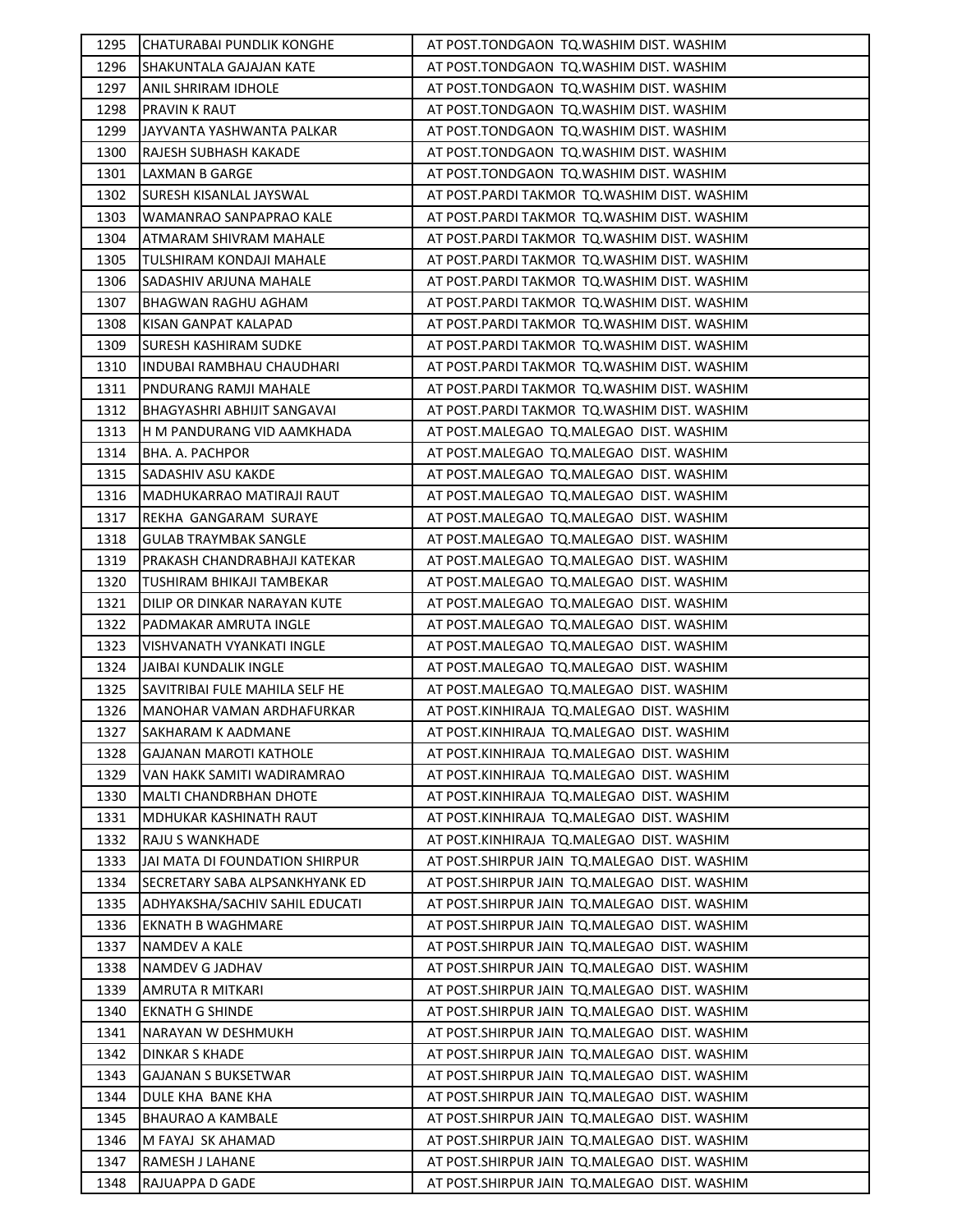| 1349 | PANJAB NARAYANRAO SARNAIK        | AT POST. SHIRPUR JAIN TO. MALEGAO DIST. WASHIM |
|------|----------------------------------|------------------------------------------------|
| 1350 | <b>PRAVIN P CHANDE</b>           | AT POST. SHIRPUR JAIN TO. MALEGAO DIST. WASHIM |
| 1351 | ANUSAYA A SURVE                  | AT POST. SHIRPUR JAIN TO. MALEGAO DIST. WASHIM |
| 1352 | <b>RAMDAS G SHINDE</b>           | AT POST.SHIRPUR JAIN  TQ.MALEGAO  DIST. WASHIM |
| 1353 | <b>GAJANAN RAMDAS INGOLE</b>     | AT POST.SHIRPUR JAIN TO.MALEGAO DIST. WASHIM   |
| 1354 | CHHAYA DINKAR DESMUKH            | AT POST. SHIRPUR JAIN TO. MALEGAO DIST. WASHIM |
| 1355 | SONALI RAMA GADADE               | AT POST. SHIRPUR JAIN TO. MALEGAO DIST. WASHIM |
| 1356 | ANIL DATTARAO DESHMUKH           | AT POST.SHIRPUR JAIN TO.MALEGAO DIST. WASHIM   |
| 1357 | CHINTAMAN SHANKAR GUNJAKAR       | AT POST. SHIRPUR JAIN TO. MALEGAO DIST. WASHIM |
| 1358 | RAMKORBAI PUNJAJI KALE           | AT POST.SHIRPUR JAIN TO.MALEGAO DIST. WASHIM   |
| 1359 | SHARDA GULABRAO KALAPAD          | AT POST. SHIRPUR JAIN TO. MALEGAO DIST. WASHIM |
| 1360 | KHANDUJI DARYAJI SAWALE          | AT POST.SHIRPUR JAIN TQ.MALEGAO DIST. WASHIM   |
| 1361 | NANDA DNYENESHWAR TONCHAR        | AT POST. SHIRPUR JAIN TO. MALEGAO DIST. WASHIM |
| 1362 | BHIKULAL SHANKARLAL DUKHAWAL     | AT POST.SHIRPUR JAIN TQ.MALEGAO DIST. WASHIM   |
| 1363 | <b>GOPAL MADHAO TEKALE</b>       | AT POST. SHIRPUR JAIN TO. MALEGAO DIST. WASHIM |
| 1364 | CHANDBI MAHEBOOB PARSUWALE       | AT POST.SHIRPUR JAIN TO.MALEGAO DIST. WASHIM   |
| 1365 | SHAIKH AAMAR SHAIKH MAHEMOOD     | AT POST. SHIRPUR JAIN TO. MALEGAO DIST. WASHIM |
| 1366 | LODABAI BHIKAJI MORE             | AT POST.SHIRPUR JAIN  TQ.MALEGAO  DIST. WASHIM |
| 1367 | <b>MEDSHI JINING FAKTARI</b>     | AT POST.MEDASHI TQ.MALEGAO DIST. WASHIM        |
| 1368 | Z.P.SHALA PRATHAMIK B VADA       | AT POST.MEDASHI TQ.MALEGAO DIST. WASHIM        |
| 1369 | <b>GRAMIN VIKASH SOC MEDSHI</b>  | AT POST.MEDASHI TQ.MALEGAO DIST. WASHIM        |
| 1370 | <b>PRANAY FARNITURE WORKS</b>    | AT POST.MEDASHI TQ.MALEGAO DIST. WASHIM        |
| 1371 | SEVA SANSTHA SUDI                | AT POST.MEDASHI TQ.MALEGAO DIST. WASHIM        |
| 1372 | SEVA S SANSTHA KHAIRDHEDA        | AT POST.MEDASHI TQ.MALEGAO DIST. WASHIM        |
| 1373 | GADGEBABA SANSTHA CHIKHALI       | AT POST.MEDASHI TQ.MALEGAO DIST. WASHIM        |
| 1374 | RUSHI M SANSTHA PANGARBANDI      | AT POST.MEDASHI TQ.MALEGAO DIST. WASHIM        |
| 1375 | LEBAR CONRACTOR MEDSHI           | AT POST.MEDASHI TQ.MALEGAO DIST. WASHIM        |
| 1376 | SHESHRAO BABURAO GHUGE           | AT POST.MEDASHI TQ.MALEGAO DIST. WASHIM        |
| 1377 | <b>GALKUBAI SOJIRAM CHAUDHRI</b> | AT POST.MEDASHI TQ.MALEGAO DIST. WASHIM        |
| 1378 | PUNA MANGU AADE                  | AT POST.MEDASHI TQ.MALEGAO DIST. WASHIM        |
| 1379 | <b>GAJANAN R TAYADE</b>          | AT POST.MEDASHI TQ.MALEGAO DIST. WASHIM        |
| 1380 | MANGAL SUDAMA GHUGE              | AT POST.MEDASHI TQ.MALEGAO DIST. WASHIM        |
| 1381 | KALPNA BHAUSAHEB GHUGE           | AT POST.MEDASHI TQ.MALEGAO DIST. WASHIM        |
| 1382 | PARUBAI SAKHARAM KHILLARE        | AT POST.MEDASHI TQ.MALEGAO DIST. WASHIM        |
| 1383 | SUBHADRABAI ANKUSHRAO NAPTE      | AT POST.MEDASHI TQ.MALEGAO DIST. WASHIM        |
| 1384 | ASHWANI C JADHAO                 | AT POST.MEDASHI TQ.MALEGAO DIST. WASHIM        |
| 1385 | DEVENDR GANAPAT TAJNE            | AT POST.MEDASHI TQ.MALEGAO DIST. WASHIM        |
| 1386 | KAKARAO RAGHOJI GHUGE            | AT POST.MEDASHI TO.MALEGAO DIST. WASHIM        |
| 1387 | UKANDA BANDAJI SHELKE            | AT POST.MEDASHI TQ.MALEGAO DIST. WASHIM        |
| 1388 | MUKINDA ANANDA NANDE             | AT POST.MEDASHI TQ.MALEGAO DIST. WASHIM        |
| 1389 | RAGHOGI AMRUTA TEMBE             | AT POST.MEDASHI TQ.MALEGAO DIST. WASHIM        |
| 1390 | <b>SHANKAR DNANDEW DHANDARE</b>  | AT POST.MEDASHI TQ.MALEGAO DIST. WASHIM        |
| 1391 | JAGDAMBA SHG GANGALVADI          | AT POST.MEDASHI TQ.MALEGAO DIST. WASHIM        |
| 1392 | NAMDEV PANDURANG INGLE           | AT POST.JAULKARAILWAY TQ.MALEGAO DIST. WASHIM  |
| 1393 | LALITABAI BAPURAO RANE           | AT POST.JAULKARAILWAY TQ.MALEGAO DIST. WASHIM  |
| 1394 | PANCHPHULA GOVINDA SANAP         | AT POST.JAULKARAILWAY TQ.MALEGAO DIST. WASHIM  |
| 1395 | VANITA PADMAKAR SAVALE           | AT POST.JAULKARAILWAY TQ.MALEGAO DIST. WASHIM  |
| 1396 | H M SHIVAJI JR COL JAULKA        | AT POST.JAULKARAILWAY TQ.MALEGAO DIST. WASHIM  |
| 1397 | BABASAHEB DHABEKAR ART COM COL   | AT POST.RISOD MAIN  TQ.RISOD  DIST. WASHIM     |
| 1398 | PRI.PARVATIBAI NAGARE HIGHER V   | AT POST.RISOD MAIN TQ.RISOD DIST. WASHIM       |
| 1399 | VAYSTAPKAY ADHIKSK NIVASI MAHA   | AT POST.RISOD MAIN TQ.RISOD DIST. WASHIM       |
| 1400 | CHATRAPATI SHIVRAI KREDA & BAH   | AT POST.RISOD MAIN TQ.RISOD DIST. WASHIM       |
| 1401 | BHAGWAN GANPAT PAWAR             | AT POST.RISOD MAIN TQ.RISOD DIST. WASHIM       |
| 1402 | RAMA WAMAN YEVLE                 | AT POST.RISOD MAIN TQ.RISOD DIST. WASHIM       |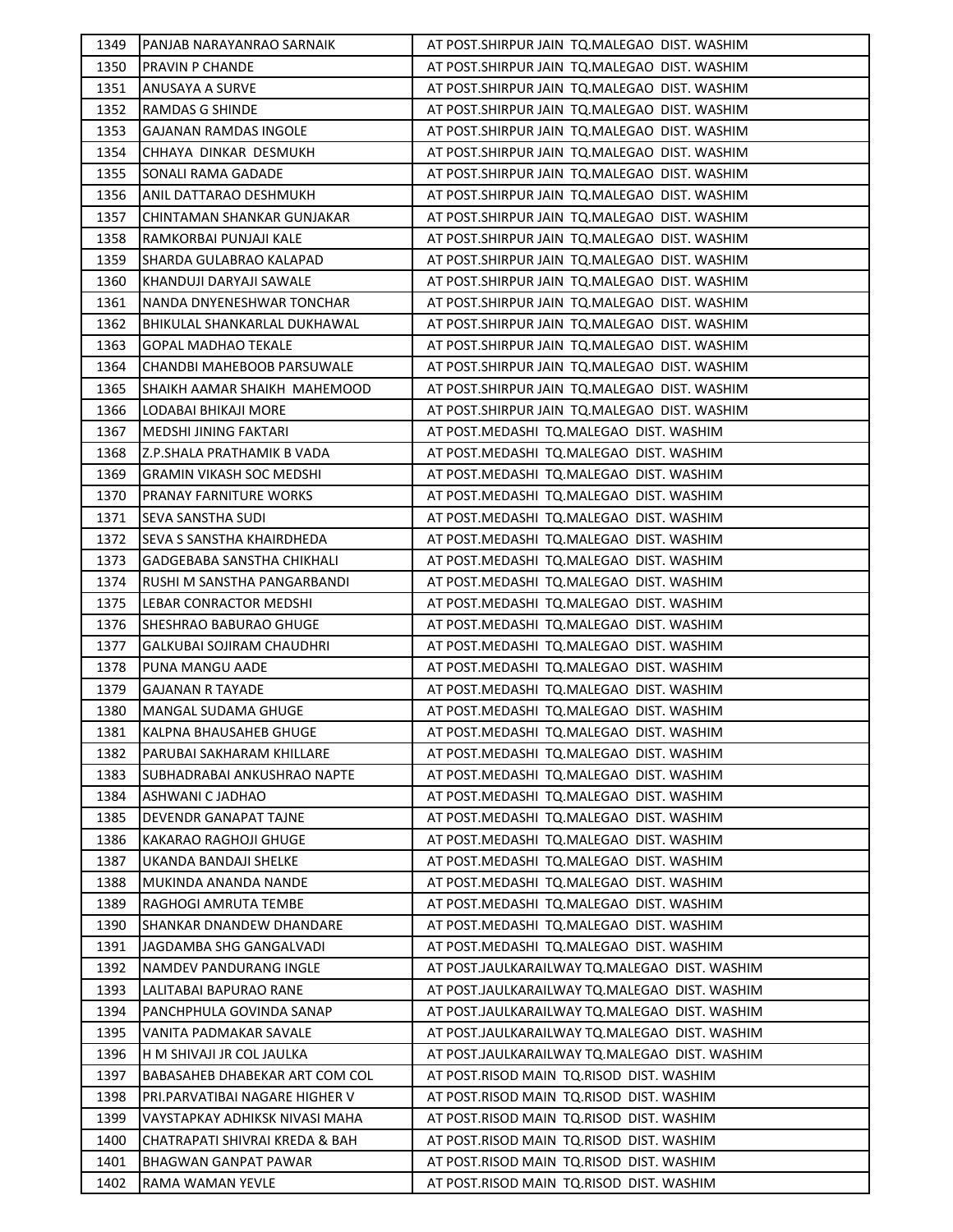| 1403 | DATTA SAKHARAM RAUT            | AT POST.RISOD MAIN TQ.RISOD DIST. WASHIM |
|------|--------------------------------|------------------------------------------|
| 1404 | SHIVAJI GHANU TAMBILE          | AT POST.RISOD MAIN TO.RISOD DIST. WASHIM |
| 1405 | <b>BHANUDAS ABAJI HUMBAD</b>   | AT POST.RISOD MAIN TQ.RISOD DIST. WASHIM |
| 1406 | PADURAN TULASHIRAM DHOLE       | AT POST.RISOD MAIN TQ.RISOD DIST. WASHIM |
| 1407 | RAMESHVAR SHANKAR LAHUDKAR     | AT POST.RISOD MAIN TQ.RISOD DIST. WASHIM |
| 1408 | SHESHRAO RAMCHANDRA CHAVHAN    | AT POST.RISOD MAIN TQ.RISOD DIST. WASHIM |
| 1409 | DIGAMBAR SHANKAR AVATADE       | AT POST.RISOD MAIN TQ.RISOD DIST. WASHIM |
| 1410 | <b>GANPAT PANDU NARWADE</b>    | AT POST.RISOD MAIN TQ.RISOD DIST. WASHIM |
| 1411 | LATIF IBRAHIM SHAHA            | AT POST.RISOD MAIN TQ.RISOD DIST. WASHIM |
| 1412 | <b>SHE HUSEN IMAN</b>          | AT POST.RISOD MAIN TQ.RISOD DIST. WASHIM |
| 1413 | <b>BHAURAO AMRUTA GHUGE</b>    | AT POST.RISOD MAIN TQ.RISOD DIST. WASHIM |
| 1414 | PANDURANG DHONDABA KHADASE     | AT POST.RISOD MAIN TQ.RISOD DIST. WASHIM |
| 1415 | VISHVAS KONDJI KARAD           | AT POST.RISOD MAIN TQ.RISOD DIST. WASHIM |
| 1416 | KEDUJI SHRIPAT JAMDADE         | AT POST.RISOD MAIN TQ.RISOD DIST. WASHIM |
| 1417 | SHHAJI BAHUJI JADHAV           | AT POST.RISOD MAIN TQ.RISOD DIST. WASHIM |
| 1418 | <b>CV KHARAT</b>               | AT POST.RISOD MAIN TQ.RISOD DIST. WASHIM |
| 1419 | VASANT JIJABA BONDE            | AT POST.RISOD MAIN TQ.RISOD DIST. WASHIM |
| 1420 | IBRAHIMKHAN KASAMKHAN          | AT POST.RISOD MAIN TQ.RISOD DIST. WASHIM |
| 1421 | TRAYAMBAK MADHAV BORKAR        | AT POST.RISOD MAIN TQ.RISOD DIST. WASHIM |
| 1422 | BHIMRAO RAJARAM JAMDHADE       | AT POST.RISOD MAIN TQ.RISOD DIST. WASHIM |
| 1423 | SUSHILA MANIK KHARAT           | AT POST.RISOD MAIN TQ.RISOD DIST. WASHIM |
| 1424 | BHAGAWANRAO NAYABRAO DESHMUKH  | AT POST.RISOD MAIN TQ.RISOD DIST. WASHIM |
| 1425 | CHANDRABAI SHANKAR AMBHORE     | AT POST.RISOD MAIN TQ.RISOD DIST. WASHIM |
| 1426 | SHALIK PRALADHA JAYBHAYE       | AT POST.RISOD MAIN TQ.RISOD DIST. WASHIM |
| 1427 | <b>INDU SHALIK JAYBHAE</b>     | AT POST.RISOD MAIN TQ.RISOD DIST. WASHIM |
| 1428 | PRUSHOTTAM KACHRU JAMDHADE     | AT POST.RISOD MAIN TQ.RISOD DIST. WASHIM |
| 1429 | RAMARAO W. DESHAMUKH           | AT POST.RISOD MAIN TQ.RISOD DIST. WASHIM |
| 1430 | NARAYAN GANGARAM JADHAV        | AT POST.RISOD MAIN TQ.RISOD DIST. WASHIM |
| 1431 | MATHURA KISHOR PAYDHAN         | AT POST.RISOD MAIN TQ.RISOD DIST. WASHIM |
| 1432 | ISAKUBAI SADASHAV PAYAGHAN     | AT POST.RISOD MAIN TQ.RISOD DIST. WASHIM |
| 1433 | RAMESH KISAN OWAHAR            | AT POST.RISOD MAIN TQ.RISOD DIST. WASHIM |
| 1434 | CHANDRAKALA PARMESHWAR HUMBAD  | AT POST.RISOD MAIN TQ.RISOD DIST. WASHIM |
| 1435 | RAJARAM MHADAJI CHOPDE         | AT POST.RISOD MAIN TQ.RISOD DIST. WASHIM |
| 1436 | <b>CHANDU DAGDU DONGRE</b>     | AT POST.RISOD MAIN TQ.RISOD DIST. WASHIM |
| 1437 | NARAYAN BAPURAO BADAR          | AT POST.RISOD MAIN TQ.RISOD DIST. WASHIM |
| 1438 | RUKMANI KANJI MEHATA           | AT POST.RISOD MAIN TQ.RISOD DIST. WASHIM |
| 1439 | LATA GYANUJI GAWLHI            | AT POST.RISOD MAIN TO.RISOD DIST. WASHIM |
| 1440 | RAMESH SAKHARAM BHISE          | AT POST.RISOD MAIN TQ.RISOD DIST. WASHIM |
| 1441 | PUJA KASHINATH NAGRE APK KASHI | AT POST.RISOD MAIN TQ.RISOD DIST. WASHIM |
| 1442 | LAKSHMIBAI ATMARAM MANWATKAR   | AT POST.RISOD MAIN TQ.RISOD DIST. WASHIM |
| 1443 | PANDRI MAROTI AND BABAN MAROT  | AT POST.RISOD MAIN TQ.RISOD DIST. WASHIM |
| 1444 | SHE TURAM SHE MAHMAD           | AT POST.RISOD MAIN TQ.RISOD DIST. WASHIM |
| 1445 | PRINCIPAL & HM SWAMI VIVEKANAN | AT POST.RISOD MAIN TQ.RISOD DIST. WASHIM |
| 1446 | RADHAKRUSHNA BACHAT GATH       | AT POST.RISOD MAIN TQ.RISOD DIST. WASHIM |
| 1447 | SWAMI SAMARTHA SWAM SAHAYATA M | AT POST.RISOD MAIN TQ.RISOD DIST. WASHIM |
| 1448 | SITARAM S BAJAD                | AT POST.RISOD CITY TQ.RISOD DIST. WASHIM |
| 1449 | SANTOSH SAKHARAMJI DESHMUKH    | AT POST.RISOD CITY TQ.RISOD DIST. WASHIM |
| 1450 | RAMDAS FAKIRA GAVANDE          | AT POST.RITHAD TQ.RISOD DIST. WASHIM     |
| 1451 | PANDURANG NAMDEO SARNAIK       | AT POST.RITHAD TQ.RISOD DIST. WASHIM     |
| 1452 | KONDBAI RAMJI BHAGYAVANT       | AT POST.RITHAD TQ.RISOD DIST. WASHIM     |
| 1453 | VINAYAK M SARNAIK              | AT POST.RITHAD TQ.RISOD DIST. WASHIM     |
| 1454 | <b>BHAGWAT TUKARAM DANGE</b>   | AT POST.RITHAD TQ.RISOD DIST. WASHIM     |
| 1455 | RAMESHWAR SAKHARAM MORE        | AT POST.RITHAD TQ.RISOD DIST. WASHIM     |
| 1456 | ANNEPURNA S H G B KHED         | AT POST.RITHAD TQ.RISOD DIST. WASHIM     |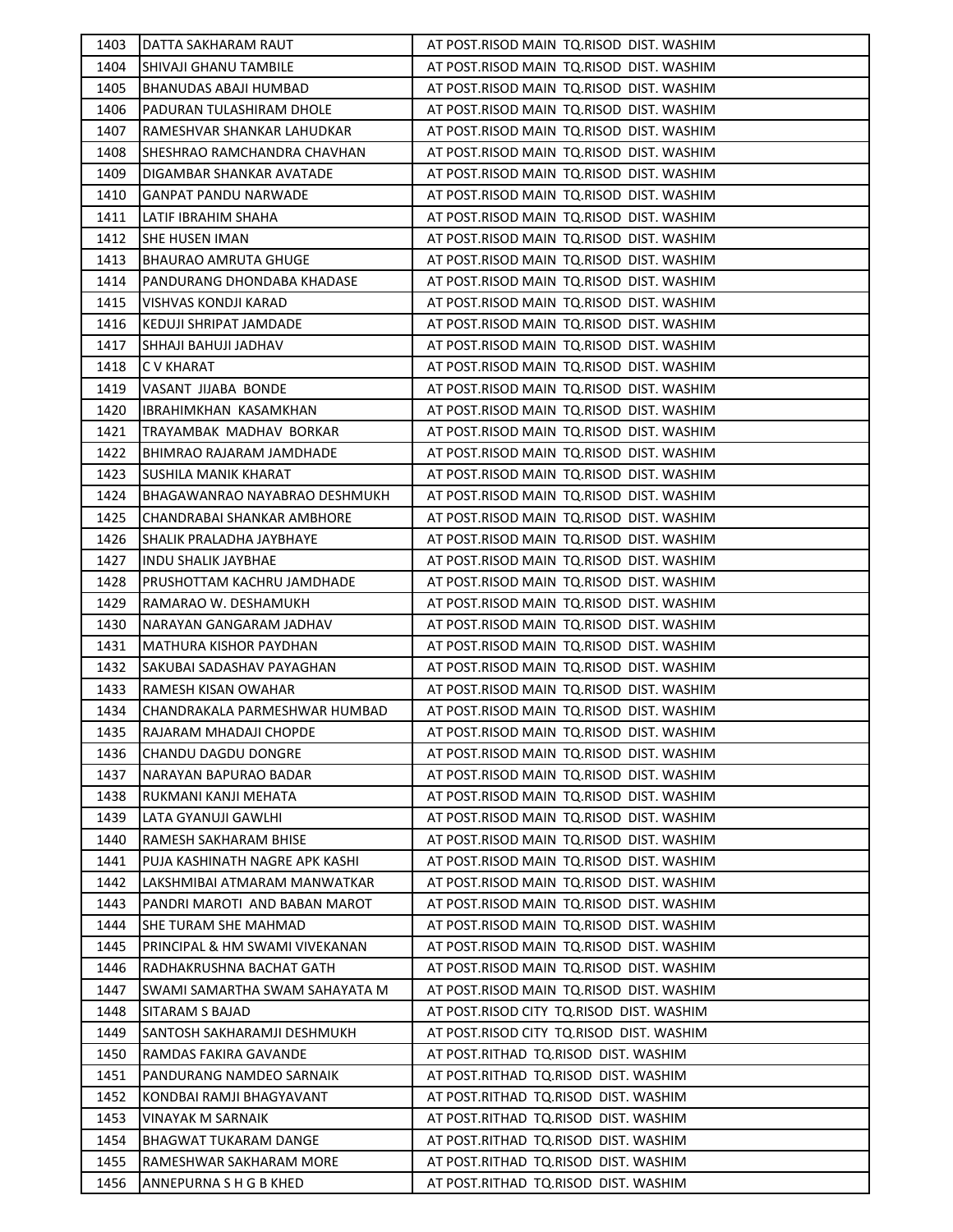| 1457 | IPRI B DHABEKAR KAN MH NANGHANA | AT POST.KENWAD TQ.RISOD DIST. WASHIM        |
|------|---------------------------------|---------------------------------------------|
| 1458 | AKSHAY MEDI JEN STOR KENWAD     | AT POST.KENWAD TQ.RISOD DIST. WASHIM        |
| 1459 | M P GAJANAN CO SOC KENWAD       | AT POST.KENWAD TQ.RISOD DIST. WASHIM        |
| 1460 | IS FULE B U SAN KENWAD          | AT POST.KENWAD TQ.RISOD DIST. WASHIM        |
| 1461 | ANANDA CHANDRABHAN JUNGHARE     | AT POST.KENWAD TQ.RISOD DIST. WASHIM        |
| 1462 | KUNDLIK SURYABHAN VAIDHA        | AT POST.KENWAD TQ.RISOD DIST. WASHIM        |
| 1463 | PRALHAD TUKARAM MAPARI          | AT POST.KENWAD TQ.RISOD DIST. WASHIM        |
| 1464 | SAKHARAM SHIVRAM WANKHEDE       | AT POST.KENWAD TQ.RISOD DIST. WASHIM        |
| 1465 | KHUSHAL RATNAJI GOLE            | AT POST.KENWAD TQ.RISOD DIST. WASHIM        |
| 1466 | NAMDEV KADATU BHUJBAL           | AT POST.KENWAD TQ.RISOD DIST. WASHIM        |
| 1467 | CHINAKA VITHOBA KHARATE         | AT POST.KENWAD TQ.RISOD DIST. WASHIM        |
| 1468 | DEVRAO YADAV GAVALI             | AT POST.KENWAD TQ.RISOD DIST. WASHIM        |
| 1469 | KALYANSA RAGHOSA GORE           | AT POST.KENWAD TQ.RISOD DIST. WASHIM        |
| 1470 | SOPAN DEVBA MALEKAR             | AT POST.KENWAD TQ.RISOD DIST. WASHIM        |
| 1471 | CHUDAMAN DAGDU BORKAR           | AT POST.KENWAD TQ.RISOD DIST. WASHIM        |
| 1472 | VITHOBA MAROTI KURWADE          | AT POST.KENWAD TQ.RISOD DIST. WASHIM        |
| 1473 | BALAJI DNYANABA KHARATE         | AT POST.KENWAD TQ.RISOD DIST. WASHIM        |
| 1474 | PRALHAD MAROTI JADHAV           | AT POST.KENWAD TQ.RISOD DIST. WASHIM        |
| 1475 | <b>BAJIRAO LAHANU KHENGE</b>    | AT POST.KENWAD TQ.RISOD DIST. WASHIM        |
| 1476 | DADARAO DAMODHAR GAWAI          | AT POST.KENWAD TQ.RISOD DIST. WASHIM        |
| 1477 | H.M. Z.P. SHALA KALAM GAVHAN    | AT POST.KENWAD TQ.RISOD DIST. WASHIM        |
| 1478 | MANKARNA TUKARAM AVATADE        | AT POST.KENWAD TQ.RISOD DIST. WASHIM        |
| 1479 | MADHUKAR SAMPAT BORKAR          | AT POST.KENWAD TQ.RISOD DIST. WASHIM        |
| 1480 | AJAHAR KHA TALEWAR KHA          | AT POST.KENWAD TQ.RISOD DIST. WASHIM        |
| 1481 | JYOTI MANOHAR KHARAT            | AT POST.KENWAD TQ.RISOD DIST. WASHIM        |
| 1482 | RAMESH DIGAMBAR MAHALKLAR       | AT POST.KENWAD TQ.RISOD DIST. WASHIM        |
| 1483 | <b>SHITAL ASHOK SHINDE</b>      | AT POST.KENWAD TQ.RISOD DIST. WASHIM        |
| 1484 | H.M.HIGH SCHOOL KENWAD          | AT POST.KENWAD TQ.RISOD DIST. WASHIM        |
| 1485 | <b>BHASKAR MANIK ADHAV</b>      | AT POST.KENWAD TQ.RISOD DIST. WASHIM        |
| 1486 | ARATI SHIVSHANKAR GHAYAL        | AT POST.KENWAD TQ.RISOD DIST. WASHIM        |
| 1487 | DATTA NATHU AVACHAR             | AT POST.KENWAD TQ.RISOD DIST. WASHIM        |
| 1488 | SHEVANTA BABAN KUSALKAR         | AT POST.KENWAD TQ.RISOD DIST. WASHIM        |
| 1489 | VIJAY DEVRAO VAIDH              | AT POST.KENWAD TQ.RISOD DIST. WASHIM        |
| 1490 | DNYANESHWAR PUNJAJI KHANDARE    | AT POST.KENWAD TQ.RISOD DIST. WASHIM        |
| 1491 | HM MAHA CHATRS TACH M GANDHI    | AT POST.MANGHUL ZANAK TQ.RISOD DIST. WASHIM |
| 1492 | JAYBHOLE DUDH UTPADAK CO SOC G  | AT POST.MANGHUL ZANAK TQ.RISOD DIST. WASHIM |
| 1493 | SHIVGANGA DUDH UTPADAK CO SOC   | AT POST.MANGHUL ZANAK TO.RISOD DIST. WASHIM |
| 1494 | JIJAMATA MAHILA VIKAS BAHU SOC  | AT POST.MANGHUL ZANAK TQ.RISOD DIST. WASHIM |
| 1495 | ANANTKRUPA DHUDH UTPADAK CO SO  | AT POST.MANGHUL ZANAK TQ.RISOD DIST. WASHIM |
| 1496 | VIR HANUMAN DHUD UTPADAK CO SO  | AT POST.MANGHUL ZANAK TQ.RISOD DIST. WASHIM |
| 1497 | RAMABAU NARAYAN GHOTE           | AT POST.MANGHUL ZANAK TQ.RISOD DIST. WASHIM |
| 1498 | NARAYAN NAGO JOSHI              | AT POST.MANGHUL ZANAK TQ.RISOD DIST. WASHIM |
| 1499 | ANIL SHANKAR BAJAD              | AT POST.MANGHUL ZANAK TQ.RISOD DIST. WASHIM |
| 1500 | MAHADA KHANDU MAINKAR           | AT POST.MANGHUL ZANAK TQ.RISOD DIST. WASHIM |
| 1501 | <b>GULAB MAROTI HARKAL</b>      | AT POST.MANGHUL ZANAK TQ.RISOD DIST. WASHIM |
| 1502 | NANDA BHIMRAO HUMBAD            | AT POST.MANGHUL ZANAK TQ.RISOD DIST. WASHIM |
| 1503 | ARJUN NARAYAN BAJAD             | AT POST.MANGHUL ZANAK TQ.RISOD DIST. WASHIM |
| 1504 | RAMKRUSHNA NAGOJI MULE          | AT POST.MANGHUL ZANAK TQ.RISOD DIST. WASHIM |
| 1505 | <b>GOVINDA SADASHIV CHAVHAN</b> | AT POST.MANGHUL ZANAK TQ.RISOD DIST. WASHIM |
| 1506 | SHASHIKALA JANUJI KAMBLE        | AT POST.MANGHUL ZANAK TQ.RISOD DIST. WASHIM |
| 1507 | MURLIDHAR SHAHAJI KHADASE       | AT POST.MANGHUL ZANAK TQ.RISOD DIST. WASHIM |
| 1508 | SHAMRAO KUNDLIK BODKHE          | AT POST.MANGHUL ZANAK TQ.RISOD DIST. WASHIM |
| 1509 | SANTOSH BHISE                   | AT POST.MANGHUL ZANAK TQ.RISOD DIST. WASHIM |
| 1510 | SHAMARAO SONAJI BAKAL           | AT POST.MANGHUL ZANAK TQ.RISOD DIST. WASHIM |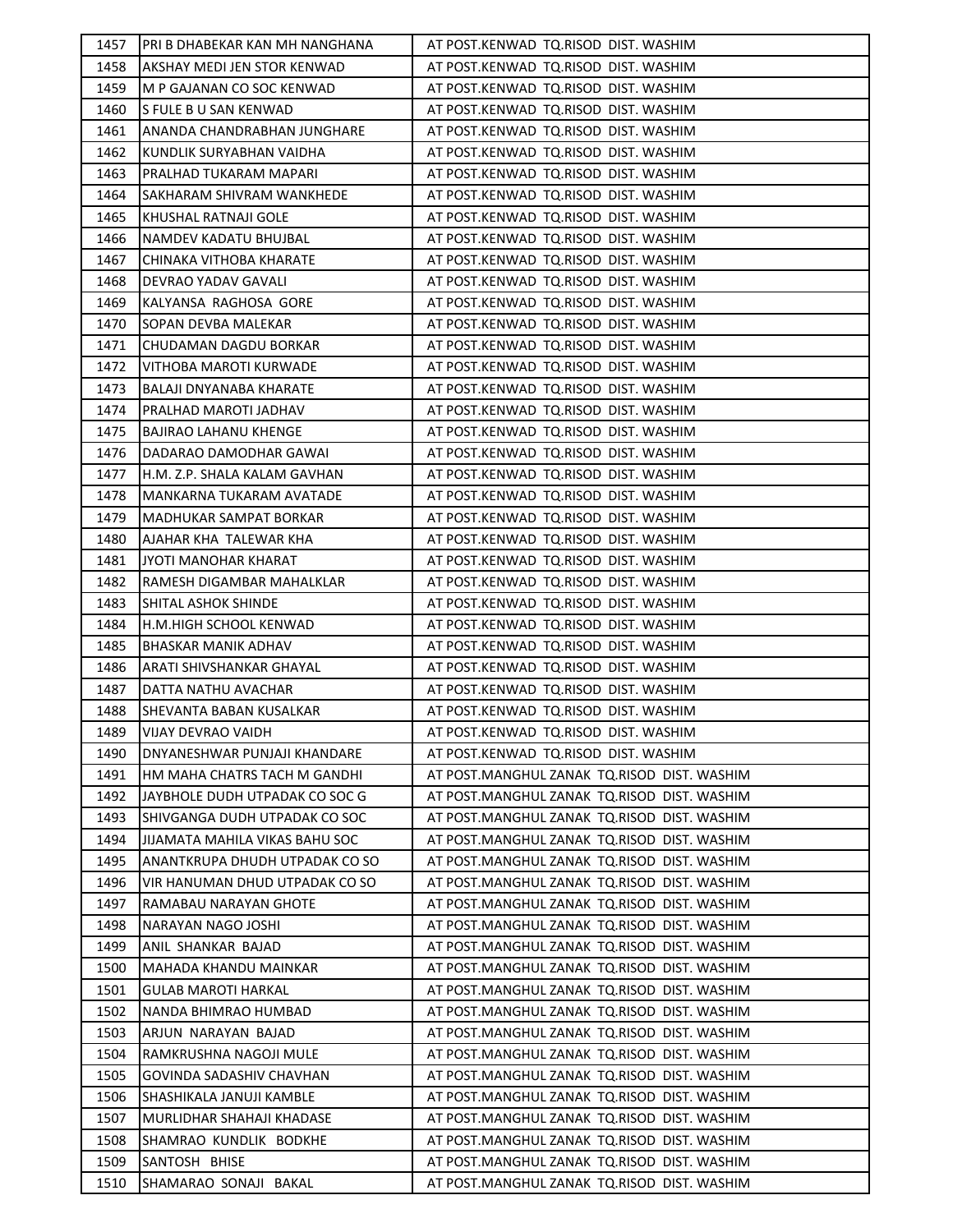| 1511 | TULASHIRAM KUDALIK           | AT POST.MANGHUL ZANAK TQ.RISOD DIST. WASHIM |
|------|------------------------------|---------------------------------------------|
| 1512 | GOVINDA PARASAJI PANDHARE    | AT POST.MANGHUL ZANAK TQ.RISOD DIST. WASHIM |
| 1513 | PANDHARI SITARAM BORKAR      | AT POST.MANGHUL ZANAK TQ.RISOD DIST. WASHIM |
| 1514 | CHANDRAKALA DADARAO GUDADHE  | AT POST.MANGHUL ZANAK TQ.RISOD DIST. WASHIM |
| 1515 | DAGADU BALIRAM AVALE         | AT POST.MANGHUL ZANAK TQ.RISOD DIST. WASHIM |
| 1516 | SUBHADRA DAGADU MORE         | AT POST.MANGHUL ZANAK TQ.RISOD DIST. WASHIM |
| 1517 | DEVRAO BHANUDAS BAJAD        | AT POST.MANGHUL ZANAK TQ.RISOD DIST. WASHIM |
| 1518 | SHRIRAM NATHUJI KORDE        | AT POST.MANGHUL ZANAK TQ.RISOD DIST. WASHIM |
| 1519 | SANDIP SITARAM RAUT          | AT POST.MANGHUL ZANAK TQ.RISOD DIST. WASHIM |
| 1520 | BHAURAO NATHUJI MORE         | AT POST.MANGHUL ZANAK TQ.RISOD DIST. WASHIM |
| 1521 | ASHABAI UDHAVRAO SABLE       | AT POST.MANGHUL ZANAK TQ.RISOD DIST. WASHIM |
| 1522 | LAXMAN FAKIRA DABHADE        | AT POST.MANGHUL ZANAK TQ.RISOD DIST. WASHIM |
| 1523 | <b>GULAB CHINKAJI BODKHE</b> | AT POST.MANGHUL ZANAK TQ.RISOD DIST. WASHIM |
| 1524 | KASHINATH NAMADEV KHARAT     | AT POST.MANGHUL ZANAK TQ.RISOD DIST. WASHIM |
| 1525 | BHAGWANGIRI MADHAVGIRI       | AT POST.MANGHUL ZANAK TQ.RISOD DIST. WASHIM |
| 1526 | KISANABAI PANDURANG TAYADE   | AT POST.MANGHUL ZANAK TQ.RISOD DIST. WASHIM |
| 1527 | TOLURAM MAHADU AMBHORE       | AT POST.MANGHUL ZANAK TQ.RISOD DIST. WASHIM |
| 1528 | NANDKISHOR AMRUTRAO BODKHE   | AT POST.MANGHUL ZANAK TQ.RISOD DIST. WASHIM |
| 1529 | UTTAM RAJARAM BAKAL          | AT POST.MANGHUL ZANAK TQ.RISOD DIST. WASHIM |
| 1530 | SHEKH RAFIK SHEKH RAHIM      | AT POST.MANGHUL ZANAK TQ.RISOD DIST. WASHIM |
| 1531 | KISAN GOVINDA CHONDEKAR      | AT POST.MANGHUL ZANAK TQ.RISOD DIST. WASHIM |
| 1532 | RAGHUNATH SHESHRAO PANDHAR   | AT POST.MANGHUL ZANAK TQ.RISOD DIST. WASHIM |
| 1533 | CHINKAJI GYANUJI BODAKHE     | AT POST.MANGHUL ZANAK TQ.RISOD DIST. WASHIM |
| 1534 | PARBATA RAGHOJI SARODE       | AT POST.MANGHUL ZANAK TQ.RISOD DIST. WASHIM |
| 1535 | NAGO MAHADU SHINDE           | AT POST.MANGHUL ZANAK TQ.RISOD DIST. WASHIM |
| 1536 | GITABAI BHANUDAS NAVGHARE    | AT POST.MANGHUL ZANAK TQ.RISOD DIST. WASHIM |
| 1537 | SAIYAD AKIL SAIYAD GANI      | AT POST.MANGHUL ZANAK TQ.RISOD DIST. WASHIM |
| 1538 | NANDU LAXMAN BAJAD           | AT POST.MANGHUL ZANAK TQ.RISOD DIST. WASHIM |
| 1539 | KASABAI NARSINGRAO BODAKHE   | AT POST.MANGHUL ZANAK TQ.RISOD DIST. WASHIM |
| 1540 | MADHUKAR NARSINGRAO BODAKHE  | AT POST.MANGHUL ZANAK TQ.RISOD DIST. WASHIM |
| 1541 | SANTOSH KISAN CHAVHAN        | AT POST.MANGHUL ZANAK TQ.RISOD DIST. WASHIM |
| 1542 | NANDABAI GANAPAT BODAKHE     | AT POST.MANGHUL ZANAK TQ.RISOD DIST. WASHIM |
| 1543 | DASARAT KASHIBA BODAKHE      | AT POST.MANGHUL ZANAK TQ.RISOD DIST. WASHIM |
| 1544 | TUKARAM MAROTI RAUT.         | AT POST.MANGHUL ZANAK TQ.RISOD DIST. WASHIM |
| 1545 | SHALIKARAM TULSHIRAM GARAD   | AT POST.MANGHUL ZANAK TQ.RISOD DIST. WASHIM |
| 1546 | RAMBHAU SHIVRAM KORADE       | AT POST.MANGHUL ZANAK TQ.RISOD DIST. WASHIM |
| 1547 | SUKHADEV DAGADU AVALE        | AT POST.MANGHUL ZANAK TQ.RISOD DIST. WASHIM |
| 1548 | SHEKH AMIR SHEKH RUSTAM      | AT POST.MANGHUL ZANAK TQ.RISOD DIST. WASHIM |
| 1549 | MAROTI GANAPAT HULE          | AT POST.MANGHUL ZANAK TQ.RISOD DIST. WASHIM |
| 1550 | DEVRAO NIMBAJI BODKHE        | AT POST.MANGHUL ZANAK TQ.RISOD DIST. WASHIM |
| 1551 | GOVINDA DAGADU WAGH          | AT POST.MANGHUL ZANAK TQ.RISOD DIST. WASHIM |
| 1552 | GAJANAN PANDURANG KANADE     | AT POST.MANGHUL ZANAK TQ.RISOD DIST. WASHIM |
| 1553 | SUDAMA NIVRUTI BAJAD         | AT POST.MANGHUL ZANAK TQ.RISOD DIST. WASHIM |
| 1554 | GODAVARIBAI SANTOSH BAJAD    | AT POST.MANGHUL ZANAK TQ.RISOD DIST. WASHIM |
| 1555 | PRALHAD SHIVAJI JUMADE       | AT POST.MANGHUL ZANAK TQ.RISOD DIST. WASHIM |
| 1556 | VAIBHAV MANIKRAO TIFANE      | AT POST.MANGHUL ZANAK TQ.RISOD DIST. WASHIM |
| 1557 | SUNIL VITTHALRAO BAJAD       | AT POST.MANGHUL ZANAK TQ.RISOD DIST. WASHIM |
| 1558 | VISHNU SHESHRAO FULUMABARKAR | AT POST.MANGHUL ZANAK TQ.RISOD DIST. WASHIM |
| 1559 | SHEKH FAKIR SHEKH AKBAR      | AT POST.MANGHUL ZANAK TQ.RISOD DIST. WASHIM |
| 1560 | GOKUL DIGAMBAR BHALERAO      | AT POST.MANGHUL ZANAK TQ.RISOD DIST. WASHIM |
| 1561 | PRAKASH BALIRAM SABALE       | AT POST.MANGHUL ZANAK TQ.RISOD DIST. WASHIM |
| 1562 | DINAKAR PIRAJI SABALE        | AT POST.MANGHUL ZANAK TQ.RISOD DIST. WASHIM |
| 1563 | DHANARAJ NARAYAN BAJAD       | AT POST.MANGHUL ZANAK TQ.RISOD DIST. WASHIM |
| 1564 | JANARDHAN ATMARAM BAJAD      | AT POST.MANGHUL ZANAK TQ.RISOD DIST. WASHIM |